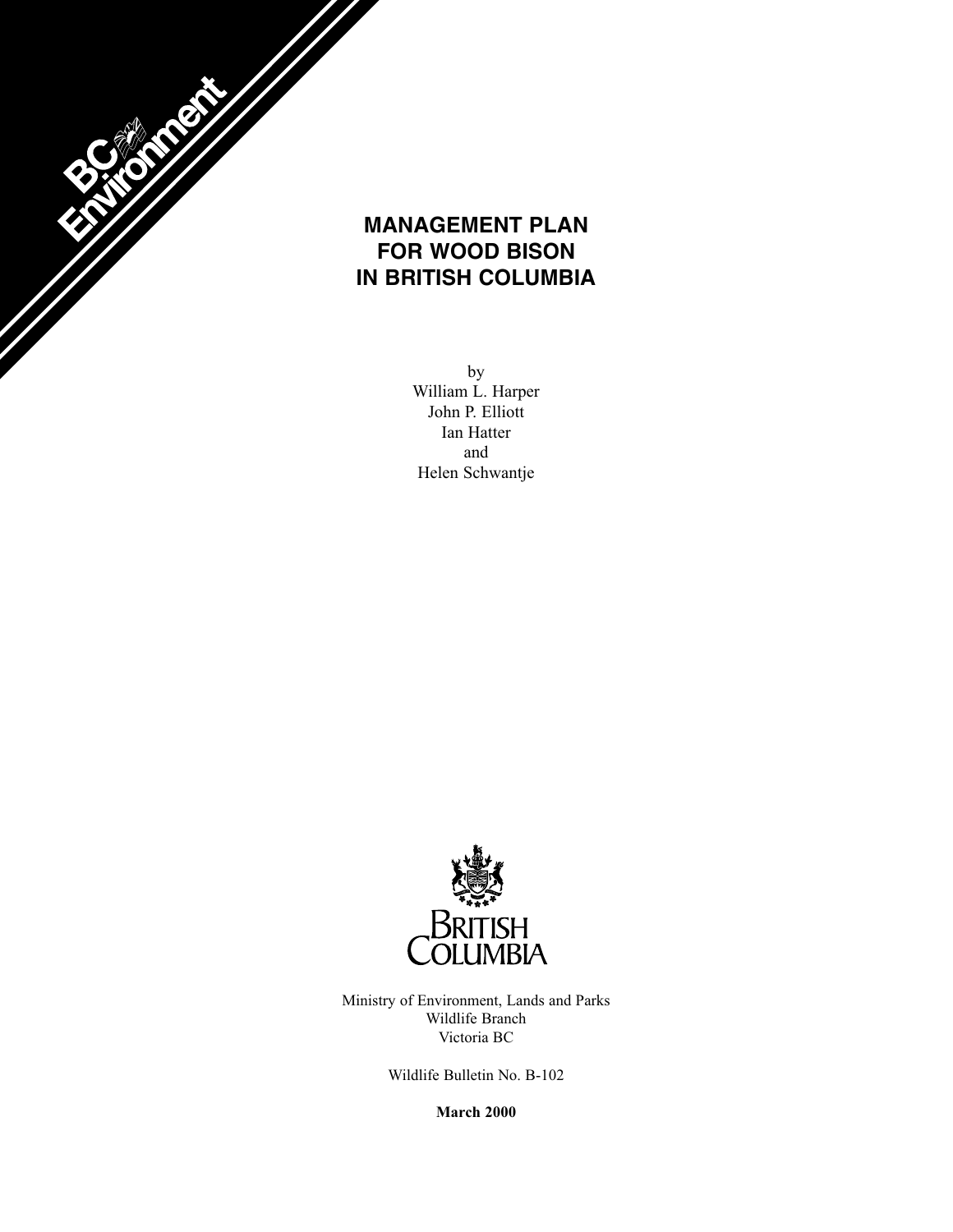*"Wildlife Bulletins frequently contain preliminary data, so conclusions based on these may be subject to change. Bulletins receive some review and may be cited in publications. Copies may be obtained, depending upon supply, from the Ministry of Environment, Lands and Parks, Wildlife Branch, P.O. Box 9374 Stn Prov Gov, Victoria, BC V8W 9M4."*

#### **Canadian Cataloguing in Publication Data**

Main entry under title: Management plan for wood bison in British Columbia

(Wildlife bulletin ; no. B-102)

Includes bibliographical references : p. 32 ISBN 0-7726-4200-1

1. Wood bison - British Columbia. I. Harper, . II. British Columbia. Wildlife Branch. III. Series: Wildlife bulletin (British Columbia. Wildlife Branch) ; no. B-102.

QL737.U53M35 2000 333.95'9643 C00-960121-X

© Province of British Columbia 2000

#### **Citation:**

Harper, W.L.1, J.P. Elliott<sup>2</sup>, I. Hatter<sup>3</sup>, and H. Schwantje<sup>3</sup>. 2000. Management Plan for Wood Bison in British Columbia. B.C. Minist. Environ., Lands and Parks, Victoria, BC. 43 pp.

<sup>1</sup> Osiris Wildlife Consulting, Victoria, BC

<sup>2</sup> B.C. Ministry of Environment, Lands and Parks, Fort St. John, BC

<sup>3</sup> B.C. Ministry of Environment, Lands and Parks, Victoria, BC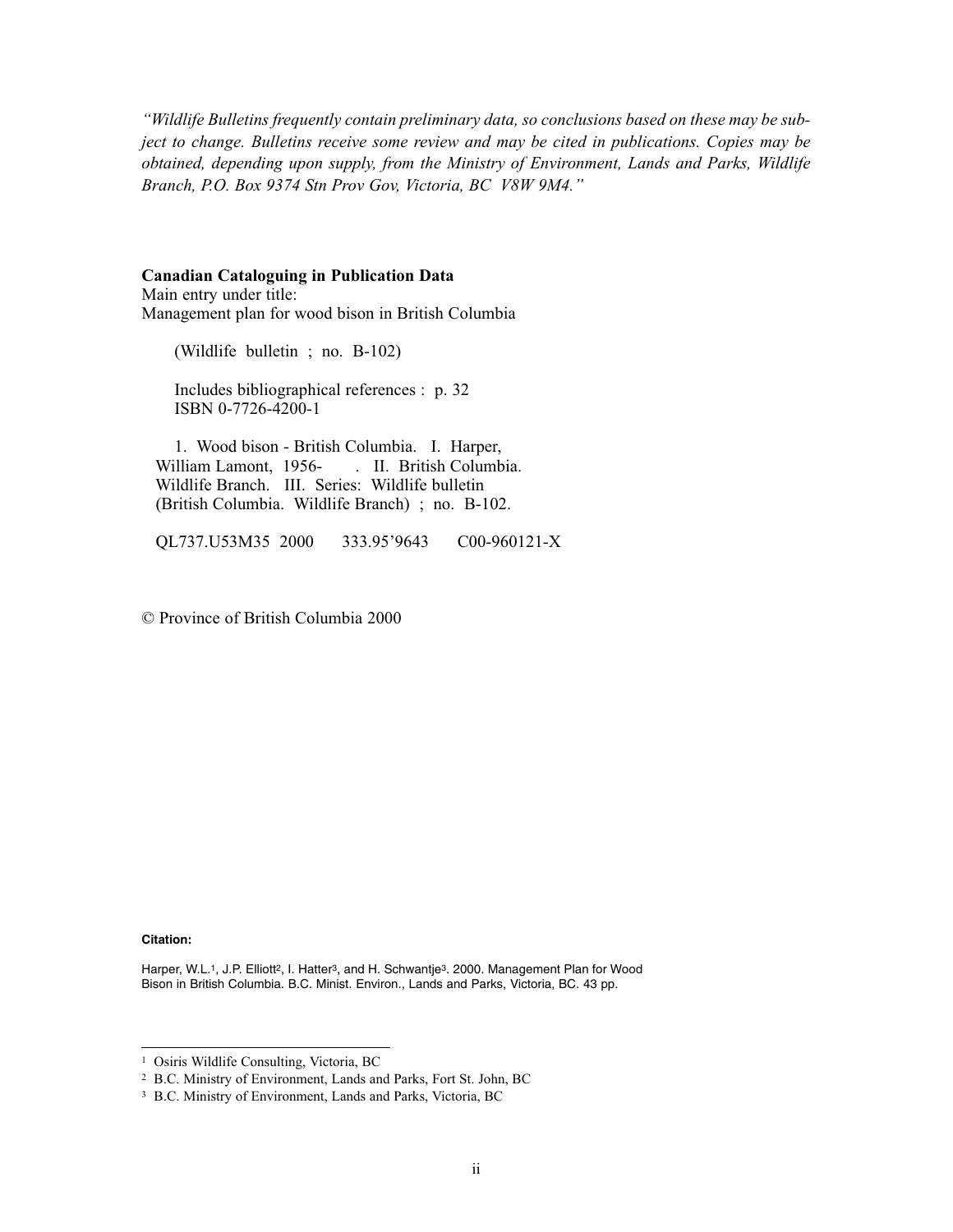### **DISCLAIMER**

This management plan has been drafted in consultation with various agencies, organizations, and individuals in order to define conservation actions deemed necessary to protect, recover, and manage wood Bison in British Columbia. The goals, objectives, and recovery actions identified in this document are subject to ministry appropriations, priorities, and budgetary constraints, as well as modifications necessary to accommodate new objectives or findings.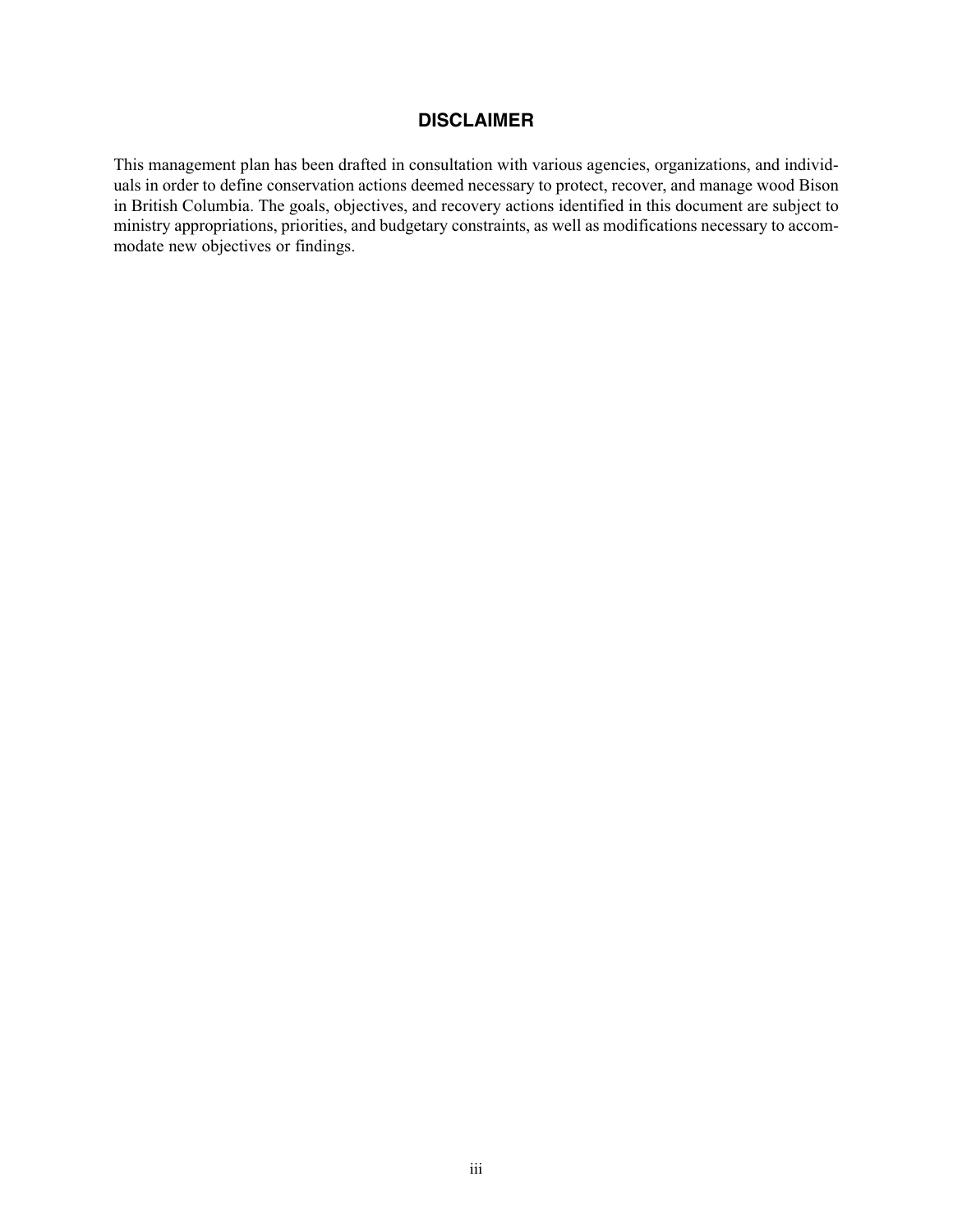#### **ABSTRACT**

Wood Bison were nearly eliminated by uncontrolled hunting during the fur trade in the late 1800s. In British Columbia, the last confirmed wood Bison was shot in 1906. Canadian populations began to recover in the early 1900s, but the introduction of Plains Bison into Wood Buffalo National Park (WBNP) in the late 1920s transgressed the genetic isolation of the original population. Bovine tuberculosis and brucellosis were also introduced with infected Plains Bison. In 1965 Wood Bison salvaged from WBNP were used to establish a disease-free national captive breeding herd (Elk Island National Park) that has since provided stock for six free-roaming populations. Recent studies confirm that these descendant herds resemble Wood Bison, despite the earlier hybridization event. One goal of the Canadian Wood Bison recovery program is to establish a minimum of four herds of over 400 animals each, with at least one of them in British Columbia. Two herds outside of British Columbia have reached the minimum size threshold, and the total in specific disease-free, free-roaming populations is now over 2600. Herds in and around WBNP that are infected with tuberculosis and brucellosis remain a significant threat. An estimated 70 Wood Bison now occur in British Columbia. Large areas of unoccupied historic Wood Bison habitat exist in northeastern British Columbia. In the late 1980s, BC established a "Bison control area" to prevent hybridization between Wood Bison and introduced Plains Bison. Forty-nine Wood Bison were translocated to the Nordquist Flats in the Liard River area in 1995. Eighteen animals were translocated into the Etthithun Lake area in March 1996. They were removed in 1997. The 1998 Etthithun Bison Area Plan included the construction of a 850 ha enclosure that was completed in March 1999. Nineteen animals were added to the facility in March 1999 for eventual release into the area. The goals of the updated Management Plan for Wood Bison in British Columbia are to continue to re-establish herds through translocation (e.g., Etthithun Lake), to maintain their separation from Plains Bison, to keep them disease-free, and to allow populations to increase to a level sufficient to support non-consumptive and consumptive use. The biggest obstacle to successful implementation of the plan is the presence of game-farmed and free-roaming Plains Bison within the historic range of Wood Bison. Developing and maintaining public support for recovery efforts is essential.

*Keywords:* British Columbia, *Bison bison athabascae*, Etthithun Lake, game-farming, Liard River, management plan, Plains Bison, recovery, reintroduction, translocation, Wood Bison.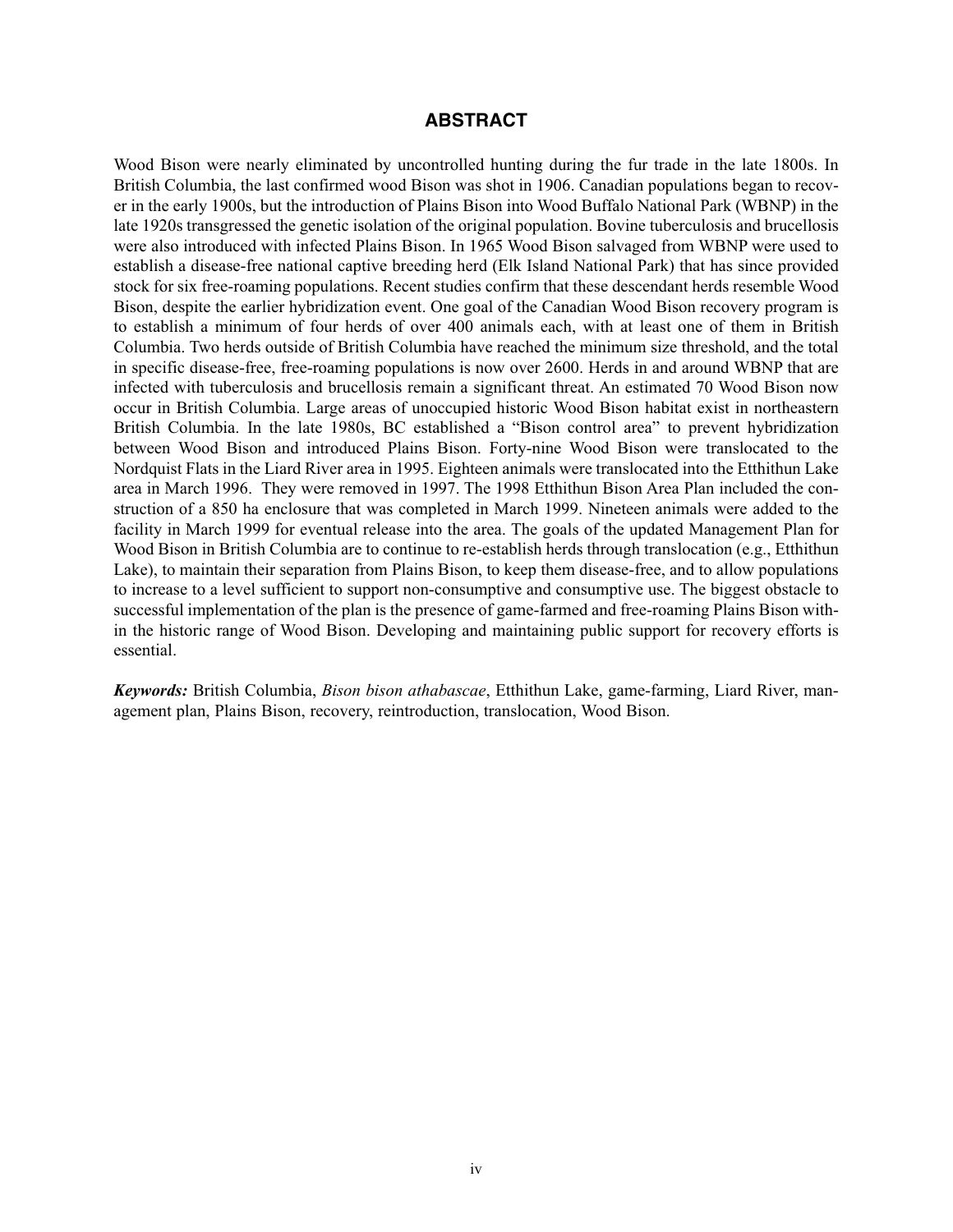### **ACKNOWLEDGMENTS**

We thank D.F. Fraser, C.C. Gates, M. Hoefs, and J. Nishi for review comments. D.A. Demarchi, B. Krueger, B. Maxwell, R. Reid, J. Thornton, and J. Woods assisted in the preparation of this plan by providing reports, mapping, and other pertinent data. A. Ackerman, G. Diemert, D. Ireland, D. Moyles, and M. Wetzstein participated in discussions on how to address commercial Bison farming issues. D. Blower wrote the original *Bison Management Plan for British Columbia* in 1991*.*

The production of this report was made possible through the funding support of the B.C. Ministry of Environment, Lands and Parks, Wildlife Branch.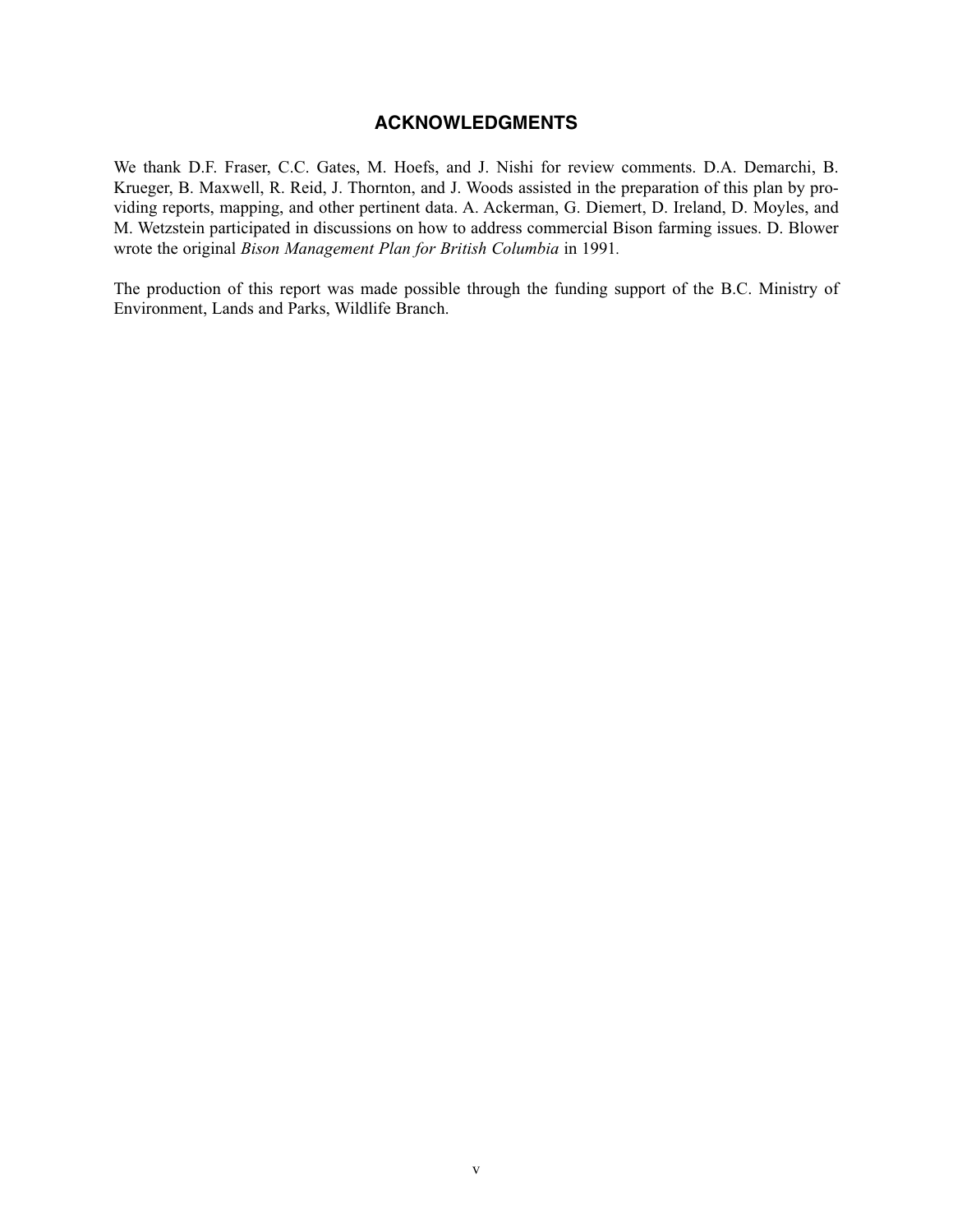# **TABLE OF CONTENTS**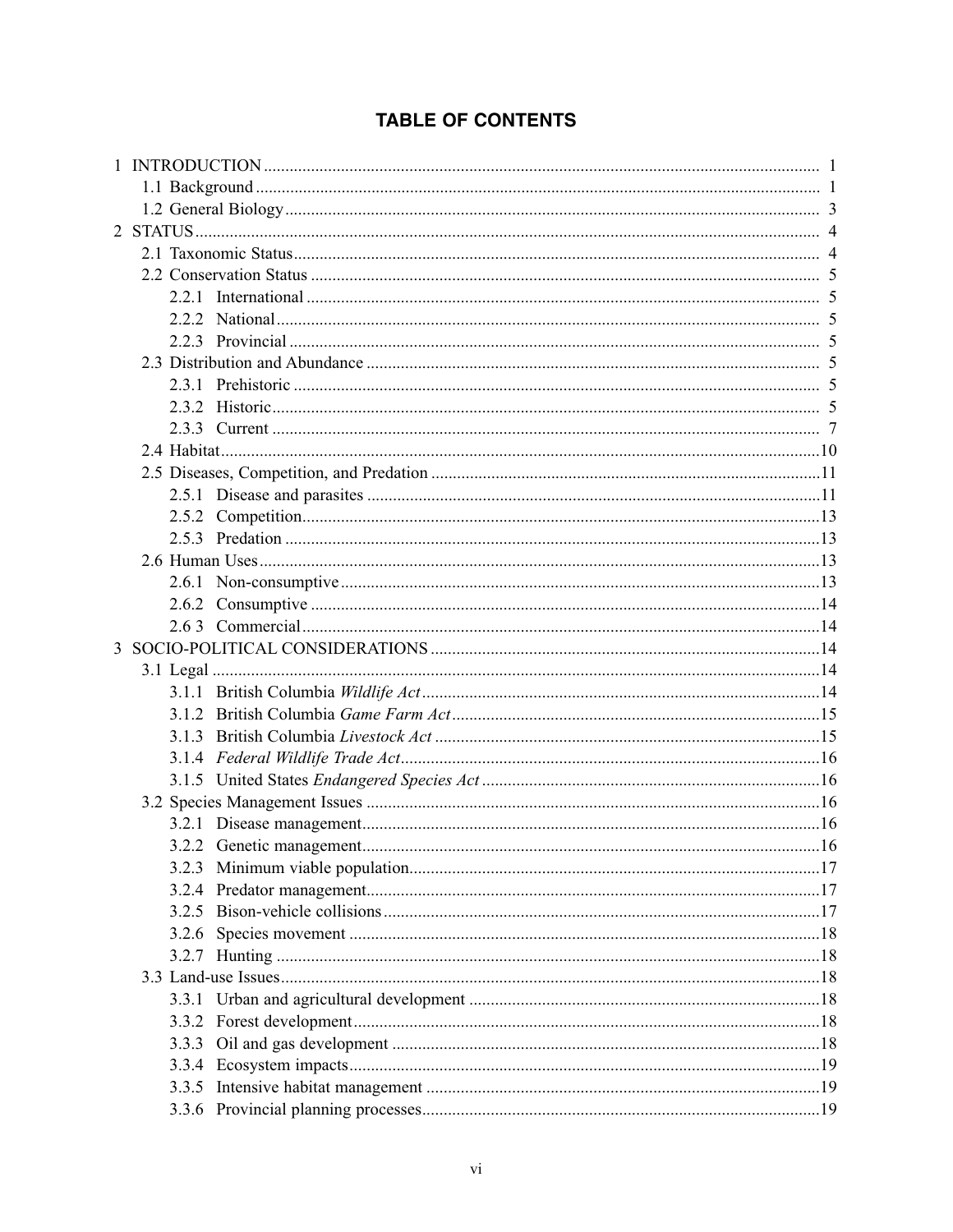# **LIST OF FIGURES**

| Figure 4. Generalized habitat capability for Wood Bison                        |  |
|--------------------------------------------------------------------------------|--|
|                                                                                |  |
|                                                                                |  |
| Figure 6. Proposed management zones for commercial Bison in British Columbia30 |  |

# **LIST OF APPENDICES**

| Appendix 1. Status, trend, and potential of free-roaming Wood Bison |  |
|---------------------------------------------------------------------|--|
|                                                                     |  |
|                                                                     |  |
| Appendix 3. Characteristics of enclosures used in "soft release" of |  |
|                                                                     |  |
|                                                                     |  |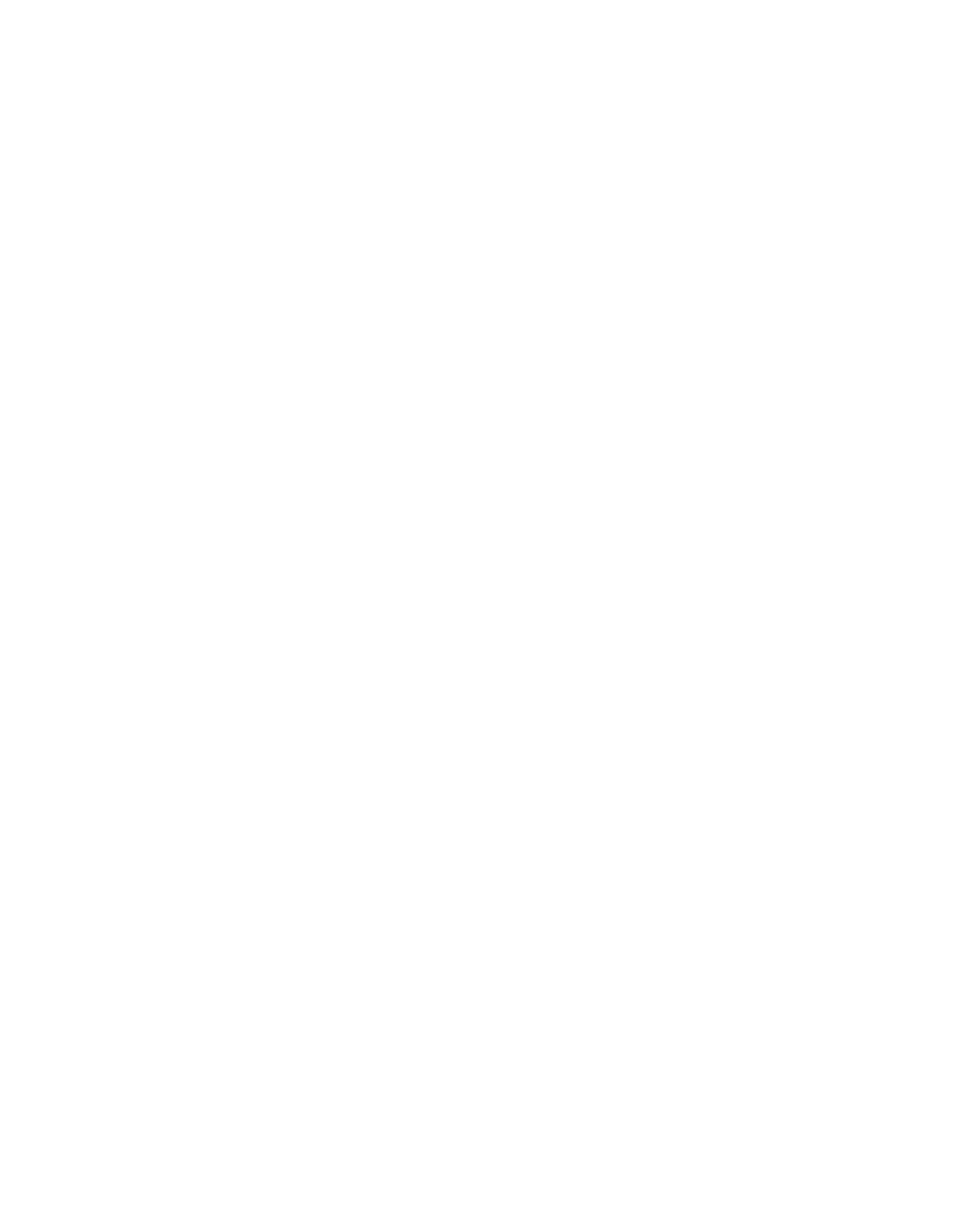#### **1 INTRODUCTION**

#### **1.1 Background**

Before European settlement, both subspecies of the American Bison occurred in British Columbia, the Wood Bison (*Bison bison athabascae*) in the northern part of the province and the Plains Bison (*Bison bison bison*) in the southeastern Rocky Mountains (Nagorsen 1990).

Wood Bison once occurred over a large area of the western boreal forest in Canada, although they were unevenly distributed and were never as numerous as Plains Bison (WBRT 1987). Soper (1941) roughly estimated Wood Bison numbers at 168,000 in the early 1800s. Like the Plains Bison, Wood Bison were nearly eliminated by uncontrolled hunting for the fur trade during the late 1800s. Populations declined most rapidly after 1860, and numbers reached an estimated low of 250 between 1896 and 1900 (Soper 1941).

This pattern of population decline also occurred in British Columbia, and the last confirmed Wood Bison from the primordial population was shot at near Fort St. John in 1906 (MacGregor 1952).

Although legislation designed to protect Bison was passed in Canada in 1877 and 1893, enforcement was not effective until after the turn of the century. Only when the Northwest Mounted Police were given responsibility for enforcing the *Buffalo Protection Act* in 1897 and formal patrols began in 1907 did northern Wood Bison populations begin to recover outside of British Columbia (WBRT 1987; Gates et al. 1992). When Wood Buffalo National Park (WBNP) was established in 1922, the total number of Wood Bison in the southern part of their Canadian range was estimated at 1500 to 2000 (Siebert 1925; Soper 1941). The British Columbia population of Wood Bison remained extirpated.

Between 1925 and 1928, over 6000 Plains Bison were translocated to historic Wood Bison range at WBNP in order to relieve overcrowded conditions at Buffalo Park in Wainwright, Alberta (WBRT 1987; Gates et al. 1992). The American Society of Mammalogists (Howell 1925) and other biologists (Harper 1925, Saunders 1925) publicly challenged the translocation program

over concerns about interbreeding the two subspecies and infecting Wood Bison with tuberculosis. After the Plains Bison introduction, the total population of Bison in WBNP increased to approximately 12,000 by 1934 (Soper 1941), but Wood Bison "as a race" were rapidly disappearing (Raup 1933). By 1940 it was generally thought that Wood Bison as a subspecies had become extinct as a result of hybridization (WBRT 1987).

In 1959, speculation about the existence of an isolated northern population of relatively pure Wood Bison in WBNP was confirmed when five specimens collected from a herd of about 200 near the Nyarling River were determined to be morphologically representative of Wood Bison (Banfield and Novakowski 1960). A salvage operation began in 1963 when 16 Wood Bison from the Nyarling River area were successfully translocated to the Mackenzie Bison Sanctuary (MBS) near Fort Providence, NWT. A second translocation occurred in 1965 when 21 Wood Bison from Nyarling River were moved to a fenced enclosure at Elk Island National Park (EINP) in central Alberta. Infection of the WBNP stock with both tuberculosis and brucellosis was confirmed with these animals. Most of the world population of Wood Bison is derived from these original 37 animals captured in the early 1960s.

During the 1970s, a large number of agencies and organizations formally recognized the plight of the Wood Bison. In 1970, the United States, under its *Endangered Species Act*, listed the Wood Bison as Endangered in Canada (United State Federal Register 1998). In 1975, a Canadian recovery program was established with representatives from federal, provincial, and territorial wildlife agencies and Parks Canada. Their goal was the establishment of three disease-free, freeroaming herds within the Wood Bison's historic range (WBRT 1987). Although the trading of Wood Bison products was not a threat at the time, the Convention on the International Trade of Endangered Species of Fauna and Flora (CITES) prohibited international commercial trade by listing Wood Bison in its Appendix I in 1977. In 1978, the Committee on the Status of Endangered Wildlife in Canada (COSEWIC) designated Wood Bison as Endangered.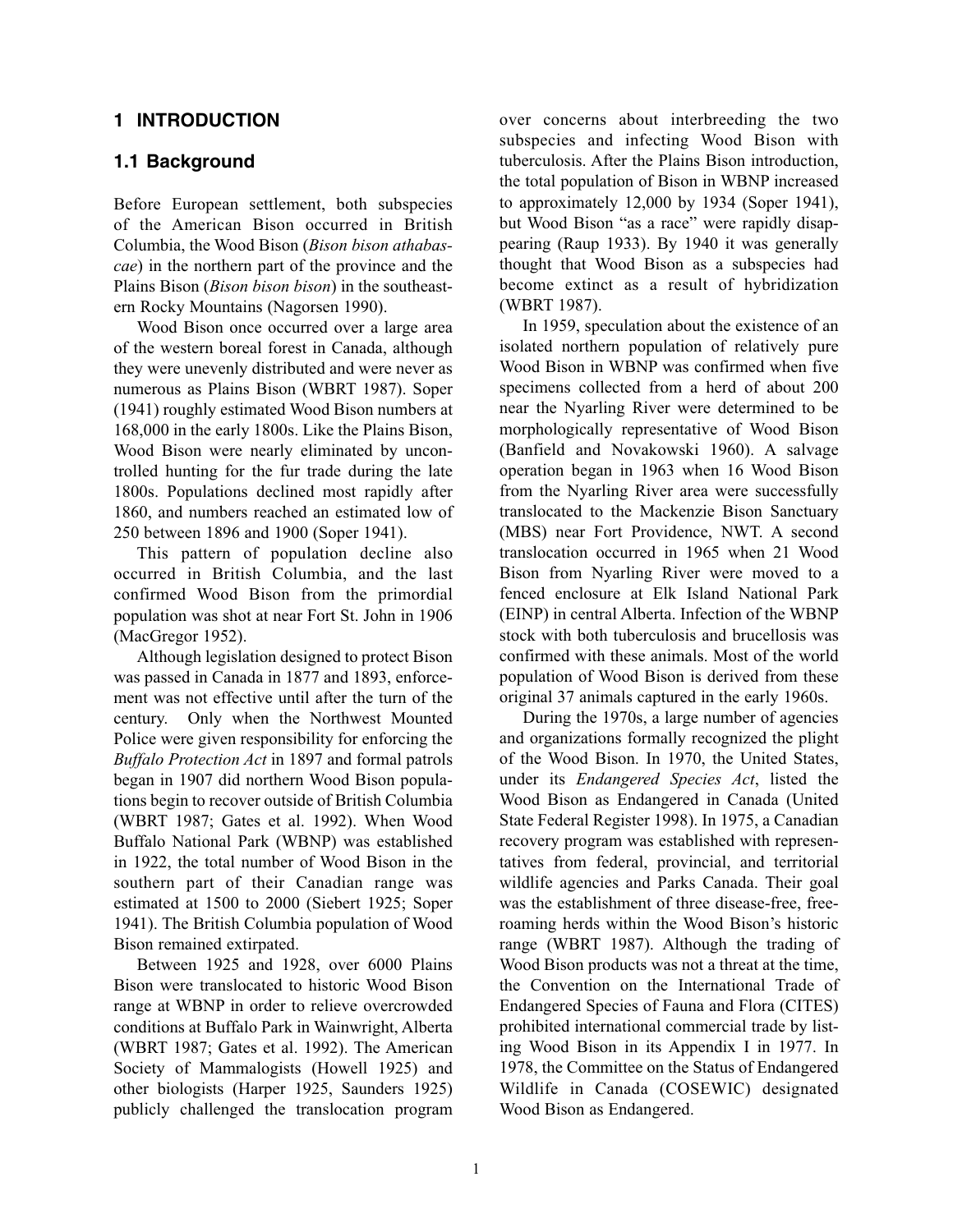Recovery efforts accelerated through the 1980s with the appointment of the Wood Bison Recovery Team (WBRT) by the Western Wildlife Directors Committee in 1986. The team's mandate was to update the original COSEWIC status report and prepare a national recovery plan. The WBRT revised the recovery goal from three herds to four herds of 200 or more animals each (WBRT 1987).

COSEWIC down-listed Wood Bison to Threatened in 1988, based on a new status report that provided a thorough review of the history and management of Wood Bison to date (WBRT 1987). Also in 1988, the committee for the Recovery of Nationally Endangered Wildlife (RENEW) was established to integrate and direct recovery efforts for threatened and endangered species in Canada.

Recovery efforts up to the end of the 1980s had established one large (1700) and three small (35 to 45) populations of free-roaming, diseasefree Wood Bison in the Northwest Territories, Yukon Territory, and Alberta. The most controversial problem then, as now, was the issue of what to do about the Bison in and around WBNP that were infected with brucellosis and tuberculosis. Various actions were proposed in 1990, including the slaughter of all diseased Bison inside and outside of the park (EAP 1990).

In 1996, a project began that was designed to salvage Wood Bison genetic stock from the diseased Slave River lowland herds north of WBNP. This program involves capturing newborn calves from the Hook Lake area, treating them prophylactically for tuberculosis and brucellosis, and keeping the animals in isolation in enclosures near Fort Resolution, NWT. In conjunction with enhancement of Bison habitats, the goal is eventually to restore a disease-free population in the Hook Lake area (Gates et al. in prep.).

A Bison Management Plan for British Columbia (Wildlife Branch 1991) was prepared in the early 1990s. The plan proposed reintroducing Wood Bison north of Fort Nelson, preventing their hybridization with Plains Bison by designating a "Bison free zone," and not permitting commercial operations of game-farmed Plains Bison north of 57° N latitude. Since the initial plan was written, many biological and socio-political parameters

have changed that affect Wood Bison conservation efforts and necessitate updating the 1991 plan.

The goals, objectives, strategies, and tasks prescribed in this new management plan are consistent with the principles articulated in the United Nations Convention on Biological Diversity (UNEP 1992). Of particular relevance are sections of Article 8 that stipulate signatory countries shall "rehabilitate and restore degraded ecosystems and promote the recovery of threatened species, inter alia, through the development and implementation of plans or other management strategies" and "promote the protection of ecosystems, natural habitats and the maintenance of viable populations of species in natural surroundings."

The new management plan is also designed to support key elements of A Wildlife Policy for Canada, the Canadian Biodiversity Strategy, and BC's Provincial Wildlife Strategy. The Wildlife Policy for Canada states, "it is a matter of priority for all governments to work cooperatively and with each other, aboriginal peoples, nongovernmental organizations, and the public to prevent species extinctions and to conserve as much within-species diversity as possible" (Wildlife Ministers' Council of Canada 1990).

Goal One of the Canadian Biodiversity Strategy is "to conserve biodiversity and sustainably use biological resources" (Biodiversity Working Group 1994). Strategic directions include "determine the ecological requirements of species-at-risk and develop and implement recovery plans for species that are defined as extirpated, endangered or threatened and evaluate recovery success" and "enhance local community and landowner participation in species recovery projects, from early planning phases through implementation."

Goal One of the Provincial Wildlife Strategy is to "maintain the diversity and abundance of native species and their habitats throughout British Columbia" (Wildlife Branch 1994). Strategic objectives include "recovery plans within two years of the species havingbeen designated as threatened or endangered" and "implementation of recommendations contained in approved recovery plans."

Most importantly, the BC Wood Bison Management Plan is a key component of the National Recovery Plan for the Wood Bison (Gates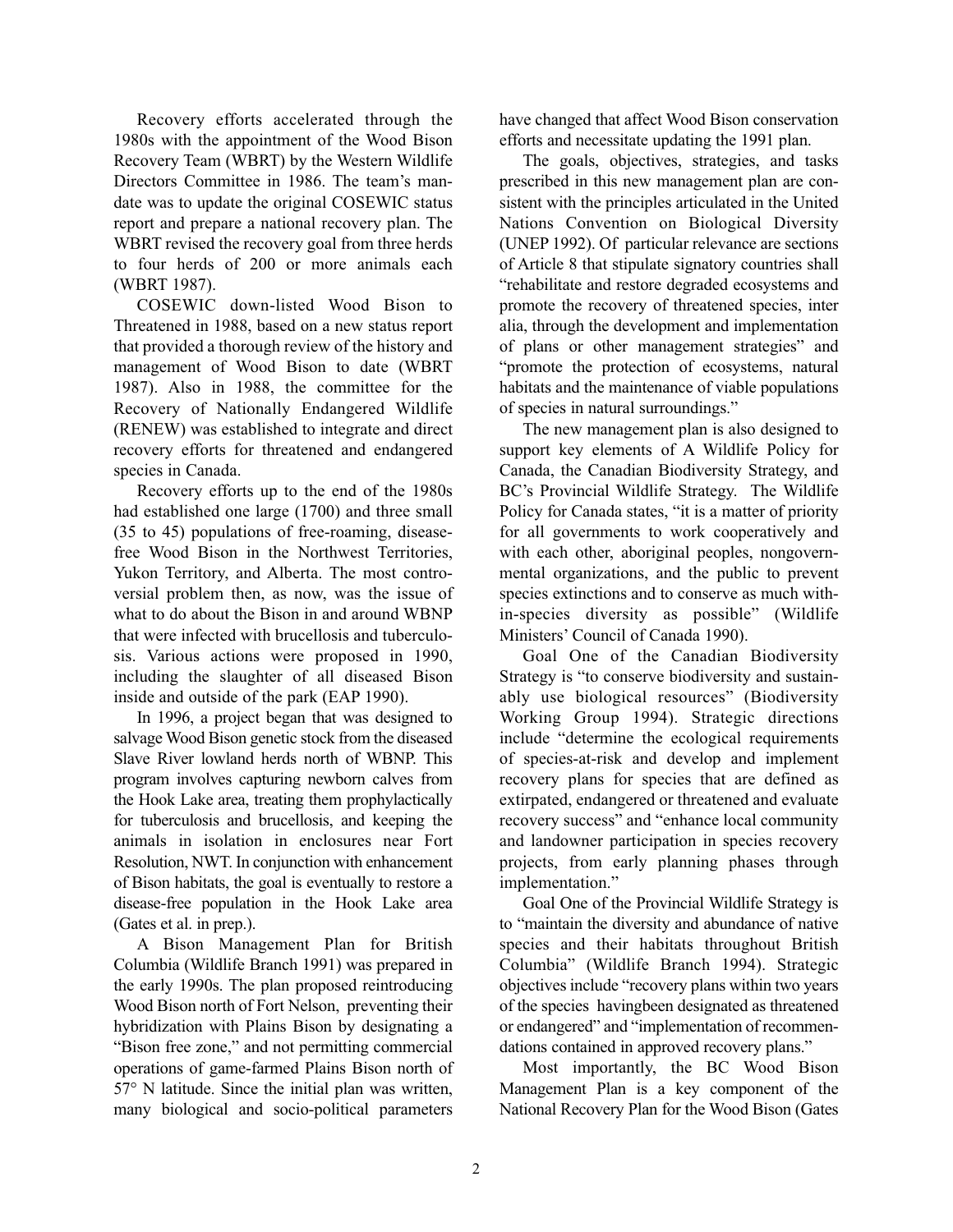et al. in prep.). In concert with other provincial and territorial Bison plans and programs (e.g., Reynolds et al. 1985; Government of Northwest Territories 1987; Government of Yukon Territory 1998), the BC Management Plan is designed to support the goals and objectives of the National Recovery Program. The over-all goal of the national program is to re-establish enough viable, healthy, free-roaming populations to remove Wood Bison from Canada's list of species at risk and allow long-term sustainable human use. Specifically, the WBRT calls for establishing four free-roaming populations of at least 400 animals, because 400 is currently thought to represent a minimum viable population (Gates et al. in prep.). One of these populations will be shared between the Northwest Territories and British Columbia.

As part of British Columbia's responsibilities within the RENEW program for the recovery of threatened and endangered species in Canada, this management plan outlines the province's commitment to establish and maintain viable populations of Wood Bison in British Columbia as a component of the overall national Wood Bison recovery plan.

### **1.2 General Biology**

The American Bison (*Bison bison*) is the largest native land animal in North America. A mature adult male weighs between 800 and 900 kg and can exceed 2 m in shoulder height. The heaviest male weighed in the wild was 1031 kg (M. Hoefs, pers. comm.). Adult females weigh about onehalf that of adult males and average 1.5 m in shoulder height. Bison have a thick coat that varies across the body from golden to dark brown, with a shaggy mane that covers their forequarters. They have distinctive tasselled tails, and both sexes possess true horns. Wood Bison are slightly larger and darker than Plains Bison; they have relatively shorter hair on their neck mane and leg chaps and a more pronounced shoulder hump than Plains Bison.

American Bison are very well adapted to cold climates. Unlike cattle and yak, the metabolic rate of Bison decreases in response to low ambient temperatures (down to -30° Celsius). However, in very severe thermal environments, when

extremely low temperatures and winds are superimposed, Bison respond with a thermoregulatory increase in metabolic rate (Christopherson and Hudson 1978). Although Bison are considered to be a powerful animal and are relatively tolerant of deep snow, snow depths that exceed approximately 65 cm can limit the ability of calves to move and obtain forage (C. Gates, pers. comm.).

Wood Bison are seasonal breeders and are polyestrous, with a mean cycle length of 21 days (Motomura 1994). The breeding season is from July to early September, but the majority of breeding takes place in July. During the rut, older bulls tend to expend more effort and exhibit more aggressive behaviour than younger bulls, but younger bulls still take advantage of any available mating opportunity (Komers et al. 1994a, 1994b). Females first conceive at between one and three years of age, and usually produce one calf in May (WBRT 1987). The gestation period is between 270 and 300 days (around 9.5 months). Wild Bison live an average of 10 years (Eisenberg 1981), but the maximum age of a known animal from EINP was 27 years (E. Morton, pers. comm.). In the wild, fertility usually declines in females over 12 or 13 years of age (WBRT 1987; Shaw and Carter 1989).

Calf production in disease-free translocated herds can be high in the absence of high levels of predation. For example, in the erupting MBS population in 1984, approximately 60% of two-year-old and older females were accompanied by a calf. The captive herd at EINP averaged 61% calf production for two-year-old and older females and 83% calf production for three-yearold and older females (WBRT 1987). First-year survival of calves in the wild is variable but may approach levels as high as the 61% observed in the MBS in 1985 (WBRT 1987).

Bison are very efficient at digesting low protein and high fibre diets (Hawley 1987) due, at least in part, to an efficient rumen nitrogen recycling system (De Liberto and Urness 1994). In the MBS, Bison consume sedges almost exclusively during winter, but willow leaves and grasses become important components of the Bison diet with the onset of new plant growth in spring (WBRT 1987; Larter and Gates 1991). By mid-July Bison use shrubs to a lesser extent, and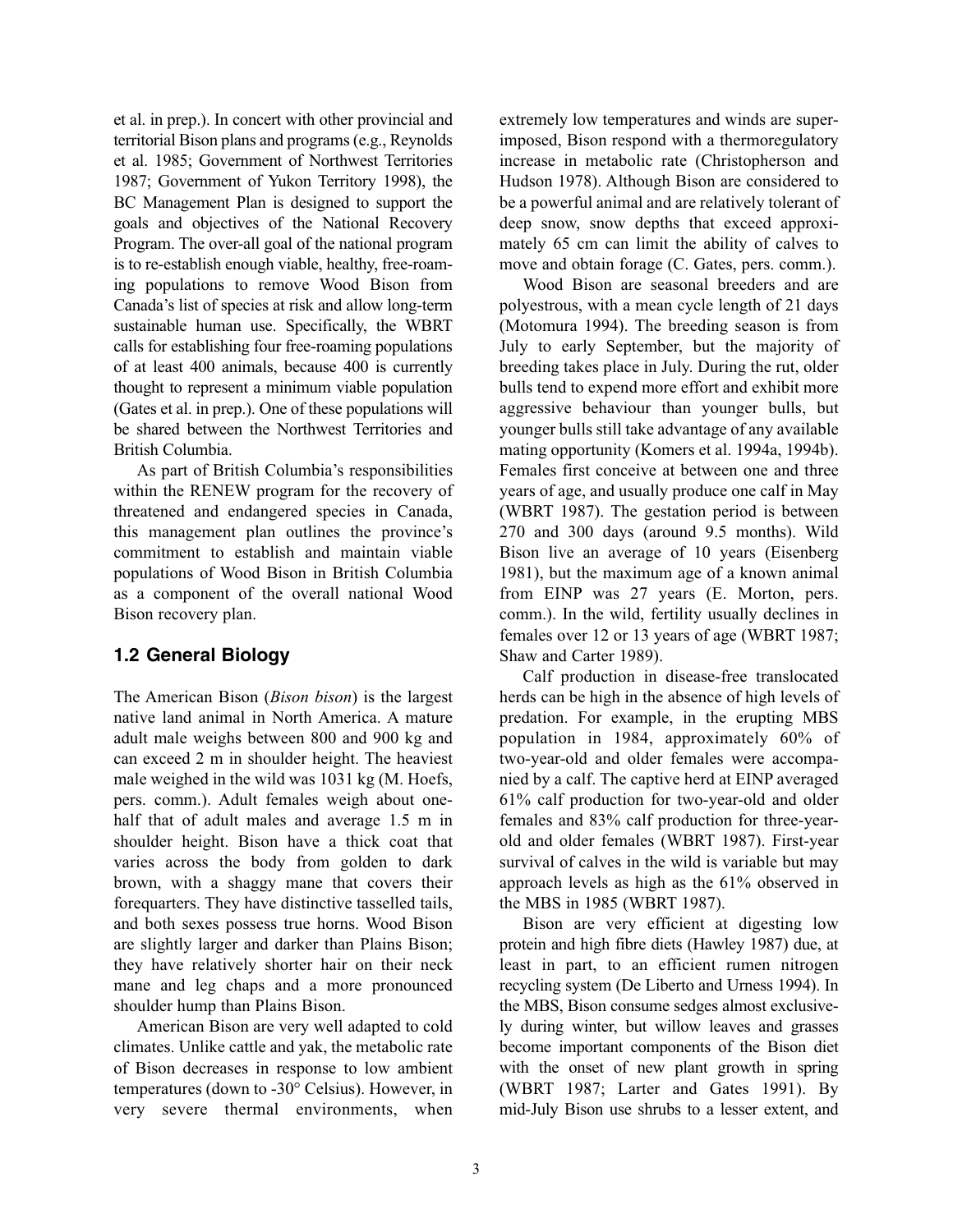sedges again dominate the diet. Fall diets in the MBS consist of nearly equal proportions of grasses and sedges and a minor component of terrestrial lichen (Larter and Gates 1991). Despite the fact that most free-roaming Bison are primarily grazers, some are more cosmopolitan in their food habitats. An introduced Plains Bison herd in northwestern Alaska are known to browse heavily on willow on summer ranges where grasses and shrubs are scarce (Waggoner and Hinkes 1986).

Bison are usually gregarious animals. Throughout much of the year, they form herds composed primarily of adult females, subadults, and young-of-the-year. Mature bulls usually associate in smaller bachelor groups. The size of Wood Bison home ranges in the Mackenzie Bison Sanctuary varied by age, sex, and habitat condition. In areas with less available forage, median values (minimum-convex polygon method) were similar: 712 km2 for young-of-the-year, 706 km2 for immature males, and 1240 km2 for adult females (Larter and Gates 1994). Wood Bison in areas with more available forage had significantly smaller home ranges: 435 km<sup>2</sup> for younger males, 170 km<sup>2</sup> for older males, and 398 km2 for adult females.

### **2 STATUS**

#### **2.1 Taxonomic Status**

Wood Bison (*Bison bison athabascae,* Rhoads 1898) are members of the grand order Ungulata, order Artiodactyla, family Bovidae, subfamily Bovinae, and tribe Bovini (cattle, buffalo, and Bison) (Eisenberg 1981). There is some debate regarding the appropriate genus for the American Bison (*Bison bison*). Some taxonomists favour uniting cattle and Bison within the genus *Bos*, based on similarities of morphology and DNA (e.g., Modi et al. 1996). However, the national WBRT have decided to retain *Bison* as the genus name in order to maintain continuity and avoid confusion (Gates et al. in prep.).

The American Bison is the only species in this genus in North America. Van Zyll de Jong (1986) suggested that the palaearctic European Bison, or wisent (*Bison bison bonasus*), is conspecific with American Bison. Gates et al. (in prep.) point out that all living forms of Bison are completely interfertile and lack intrinsic isolating mechanisms, which suggests that they are members of one species.

The Wood Bison is the woodland morph, associated with boreal forests and parklands in northwestern North America. Subspecific taxonomy is controversial, but most taxonomists recognize Wood Bison (*B. b. athabascae*) as a valid taxon separate from Plains Bison (*B. b. bison*) (Nagorsen 1990; Gates et al. in prep.). Geist (1990, 1991) takes the view that North American subspecies are merely "ecotypes" and that morphological differences simply reflect local conditions rather than heritable traits. It is likely that the systematics of existing Wood Bison populations will remain complicated because the original distribution of the two North American races has been altered by range reductions, translocations, and hybridization between the two subspecies (van Zyll de Jong 1986; Nagorsen 1990).

Gates et al. (in prep.) summarizes the existing morphological and genetic evidence that distinguishes Wood Bison as a separate subspecies from Plains Bison. In contrast to the clinal variation in phenotype observed in Plains Bison, a discontinuity was evident between boreal Wood Bison and Plains Bison populations. This discontinuity is genetically based and was reflected in both size and differences in morphology independent of size. Wood Bison from the Nyarling River area of WBNP resemble the original *B. b. athabascae* but show some evidence of interbreeding with *B. b. bison* (van Zyll de Jong 1986). All Wood Bison in disease-free herds outside of WBNP and vicinity are direct descendants of 37 animals captured from the Nyarling River area in the mid-1960s (WBRT 1987). The most recent morphometric work by van Zyll de Jong et al. (1995) found three significantly different groups of American Bison consisting of six populations of Plains Bison, four populations of Wood Bison, and one intermediate morph found in central WBNP near Pine Lake. Van Zyll de Jong et al. (1995) characterized Bison from the Peace-Athabasca Delta, Slave River Lowlands, MBS, and EINP as *B. b. athabascae.*

The chromosome morphology (karyotype) of Wood Bison and Plains Bison is identical, and there is little genetic distance between the two races based on biochemical analysis of blood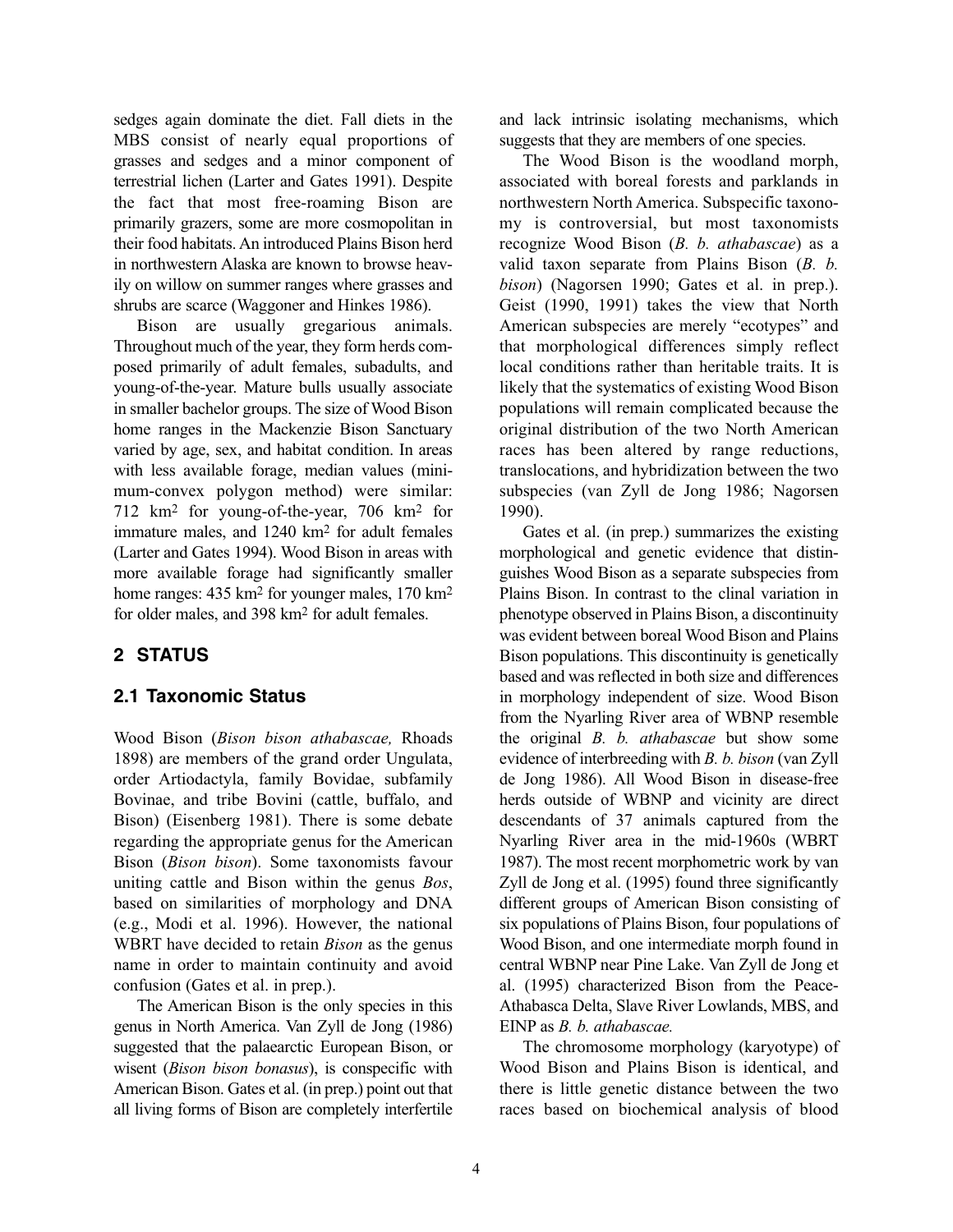protein and enzyme systems (Gates et al. in prep.). Examination of DNA has recently been used to investigate the Bison genome at the molecular level. Early results suggest a recent divergence of Wood and Plains bison, with reproductive isolation perhaps occurring only in the past 5000 to 10,000 years (Gates et al. in prep.). The largest genetic distance between North American Bison herds occurs between Wood Bison and Plains Bison, based on an analysis of microsatellite loci of genomic DNA (Wilson and Strobeck 1998). This confirms that the genetic grouping of Wood Bison remains strong, despite the influx of Plains Bison to WBNP in the 1920s.

### **2.2 Conservation Status**

### **2.2.1 International**

The International Union for the Conservation of Nature (IUCN) includes the American Bison on its list of "Lower Risk – Conservation Dependent" species. These species are the focus of conservation programs, the cessation of which would result in the species qualifying for a higher risk category (Baillie and Groombridge 1996). The Global Ranking under the Nature Conservancy system is the same for Wood Bison and Bison at the species level: G4T4, or apparently secure globally.

The Convention on the International Trade of Endangered Species of Fauna and Flora (CITES) lists Wood Bison in Appendix II. International trade in Appendix II species is regulated but not prohibited. Wood Bison were down-listed from Appendix I in 1997 (Government of Canada 1997).

The United States listed Wood Bison as "Endangered in Canada" under the federal *Endangered Species Act* in 1970 and has not updated that listing (United States Federal Register 1998).

### **2.2.2 National**

The Committee on the Status of Endangered Wildlife in Canada (COSEWIC) lists Wood Bison as Threatened. COSEWIC down-listed Wood Bison from Endangered in 1988 (WBRT 1987).

### **2.2.3 Provincial**

The British Columbia Conservation Data Centre categorizes Wood Bison as S1 (critically imperiled because of extreme rarity) under the Nature Conservancy ranking system. The British Columbia Ministry of Environment, Lands and Parks includes Wood Bison on its Red List (Cannings et al. 1999) as a species being evaluated for more formal designation as Extirpated, Endangered, or Threatened.

### **2.3 Distribution and Abundance**

### **2.3.1 Prehistoric**

Gates et al. (in prep.) summarizes the fossil evidence pertaining to prehistoric populations of Bison in North America. From the middle to late Pleistocene epoch, a single species of Bison inhabited Eurasia and North America. During the last glaciation (Wisconsin), two separate races evolved: *B. b. priscus* in Beringia and *B. b. antiquus* south of the continental ice sheet. Starting about 13,000 years before present (YBP), these northern and southern forms dispersed from their respective ranges and intermingled. Modern American Bison are considered to be descendants of these two Pleistocene lines.

The fusion of these two prehistoric subspecies is thought to have produced the early Holocene form, *B. b. occidentalis*, which underwent rapid evolutionary changes leading to the modern Bison (*Bison bison*) by about 5000 YBP. As grasslands and the modern Plains Bison expanded, the Wood Bison, being adapted to open woodlands, became increasingly restricted to the northwestern section of the species range (Gates et al. in prep.). Wood Bison ranged over most of the boreal landscapes of northern British Columbia, and subfossil specimens have been recorded from the mouth of the Kitimat River, Atlin, Cecil Lake, and Ft. St. John (Smith 1977 in WBRT 1987) (Figure 1).

### **2.3.2 Historic**

The historic range of Wood Bison is defined as the probable distribution at the time of European colonization early in the 19th century. It was once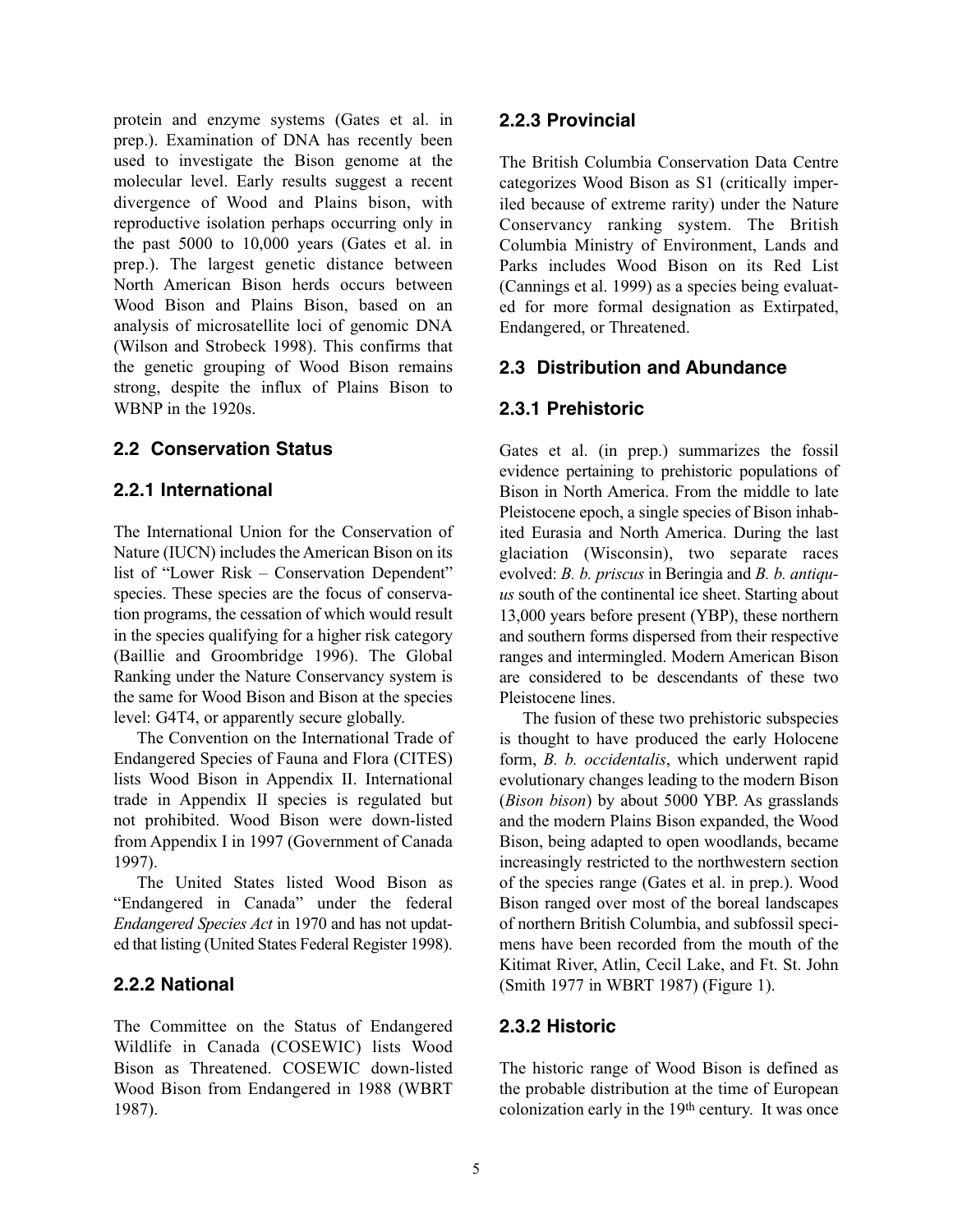

**Figure 1. Historical distribution of Bison in North America.**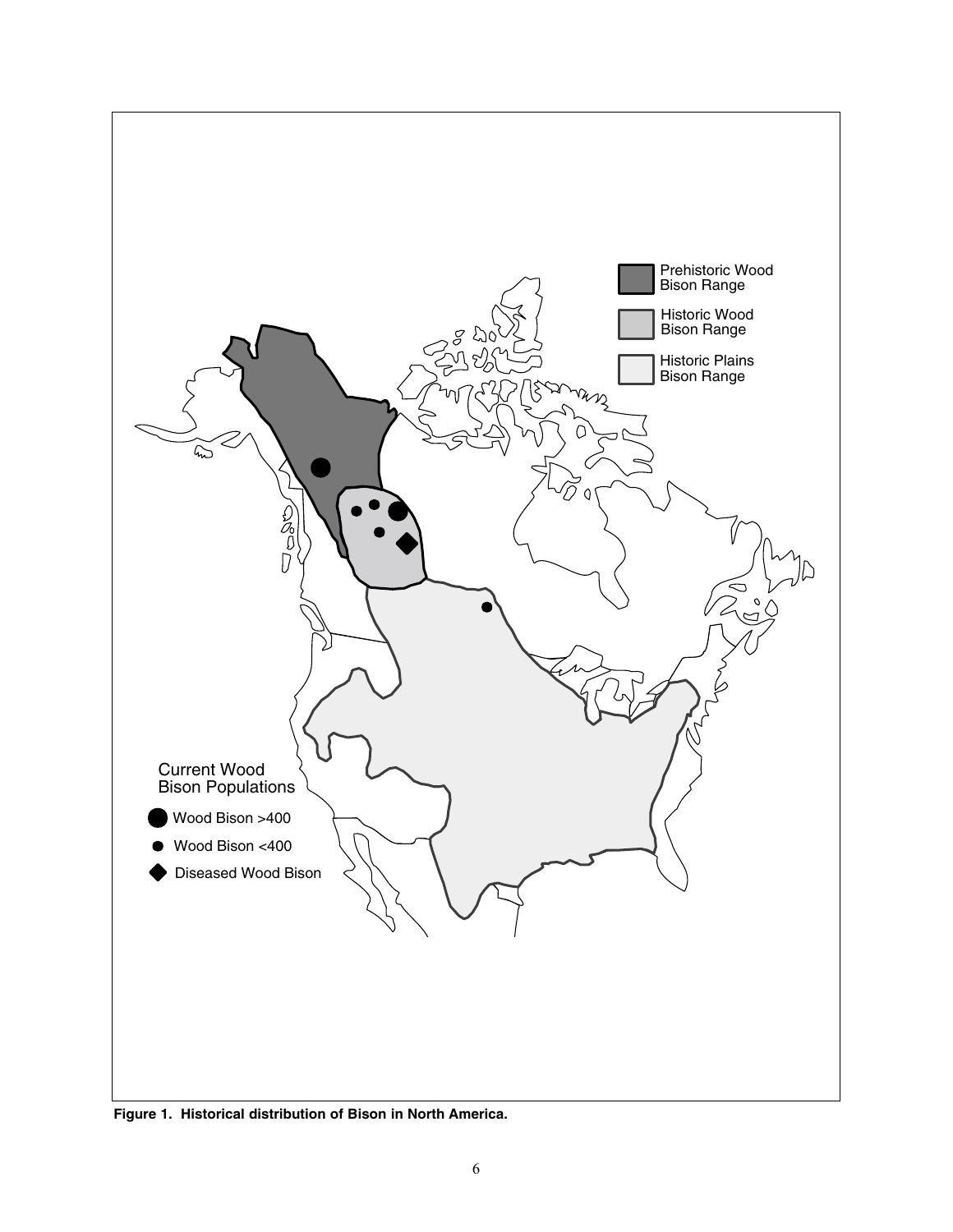thought to include only northern Alberta, southwestern Northwest Territories, northeastern British Columbia, and a small portion of northwestern Saskatchewan (van Zyll de Jong 1986). Recent radiometric data and oral history accounts (Government of Yukon Territory 1998; Stephenson and Fleener 1998; Gates et al. in prep.) indicate that most of the previously defined prehistoric range in British Columbia, Alaska, and the Yukon should be considered historic Wood Bison range (Figure 1).

Historically, Wood and Plains bison occupied different habitats and different geographic ranges. Along the southern edge of historic Wood Bison range (e.g., the Peace River area of British Columbia) their winter ranges may have overlapped, but they probably did not share a common range during the breeding season (Gates et al. in prep.). However, some skull specimens from this region of overlap have features that are intermediate between the two subspecies, although they most closely resemble *B. b. athabascae* (van Zyll de Jong 1986; Nagorsen 1990).

There is no way of estimating the historic abundance of Wood Bison in British Columbia. A rough estimate for the entire Canadian population was 168,000 in the early 1800s (Soper 1941). Uncontrolled hunting during the fur trade, particularly after 1860, led to a population low estimated at 250 for all of Canada by the turn of the century (Soper 1941). This pattern of population decline also occurred in British Columbia, and the last confirmed Wood Bison from the primordial population was shot near Fort St. John in 1906 (MacGregor 1952).

After the extirpation of Wood Bison from British Columbia, only sporadic and ephemeral sightings of the species occurred. A male Wood Bison was reported shot by natives in the Liard River drainage near Lower Post in 1939 (Clarke 1944; Lotenberg 1996). In the late 1960s Bison were frequently seen adjacent to the BC-Alberta border in the Clear Hills north of Ft. St. John, and in the late 1970s a small herd was observed in the lower Buckinghorse River area, but neither of these herds were ever reported again.

In the 1980s Wood Bison were reported from a number of northeastern localities (e.g., eight at Fort Nelson in 1980; 24 at Kotcho Lake in 1982).

The first group, and probably the others as well, originated from 28 animals reintroduced to Nahanni Butte, Northwest Territories in 1980 (WBRT 1987; Nagorsen 1990).

### **2.3.3 Current**

#### **Canada**

The 1998 population estimate for free-roaming, disease-free Wood Bison in Canada is at least 2600 animals in six geographically separate herds (Appendix 1), although only two (Mackenzie Bison Sanctuary, NWT and Nisling River, YT) exceed 400 animals (Figure 1). There are also 860 Wood Bison in four co-managed captive-breeding herds and 500 to 700 animals on 45 to 60 private commercial game farms. There is also a population of approximately 2300 Wood Bison infected with bovine tuberculosis and brucellosis in and around WBNP (Figure 2). Two subpopulations totalling approximately 800 animals in central WBNP near Pine Lake are too highly hybridized with Plains Bison to be classified as *B. b. athabascae* (van Zyll de Jong et al. 1995; Gates et al. in prep.).

#### **British Columbia**

Wood Bison returned to British Columbia in the 1980s, first as dispersing animals from the Nahanni Butte reintroduction in the NWT and later as the result of direct reintroductions of animals bred at EINP. All the reintroduced Wood Bison in British Columbia are direct descendants of the 21 Nyarling River animals captured near Needle Lake in WBNP in 1965 and relocated to EINP (WBRT 1987). Reintroduced Wood Bison currently occur in two separate locations, Beaver River and the Nordquist Flats area near the Yukon/Northwest Territories border. In 1996 and 1997, a small reintroduced herd also occurred at Etthithun Lake near the Alberta border (Figure 3). This herd was removed in 1997, and a new reintroduction of 19 animals from EINP was made in March 1999.

*Beaver River* — By the early 1990s, the herd reintroduced at Nahanni Butte had expanded its range upstream along the Liard River to a point approximately 40 km south into British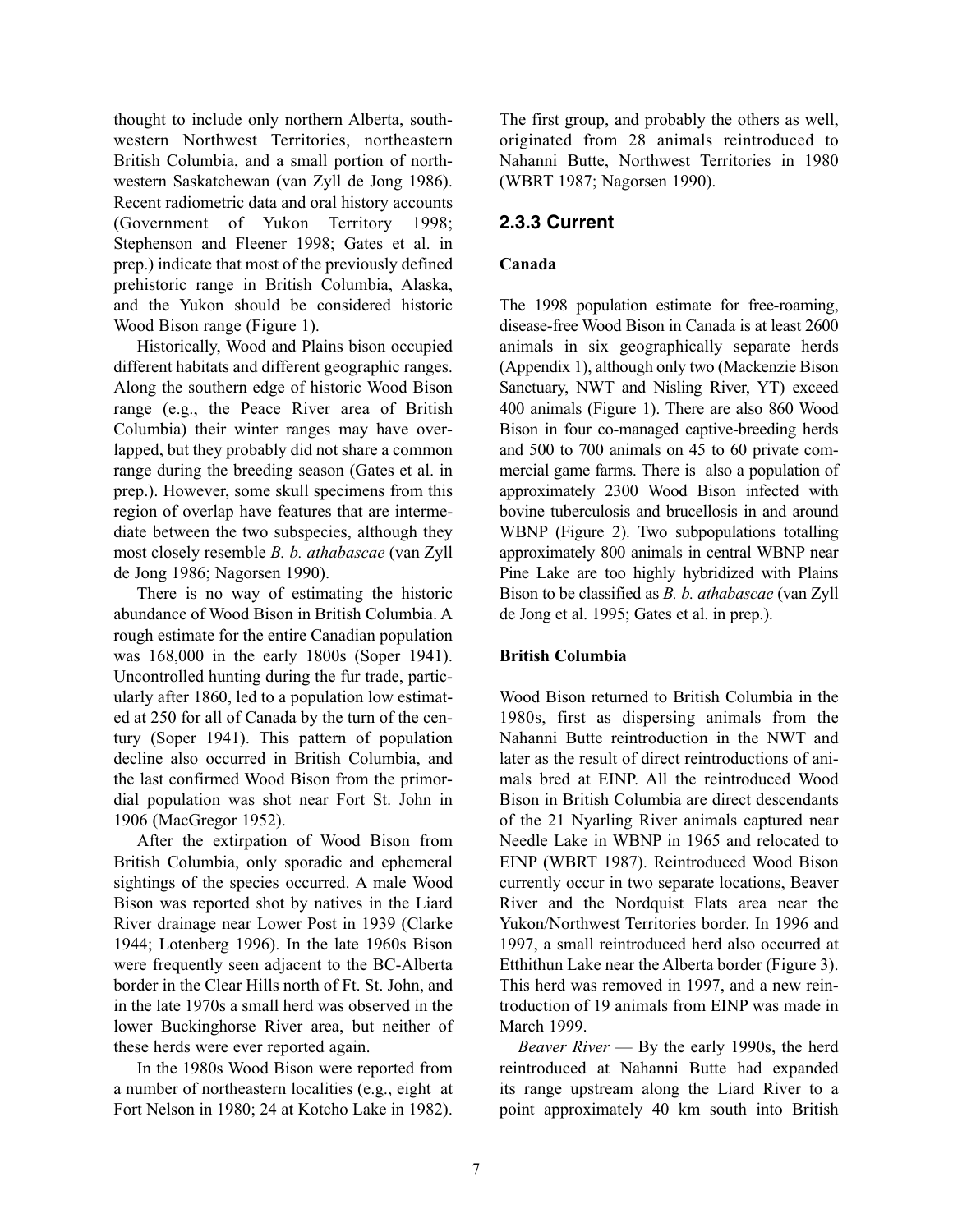

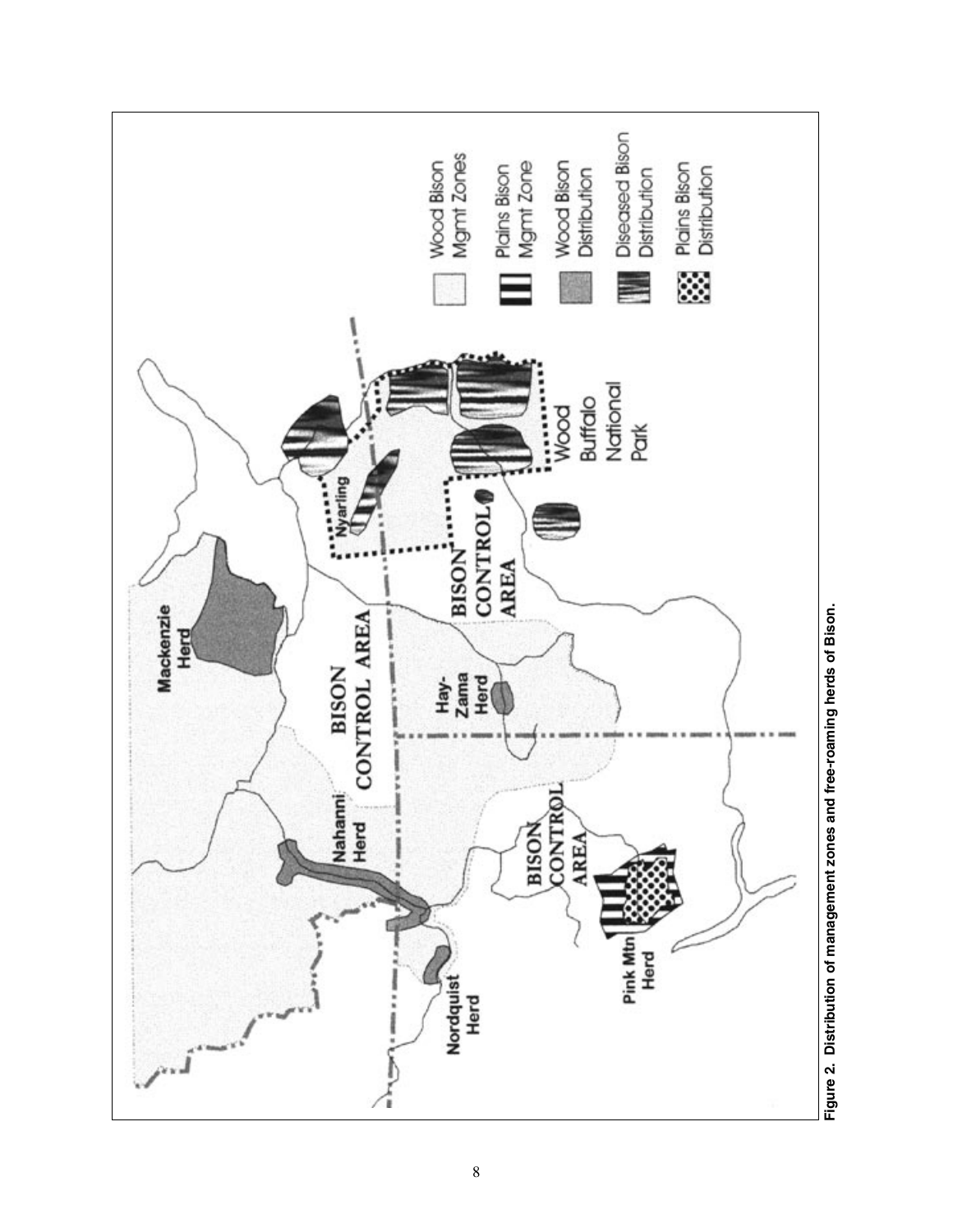

**Figure 3. Distribution of free-roaming Bison in British Columbia.**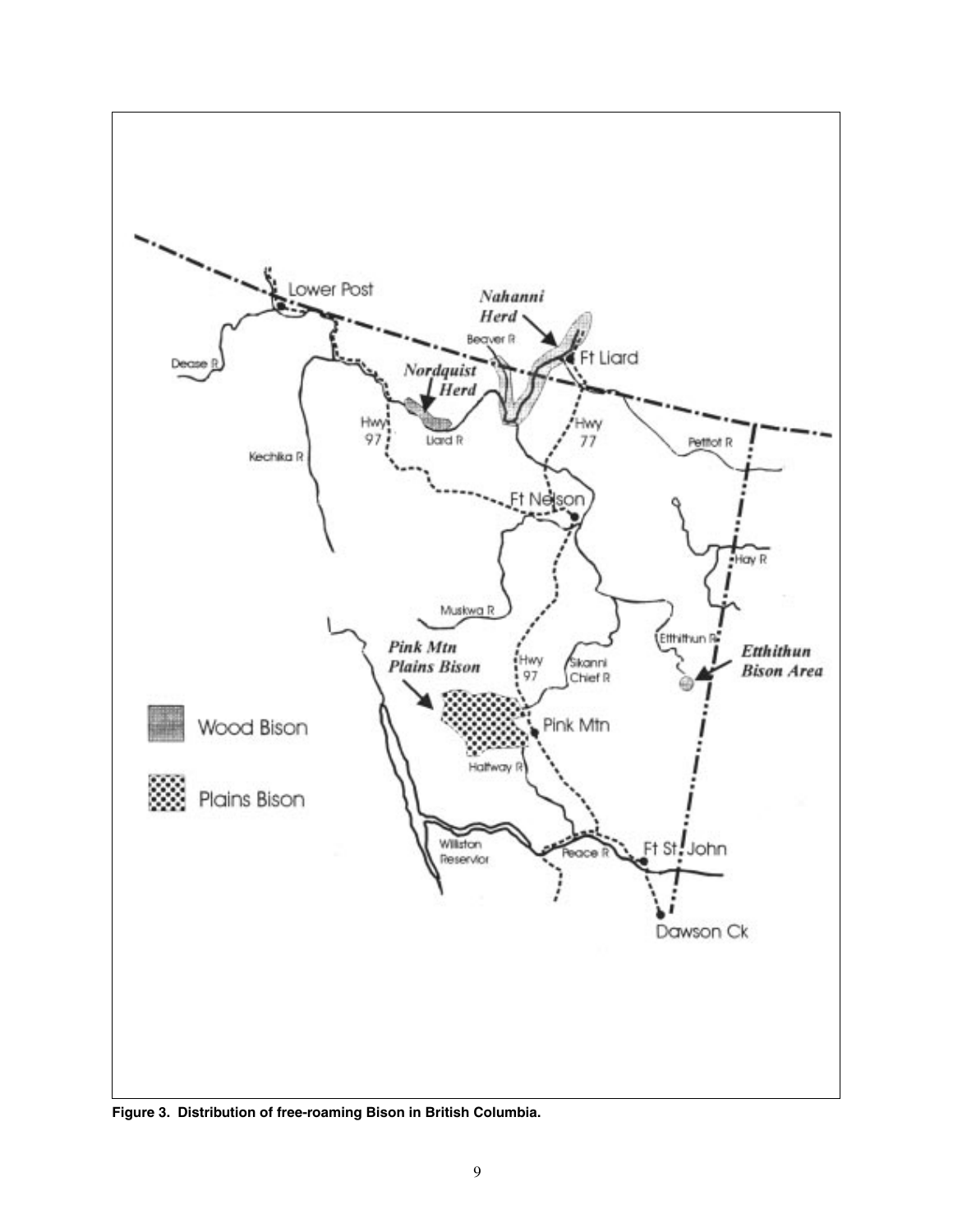Columbia, near the mouth of the Beaver River (Figure 3). An estimated 30 Wood Bison occur along the Liard River from the mouth of the Beaver River to the border with the Northwest Territories. Approximately half of these are animals that at one point had dispersed as far south as Fort Nelson after being released near Nahanni Butte in April of 1998 (J. Nishi, pers. comm.).

*Nordquist Flats* — The first reintroduction of Wood Bison to British Columbia took place in March 1995. A total of 49 animals – 4 adult males, 5 adult females, 5 yearling males, 10 yearling females, 10 male calves, and 15 female calves) – were transferred from EINP to Aline Lake in the Nordquist Flats area of the Liard River valley (Figure 3). This translocation site is approximately 80 km from the Nahanni Butte Bison at the mouth of the Beaver River. The translocation employed a "soft release" technique that kept the Bison in a temporary holding facility for two months to allow them to become habituated to the area. A vegetation inventory of the translocation site in 1988 indicated large areas with upland grass production between 500 and 900 kg/ha, and smaller wetland areas with sedge production of approximately 6300 kg/ha (Elliott 1989). Prescribed fire has been used in this area in the past to improve wildlife habitat, and it should be used again to maintain and improve Bison grazing habitat.

The Nordquist Flats herd is estimated at 40 to 50 animals, and surveys in May 1998 indicated that the combined Nahanni and Nordquist populations total approximately 190 animals (Gates et al. in prep.).

*Etthithun Lake* — In March 1996, 18 Wood Bison that had been maintained for two years at Northern Lights College in Dawson Creek for captive studies were released to the wild in the proximity of Etthithun Lake near the Alberta border (Figure 3). Habitat primarily consists of a mixture of domestic and native grasses that occur on natural meadows, disturbed sites such as clearcut forestry sites, road allowances, seismic lines, pipelines, and well sites. Fifteen Bison were observed in January 1997, and by March 1997 three of the fifteen had been killed in collisions with industrial road traffic (Churchill and Maundrell 1998). In the summer of 1997, the herd

spent an increasing amount of time up to 100 km south on the fringe of agricultural development. It eventually joined a small herd of feral commercial Bison that had escaped from a ranch. The mixed herd of 26 commercial plains and wild Wood Bison were captured later that year, quarantined, and disease tested, and 19 Wood Bison, including calves of the year, were sold into private hands. Funding from the Wood Bison sale was allocated to Wood Bison management in northeastern British Columbia.

There were no free-roaming Wood Bison in the Etthithun Lake area in 1998. In March 1999, a total of 19 EINP Wood Bison (14 female calves and 5 yearling+ males) were translocated to a recently constructed 850 ha enclosure, where they will be confined to ensure they habituate to the area, probably until all females have calved at least once (Appendix 2).

*Hay River* — Wood Bison from the Hay-Zama reintroduction in Alberta occasionally wander into the Hay River drainage in northeastern British Columbia (Figure 2). As the Alberta population grows, eventually it will probably expand to establish a more permanent population in this part of British Columbia.

### **2.4 Habitat**

Wood Bison can be considered a keystone species in boreal forest ecosystems where suitable habitat conditions occur (Gates et al. in prep.). They are capable of exploiting a unique niche of coarse grass and sedge meadows, including industrially disturbed sites, and represent a major component in the dynamics of natural predator-prey systems. Their role in maintaining meadow habitats and ecological diversity, and influencing the abundance and distribution of carnivores and other herbivores, is only now becoming better understood (Gates and Larter 1990; Larter et al. 1994; Zimov et al. 1995; Gates et al. in prep. ).

Wood Bison in the SRL and MBS spend spring and early summer foraging in mesic grassy meadows and willow savannas. During late summer and fall, they disperse into small groups for the rut and occupy mixed wood forests in addition to meadows. In winter when Wood Bison feed almost exclusively on sedges, wet sedge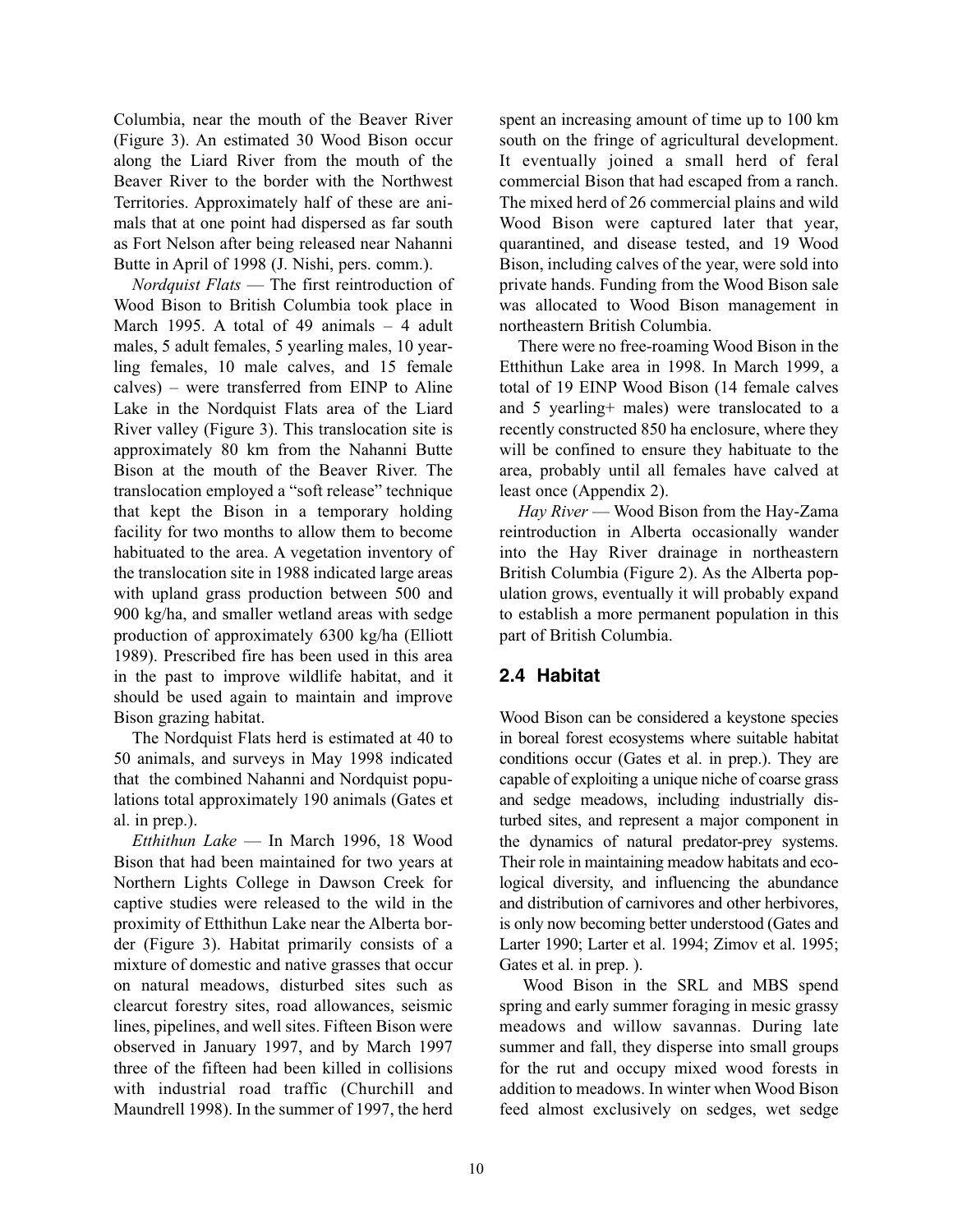meadows are again heavily used (WBRT 1987; Larter and Gates 1991).

Grazing accounts for the majority of the Bison's food intake, and the meadow habitats that Wood Bison favour are highly productive. In the Slave River lowlands, Wood Bison habitats are characterized by high aboveground plant biomass: 4400 kg/ha for wet meadows dominated by *Carex atherodes* and 2280 kg/ha for dry meadows dominated by *Calamagrostis* spp. (Reynolds et al. 1978). Bison showed a preference for feeding in wet meadows, and *Carex atherodes* and *Calamagrostis* spp. were the most common food items in all seasons (Reynolds et al. 1978). Estimates of aboveground plant biomass on other Bison ranges vary from 2000 to 7000 kg/ha in the MBS (NT), 2450 kg/ha near Nahanni Butte (NT), 3530 kg/ha at Hay-Zama Lakes (AB), 1220 kg/ha at Nisling River (YT), and 900 to 6300 kg/ha in the Nordquist Flats area (BC) (Reynolds et al. 1978; WBRT 1987; Elliott 1989; Larter 1994).

Preferred grass and sedge meadows are rarely contiguous and are usually distributed unevenly over a boreal landscape dominated by spruce and aspen forests and unsuitable bogs, fens, and muskegs. Bison select habitats that maximize their ability to ingest forage items high in crude protein (Larter and Gates 1991), and they appear to prefer meadows on alkaline soils. Preferred habitats usually represent from 5 to 20% of the landscape within occupied ranges (Gates et al. in prep.). Exclosure plots have been successfully used to monitor changes in habitat condition and forage productivity caused by the pressure of Bison grazing (Larter 1994).

Broad scale terrestrial ecosystem mapping identifies areas with moderately suitable habitats through most of the taiga plains of northeastern British Columbia (D.A. Demarchi and B. Krueger 1999; Figure 4). Suitable habitats also occur along the Dease and Blue rivers and near Atlin in northwestern British Columbia, but deep snows may limit their capability as winter habitat. Much of the historic high-quality habitats are no longer available for population recovery due to urban and agricultural development in the Peace River area. In addition, the presence of the Pink Mountain Plains Bison herd and the "Bison control area" surrounding it further alienates a significant proportion of original

high-quality Wood Bison range in the Muskwa foothills of the northern Rocky Mountains (Figure 4).

Floods and natural fluctuations in the water table can significantly reduce the amount of suitable Wood Bison habitat, as they did in the MBS in 1988 (Gates et al. in prep.). Similarly, fire suppression activities can reduce the frequency of wildfires and allow aspen and shrubs to encroach on semi-open meadows preferred by grazing Bison (Chowns 1998). Some industrial activity, such as forestry and oil and gas development, can increase available Bison habitat by shifting forested ecosystems to earlier seral states.

### **2.5 Diseases, Competition, and Predation**

### **2.5.1 Disease and parasites**

Three significant infectious diseases (tuberculosis, brucellosis, and anthrax) are present in wild populations of Wood Bison in the Northwest Territories and northern Alberta. Bovine tuberculosis and brucellosis were introduced to WBNP with the introduction of infected Plains Bison in the late 1920s, and these diseases are the greatest obstacle to recovery of Wood Bison populations at the national level. The population of Bison in WBNP has declined to 21% of its former level in the past 27 years (Joly et al. 1998). This decline is attributed to chronic infections and to the loss of productivity and recruitment caused by tuberculosis and brucellosis. At this point, none of these bovine diseases have been diagnosed in wild ungulate populations in British Columbia.

Bovine tuberculosis is caused by *Mycobacterium bovis*, an infectious bacterium with a wide range of hosts, including domestic animals, wild ungulates, and humans (O'Reilly et al. 1995). Infection levels of 50% in WBNP (Joly et al. 1998) are estimated to cause direct mortalities of 4 to 6% annually (Fuller 1966; Tessaro 1989). Rates of wolf predation have also been strongly linked to tuberculosis infection (Tessaro 1989).

Brucellosis is caused by the coccobacillus, *Brucella abortus*, an intracellular parasite (Blood et al. 1983). Infection levels in WBNP are approximately 40% (Choquette 1961; Joly et al. 1998). Over 90% of infected females experience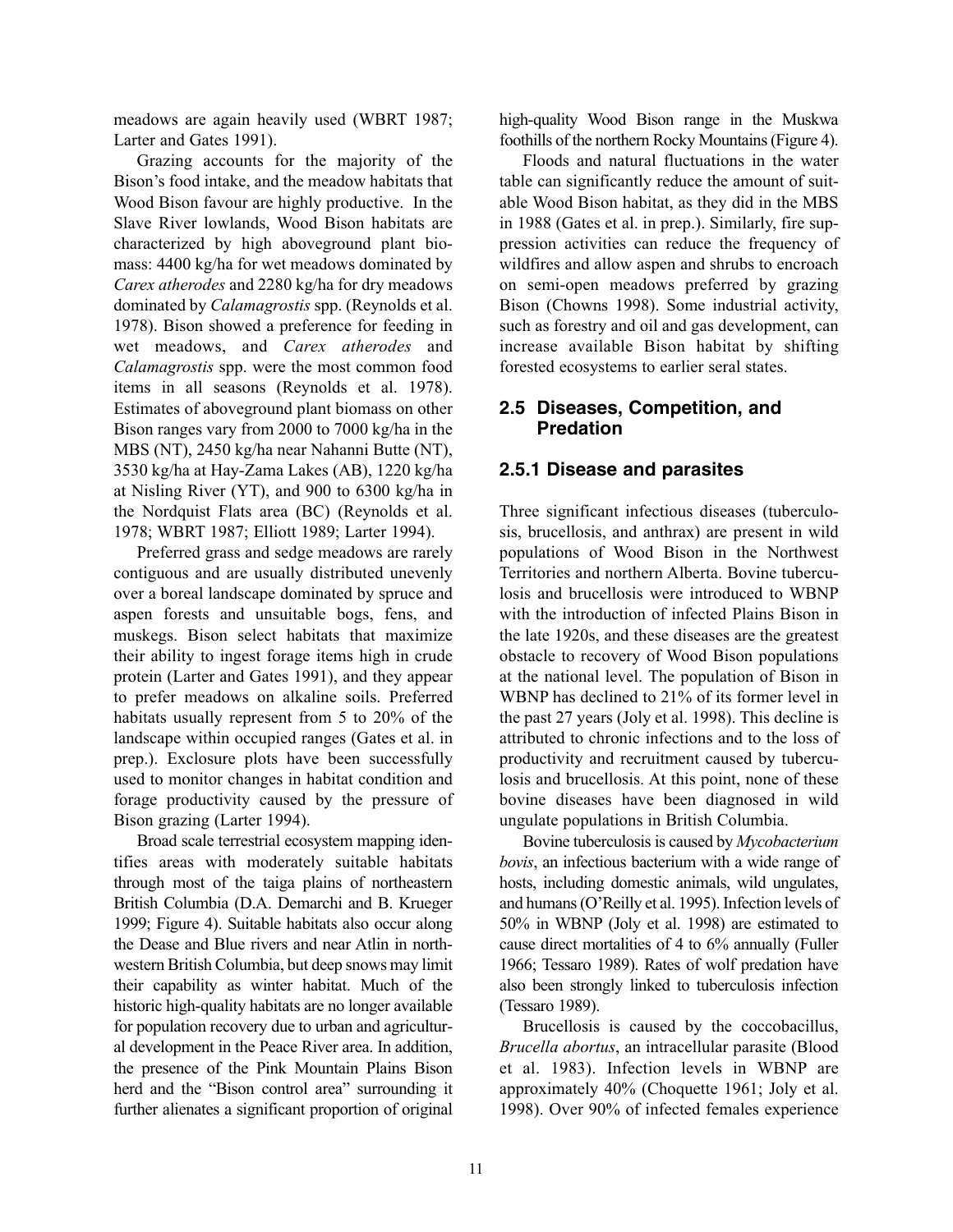

Figure 4. Generalized habitat capability for Wood Bison and Plains Bison in northeastern British Columbia. **Figure 4. Generalized habitat capability for Wood Bison and Plains Bison in northeastern British Columbia.**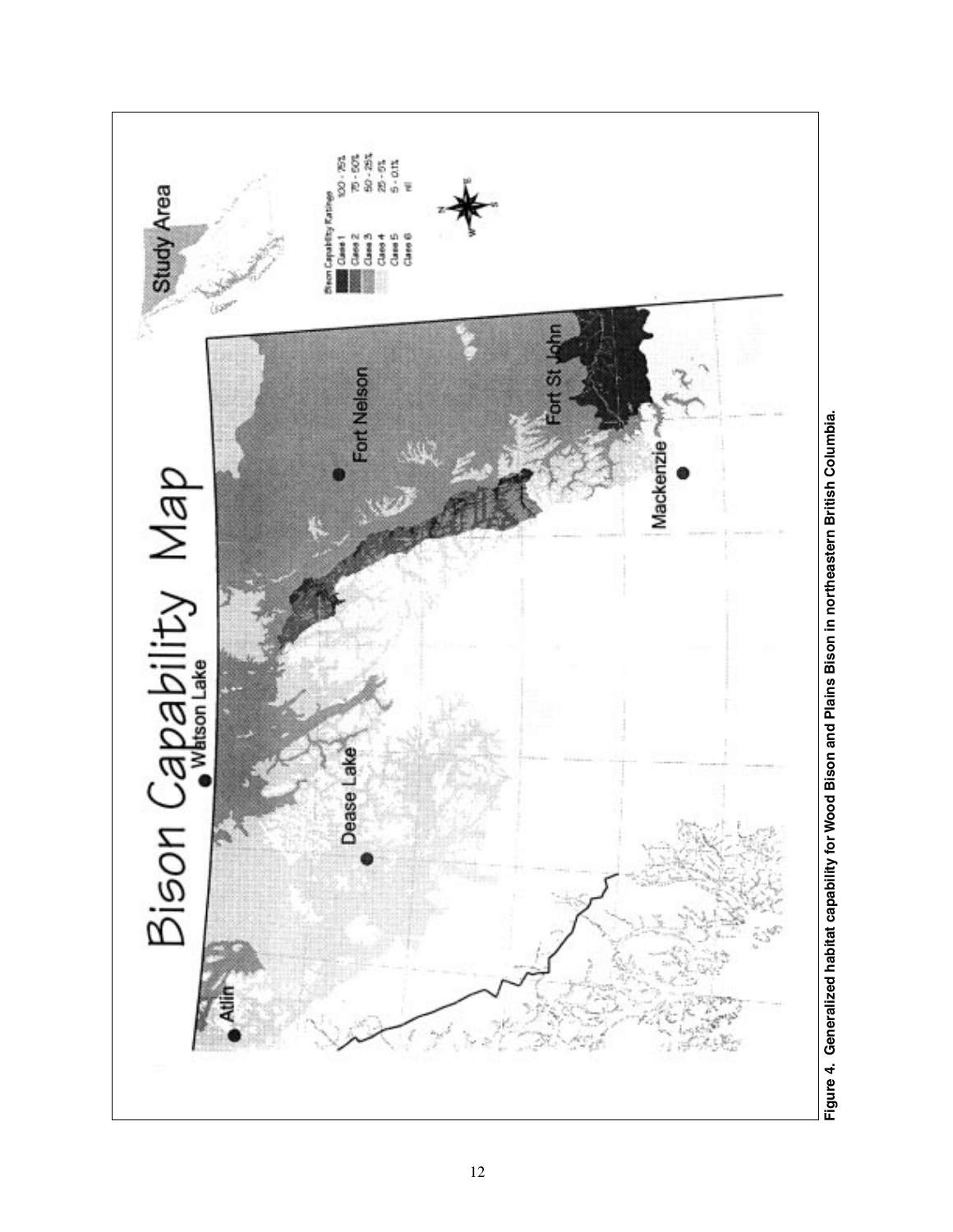spontaneous abortion during their first pregnancy (Davis et al. 1990, 1991), but the abortion rate then declines to near zero after the third pregnancy. Localization of the disease in joints caused arthritis in approximately 2% of adult Bison in WBNP (Fuller 1966). The arthritis may in turn increase susceptibility to predation (Gates et al. in prep.).

Anthrax is caused by *Bacillus anthracis*, a highly infectious and usually lethal bacterium whose spores may lie dormant in the soil for many years (Gates et al. 1995). These spores become exposed under certain environmental conditions (Dragon and Rennie 1995) and can cause epidemic outbreaks in which a substantial proportion of the population may die of infection. Anthrax outbreaks have occurred in WBNP, the SRL, and the MBS (Gates et al. 1995).

Parasites identified in WBNP Bison include lice, *Damalinia (Bovicola) sedecimdecembrii,* and nematodes, *Setaria labiato-papillosa and Setaria cervi,* (Choquette 1961; Fuller 1966). Lungworm infestations (*Dictyocaulus* spp.) were not prevalent in the early 1960s (Choquette 1961).

### **2.5.2 Competition**

Within the historic range of Wood Bison, there is little dietary overlap between Wood Bison and other large ungulates (Gates et al. in prep.). There is some potential for minor components of the Bison diet to result in competition with other species for forage, providing that both species occur in the same area and the forage item is limiting. Fall use of terrestrial lichens may overlap the forage needs of caribou, and spring browsing of willow may overlap the forage needs of moose.

Plains Bison, accidentally introduced in the Pink Mountain-Sikanni Chief River area in 1971, have increased in distribution and abundance, particularly over the past 15 years. The herd is largely confined to grass/sedge meadows in the upper Sikanni River and Halfway River valleys. In 1990, an estimated 500 animals ranged over an area of 500 km2. The current Pink Mountain population was estimated at 1400 animals in 1998 (R. Woods, pers. comm.). Potential exists for competition for forage between free-roaming Plains Bison and Wood Bison if the ranges of the

two should overlap, but the policy of restricting each subspecies to mutually exclusive ranges to prevent hybridization means this should never occur.

## **2.5.3 Predation**

Three carnivore species prey on Bison: the grey wolf (*Canis lupus*), grizzly bear (*Ursus arctos*), and American black bear (*Ursus americanus*) (WBRT 1987). Of these, the wolf is the most effective predator of Wood Bison and, according to the "disease-predation hypothesis" (Messier 1990, Gates et al. 1992), is capable of regulating some populations (e.g., diseased herds in WBNP) at a low density. Populations of healthy herds of Wood Bison (e.g., MBS) are more likely to be limited by intraspecific competition for food resources despite the presence of wolves (Gates et al. in prep.). Small herds are more sensitive to the demographic effects of wolf predation than larger herds. The proportion of Bison in the diet of wolves was approximately 10% in both WBNP (Carbyn et al. 1993) and the Pink Mountain area (Weaver and Haas 1998).

Moose coexist with all free-roaming Wood Bison herds, and large herds of Bison may indirectly influence predation rates on moose by supporting a higher density of wolves than would exist without Bison (Gates and Larter 1990; Larter et al. 1994).

### **2.6 Human Uses**

### **2.6.1 Non-consumptive**

Wood Bison have a special symbolic importance to many Canadians, partly because of their appearance (the classic "charismatic megafauna"), but also because of their conservation status and the fact they are endemic to Canada. Due to their long association, many aboriginal communities in Canada have strong spiritual and cultural connections to the Bison.

Free-roaming Bison are already a major tourist attraction in many parts of Canada and the United States. The potential economic value of viewing Wood Bison is difficult to quantify, but based on experience with other species, it would probably be several orders of magnitude larger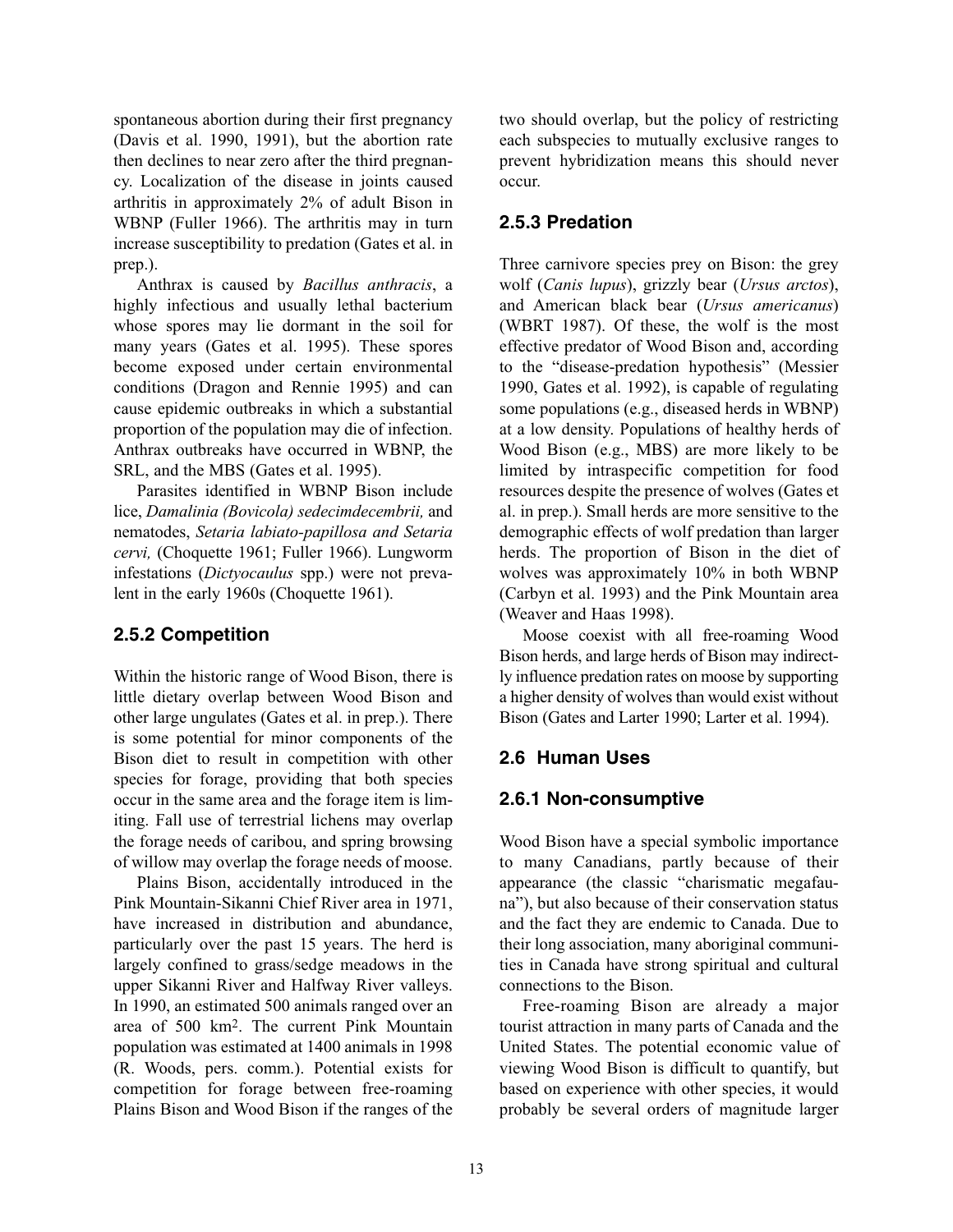than hunting values. The ecotourist industry could be expected to take advantage of any easily accessible Wood Bison populations, and this would represent a direct annual contribution to the economy of northern communities.

### **2.6.2 Consumptive**

As the largest land animal in North America, the Bison occupies a unique position among North American big game species and is much sought after by hunting enthusiasts. The current economic value of Wood Bison hunting in Canada is low, owing to the small size of most populations. Hunting is permitted only in the MBS and SRL herds in the Northwest Territories, the Nisling River herd in the Yukon, and the "Bison control areas" in Alberta and the Northwest Territories. Approximately 50 males are harvested each year (Gates et al. in prep.).

There are currently no hunting seasons for Wood Bison in British Columbia. The future potential value of Wood Bison hunting could be significant, assuming that the population increases to a level that would support sustainable hunter harvests. In 1998, the Pink Mountain herd of Plains Bison attracted 13,765 applications for 260 limited-entry hunting authorizations (J. Thornton, pers. comm.).

### **2.6.3 Commercial**

Commercial Bison farming is an established agricultural industry, and most Bison in North America are now managed as livestock. Commercial production is expected to increase by at least 25% annually until 2005 (Marchello 1998) and to reach over one-half million behind fence by the year 2000 (Hudson 1998). Plains Bison dominate the commercial production of Bison because commercial production of Wood Bison did not begin until 1989. In Canada in 1996, there were 600 owners of 30,000 commercial Bison (about 20% of North American production) versus an estimated 60 owners of 700 Wood Bison (Gates et al. in prep.). In northeastern British Columbia, there are currently 49 producers of commercial Bison registered under the BC *Game Farm Act* (T.J. Pittman, pers. comm.).

The Canadian Livestock Records Corporation maintains a registry for wood and commercial Bison under the *National Livestock Pedigree Act* (Gates et al. in prep.). The Canadian Bison Association has established standards for certification of stock, developed in cooperation with the WBRT. Similarities between Bison and domestic cattle have made it possible to consider the application of conventional bovine reproductive technologies. Techniques such as pregnancy diagnosis, artificial insemination, estrus synchronization, semen collection, and preservation and embryo transfer are currently being tested for their effectiveness in Bison (Dorn 1995). However, in practice, intensive bovine agricultural techniques are seldom used on Bison ranches (Hudson 1998).

Privately owned Wood Bison do not normally contribute towards conservation of free-roaming populations, unless there are specific agreements designed to link them directly to recovery programs (Gates et al. in prep.). Commercial Bison are selected for agricultural traits and, over time, there is often hybridization, which produces stock of mixed sources, even mixtures of subspecies. These animals would not contribute to conservation projects. Problems can also arise if farmed Bison become diseased or if escaped animals are allowed to mix with free-roaming herds (Hudson 1998).

### **3 SOCIO-POLITICAL CONSIDERATIONS**

### **3.1 Legal**

All references and quotes from legal statutes contained in this section are for information purposes only and are subject to change as legislation and regulations are updated and amended. Persons interested in the specific language of any provincial statute or regulation are encouraged to refer to the latest versions that are available through the British Columbia Ministry of the Attorney General.

### **3.1.1 British Columbia Wildlife Act**

Bison are designated as "wildlife" and "big game" under the British Columbia *Wildlife Act* (1982). This designation vests ownership of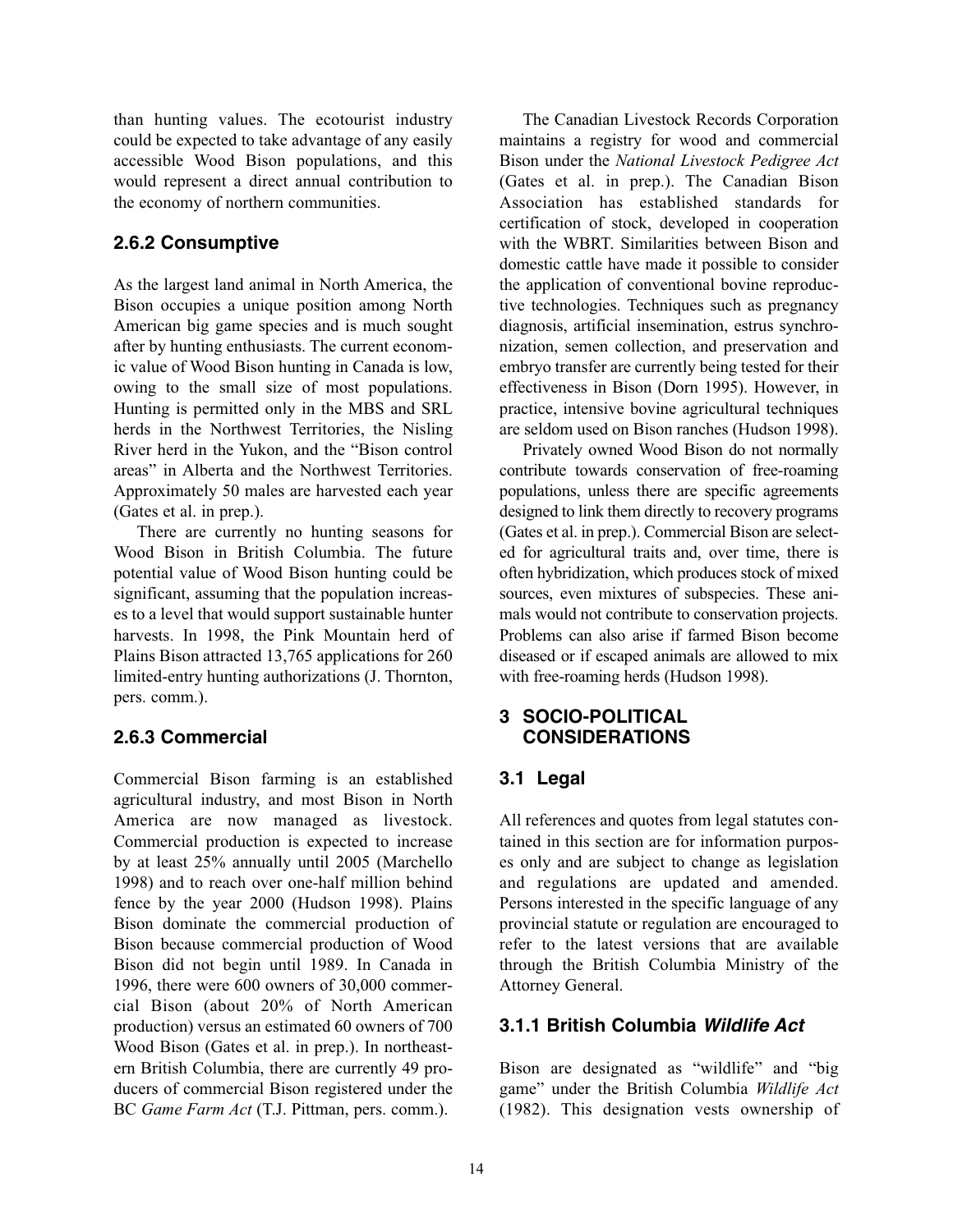all wild Bison with the provincial government and protects them from deliberate killing, capturing, or personal possession, except as authorized by permit. Section 33 of the *Wildlife Act* states:

(1) A person commits an offence if the person has live wildlife in his or her personal possession except as authorized under a licence or permit or as provided by regulation.

(2) A person commits an offence if the person has dead wildlife or a part of it in his or her possession except as authorized under a licence or permit or as provided by regulation. (3) Subsections (1) and (2) do not apply to a person acting under a licence under the *Fur Farm Act* or the *Game Farm Act*.

Bison are considered a "domestic animal" under the British Columbia *Wildlife Act* only if they are held in captivity under permit or licence for game farming purposes, and only for the purposes of protecting them from the menaces of other "wildlife." Once a game-farmed Bison escapes captivity, or is released or abandoned, the provincial government acquires ownership of that animal. Section 76 of the *Wildlife Act* states:

On the escape from captivity or the release or abandonment of an animal that is not a domestic animal, the government acquires the ownership of that animal.

Persons responsible for escaped animals are liable for damages to wildlife and wildlife habitat and any costs associated with recovering or destroying that animal. Section 77 of the *Wildlife Act* states:

(1) A person who releases or abandons an animal or from whose captivity an animal escapes:

(a) is, despite section 11 (4) of the *Livestock Act*, liable to the government for loss or damage to wildlife or wildlife habitat caused by the animal, and for all costs incurred by the government in pursuing, recovering, holding or destroying it, and

(b) is not entitled to any compensation from the government if the animal is destroyed under section 79.

*Wildlife Act* permits are required for the movement of nondomesticated Wood Bison across the borders of British Columbia*,* both to import live animals and to export Bison or Bison products. Wildlife permits are not required for Bison being raised for agricultural purposes under a game farm licence (see below). Provincial wildlife authorities also issue CITES export permits for international movement of any Wood Bison or Wood Bison products (including game-farmed animals).

### **3.1.2 British Columbia Game Farm Act**

The British Columbia *Game Farm Act* defines "game" as fallow deer, Bison, and reindeer. Under this act, the Ministry of Agriculture and Food may issue a licence or licence renewal by to a person to raise a type of game for agricultural purposes. Provisions of the *Wildlife Act* with respect to escaped animals do not apply to licensed game if the licensee recaptures the animal within 30 days. Section 6 of the *Game Farm Act* states:

Section 76 (was 77) of the *Wildlife Act* does not apply to game that escapes from a farm being operated by a person who holds a valid licence issued under this Act, if the licensee recaptures the game within a prescribed period after its escape.

Section 8 of the *Game Farm Act* also includes provisions enabling Cabinet to make regulations "on the recommendation of the Minister of Environment, Lands and Parks specifying regions of British Columbia in which a licence for a specified type of game must not be issued." There are currently no regulations that specify regions where licences for Bison game farms cannot be issued (D. Ireland, pers. comm.). Regulations under this act may also establish different terms and conditions for different licensees based on geographical area and/or the type of game the licensee is licensed to raise.

### **3.1.3 British Columbia Livestock Act**

The British Columbia *Livestock Act* includes a definition of "game" that cross-references to the *Game Farm Act*, with an added stipulation that the animals are also being raised for agricultural purposes under a licence issued under the *Game Farm Act*. This means that farmed Bison under licence are considered "livestock" for the purposes of the British Columbia *Livestock Act*.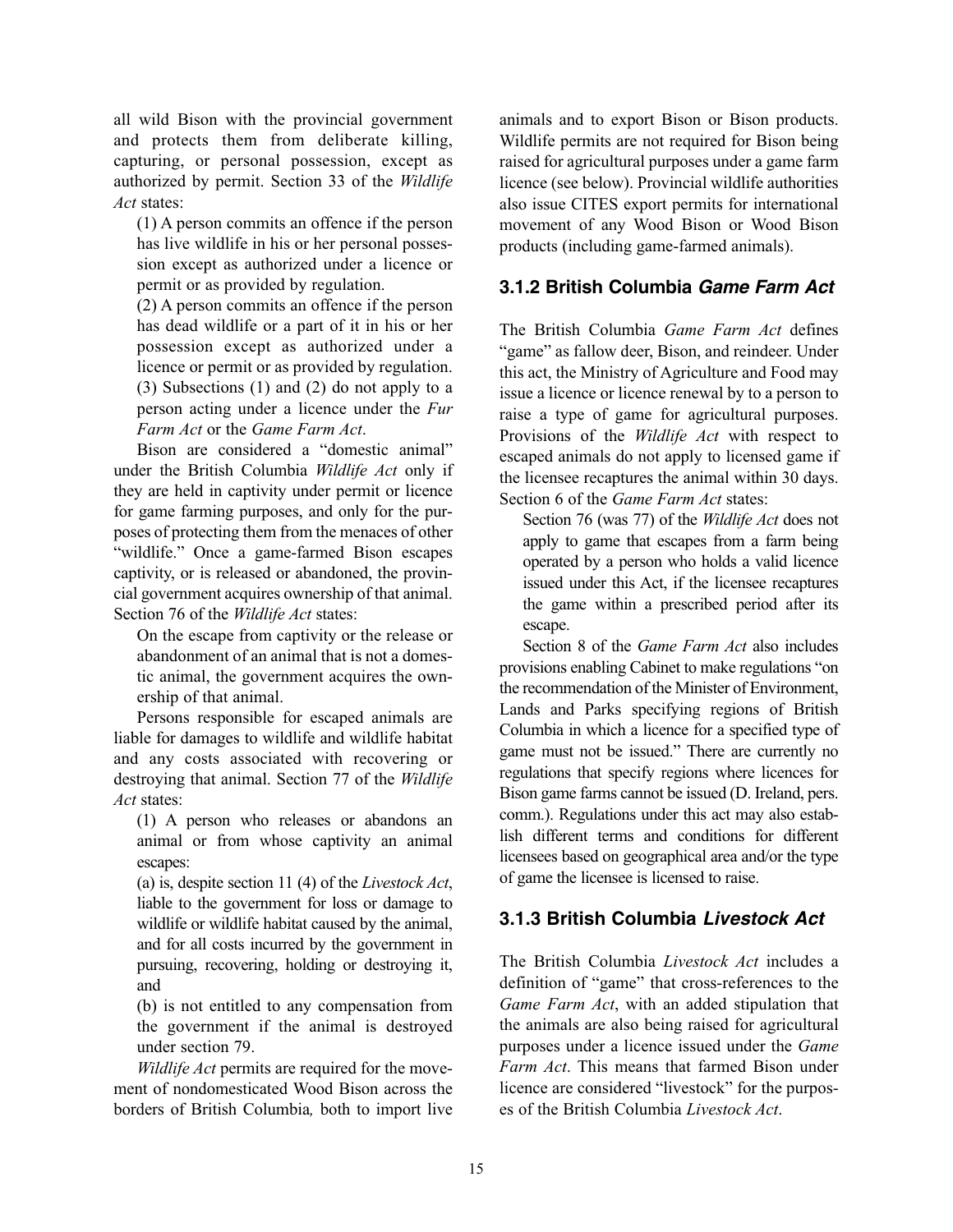#### **3.1.4 Federal Wildlife Trade Act**

The *Wild Animal and Plant Protection and Regulation of International and Interprovincial Trade Act* (*Wildlife Trade Act*) is the federal statute that covers the issuance of CITES permits, supports the enforcement of provincial wildlife trade legislation in other provinces, and enables provinces to regulate interprovincial trade of wildlife species. Because Wood Bison are a CITES Appendix II species, international export of all Wood Bison (including game-farmed stock) is regulated by CITES permits issued by the province under provisions of the provincial *Wildlife Act* and federal *Wildlife Trade Act.* Export for primarily commercial purposes are permitted. Before 1997, when Wood Bison were listed in Appendix I of CITES, international export of Wood Bison for commercial purposes was prohibited (Government of Canada 1997).

### **3.1.5 United States Endangered Species Act**

Listing as "endangered in Canada" under the U.S. *Endangered Species Act* (1973) may have presented a barrier to exports of Wood Bison and Wood Bison products to the United States (Gates et al. in prep.). Until recently, this was also a concern of state officials proposing a translocation of Canadian Wood Bison to Alaska. It has now become apparent that their listing as "endangered in Canada" does not establish a designation for Wood Bison within the United States (Stephenson and Fleener 1998).

### **3.2 Species Management Issues**

### **3.2.1 Disease management**

Bison infected with tuberculosis and brucellosis in and around WBNP threaten the health and potential of reintroduced Wood Bison in northern Alberta, northern British Columbia, and southwestern Northwest Territories (Gates et al. in prep.). Two of these herds (Nahanni and Hay-Zama) are immediately adjacent to British Columbia and are potentially at risk of acquiring brucellosis and tuberculosis because of their

proximity to infected Bison in WBNP. Interim "Bison control areas" established by Alberta and the Northwest Territories should help prevent spread of these diseases to Bison in British Columbia. A spatial analysis tool is currently under development that will help quantify the risk of Bison infected with these diseases contacting healthy Bison in northern Canada (Axys Environmental Consulting Ltd. 1998). Restoration of healthy Bison populations in WBNP may be the only long-term solution to prevent eventual spread of these diseases to recovering populations in British Columbia and elsewhere.

Commercial Bison ranches are also a potential threat to the disease-free status of recovering populations of free-roaming Wood Bison. Infectious livestock diseases, if present in game-farmed animals, could spread to wild populations by contact through fences or from escaped animals. Conversely, contact with diseased free-roaming Bison, should it occur, or even contact between Bison of untested status and commercial Bison could change the federal disease-free health status of commercial Bison ranches.

### **3.2.2 Genetic management**

*Interbreeding with Plains Bison —* Escapes and unauthorized free-roaming herds of commercial Bison are a substantial threat to the genetic integrity and recovery of Wood Bison in Canada (Gates et al. in prep.). In addition, the existence of five free-roaming Plains Bison populations within the historic range of Wood Bison (four in Alaska and one in British Columbia), effectively removes a significant portion of their original range from the recovery program.

The rapid expansion of the commercial Bison ranching industry in British Columbia and elsewhere in northern Canada has resulted in an increased number of escapes and rising potential for hybridization with free-roaming Wood Bison. Their size and strength make Bison difficult animals to contain permanently behind fencing. If there were a fencing system available that could guarantee to confine commercial Bison, escapes would not be a significant problem.

The B.C. Ministry of Agriculture and Food (MAF) has policies that require the reporting of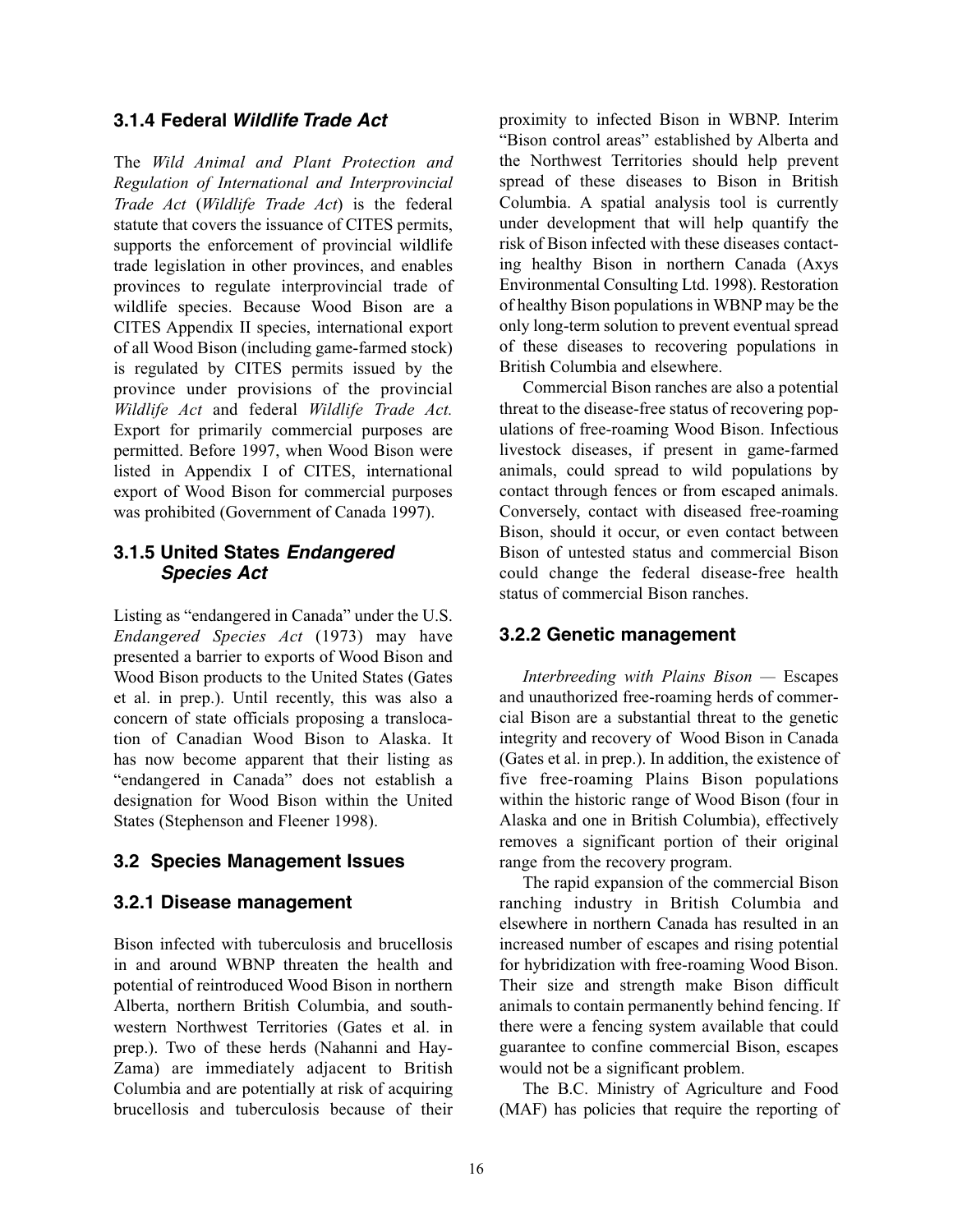escaped animals, which become the property of the government and revert to wildlife status if not recaptured within 30 days. However, it is difficult to enforce these policies regarding the recapture and relocation of free-roaming commercial Bison.

In 1997, the reintroduced Etthithun Lake herd followed a road allowance approximately 100 km south, away from their release site, where they joined a herd of about 12 feral commercial Bison that had escaped from a ranch. The mixed herd of 26 commercial and Wood Bison were later captured, placed in quarantine for disease testing, and sold to a private ranch. The existence of free-roaming or feral commercial Bison in northeastern. British Columbia jeopardizes the current Wood Bison reintroduction program at Etthithun Lake and potentially compromises Wood Bison recovery efforts in Alberta, the Yukon, and the Northwest Territories.

*Genetic diversity —* Microsatellite DNA analysis indicates that Wood Bison from EINP and MBS animals are less genetically variable than subpopulations from WBNP, confirming suspicions regarding the effect that small founding populations have in reducing genetic diversity (Wilson and Strobeck 1998). The genetic diversity of reintroduced populations originating from EINP could be augmented by introducing available disease-free animals from the MBS or other sources.

### **3.2.3 Minimum viable population**

The estimate of the minimum viable population (MVP) for Wood Bison is not based on precise calculations. The WBRT inferred the MVP for Wood Bison based on a study of artiodactyl populations in western North America parks where the median size of extirpated populations was 241 and the median size of thriving populations was 792 (Gates et al. in prep.). This information, along with incidences of catastrophic mortality events (e.g., drowning), led the WBRT to increase their previously estimated MVP from 200 to 400.

### **3.2.4 Predator management**

Predation is an important part of the process of natural selection that should be unconstrained in most populations of free-roaming Wood Bison. In some cases, however, wolves have the potential to

limit or even inhibit the recovery of some populations of Wood Bison. This is particularly the case for small, fragmented populations or herds that are impaired by infectious diseases. It may become necessary in certain circumstances to manage predator populations over a limited time-frame in order to achieve Bison population goals.

The decision as to whether or not to use methods for controlling predators will need to be assessed on a case-by-case basis. Recently reintroduced populations may have the advantage of being somewhat immune from focused predator attacks, at least for the period of time that it takes the predator population to react to the presence of a "new item on the menu." Hopefully by the time predators begin keying in on reintroduced populations, the Bison population will have grown to point where it is able to continue expanding, despite an increase in losses from predation.

### **3.2.5 Bison-vehicle collisions**

Animal-vehicle collisions are a threat to public safety; they can cause considerable property damage (Hughes et al. 1996), and they are an impediment to achieving conservation objectives. Wood Bison in the Yukon Territory have caused traffic hazards along the Alaska Highway, with eight killed in collisions, five killed as "problem" wildlife, and 36 captured and relocated to a game farm. The Yukon government has a "Bison-free" policy in the vicinity of the Alaska Highway that includes deterrence, capture, and ultimately the destruction of "problem" animals (Government of Yukon Territory 1998).

In British Columbia, the first Etthithun Lake reintroduction was potentially compromised when three of fifteen animals were killed in collisions with industrial road traffic during the first winter (Churchill and Maundrell 1998). On occasion, lone bulls and small groups from the Nordquist Flats Bison herd have created traffic hazards on the Alaska Highway, near the Liard Hotsprings.

The rate of animal-vehicle collisions is primarily a function of three factors: the density of animals, traffic volume, and traffic speed. Because fencing that would effectively prevent Bison from entering highway right-of-ways would probably be prohibitively expensive, so the best way to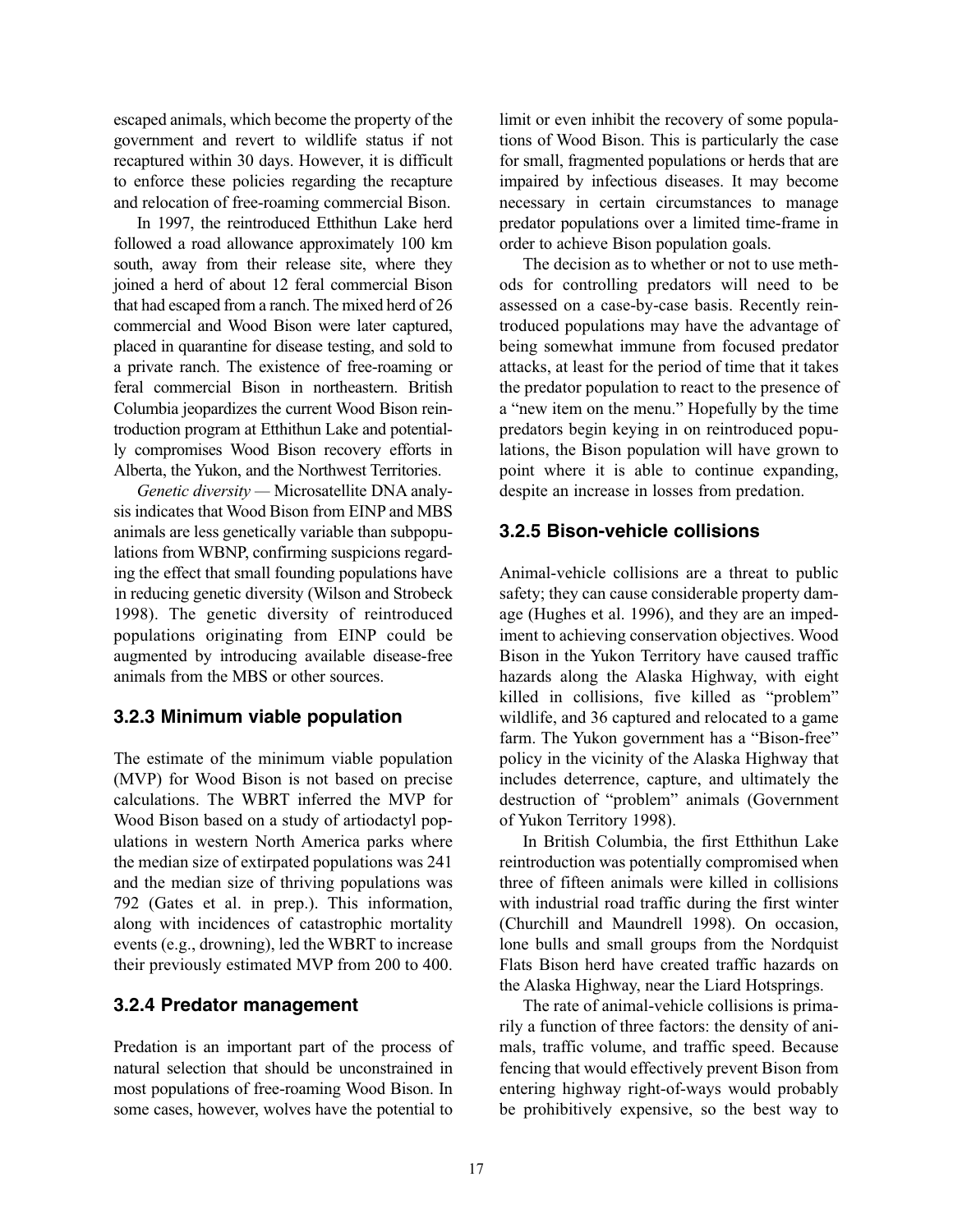prevent Bison-vehicle collisions is to establish populations in areas with low traffic volumes and low traffic speeds. In addition, public education and signage is critical. Road access may then further reduce the potential Bison range.

### **3.2.6 Species movement**

Bison have been known to travel hundreds of kilometres in relatively short time-frames. For example, when 28 EINP Wood Bison were transported to the eastern boundary of Jasper National Park in 1978, most of the animals travelled 150 km north in the first 30 days following release from a holding corral (WBRT 1987). This reintroduction attempt failed when the Bison had to be recaptured upon entering an agricultural area near Grande Prairie, AB. A similar situation occurred in 1980 when Wood Bison were released at Nahanni Butte without being maintained in a holding facility, with the result that some animals temporarily dispersed up to 250 km into British Columbia. There are more recent examples of long distance movement of recently translocated Wood Bison. These include animals that dispersed 100 km south from Etthithun Lake in 1997 and those that temporarily dispersed from Nahanni Butte to Fort Nelson in 1998.

### **3.2.7 Hunting**

Hunter harvest may be used to achieve a number of objectives. It may be used to help control the distribution of animals for the purpose of implementing "Bison control areas" and preventing disease transmission or interbreeding with free-roaming plains, captive, or feral commercial Bison. It may also be used to control population size and density when the objective is to reduce the impact of Bison grazing on other components of the ecosystem.

The policy of the British Columbia government is to manage red-listed species, such as the Wood Bison, for recovery and not for hunter harvest. Once populations have built up to a level that supports a harvestable surplus, hunting can also provide a source of food, recreation, and input to the provincial economy.

### **3.3 Land-Use Issues**

### **3.3.1 Urban and agricultural development**

Urban and agricultural development are the least compatible land uses with population goals for Wood Bison. Wood Bison can destroy private property and are rarely tolerated near human habitations. Alienation of habitat for agricultural production is even more of a threat to Bison because of the large areas involved. Agricultural development in the Fort St. John and Fort Nelson areas has greatly reduced Wood Bison habitats, and continuing expansion of agriculture in the north will further limit the ability to meet population recovery objectives. Expansion of the commercial Bison ranching industry may also limit the amount of land available for establishing free-roaming Wood Bison.

## **3.3.2 Forest development**

Forestry is increasingly becoming a resource use within the historic range of Wood Bison. In the short term, because of Wood Bison's preference for open habitats, there are substantial opportunities for maintaining or increasing available habitats for Wood Bison through forest harvesting. An increased use of grasses and forbs to seed landings and skid-trails will also benefit Wood Bison. However, considerable discussion and planning may be required to fully integrate Bison habitat requirements with long-term forest management goals. We also need to find alternatives to the use of herbicides for controlling competing vegetation on clear-cuts in Wood Bison habitat. Intensive grazing by Bison is one such alternative.

### **3.3.3 Oil and gas development**

As with forest development, the preference of Wood Bison for foraging in open grassy areas means they can often benefit from certain alterations in the environment associated with oil and gas exploration. Grasses and forbs used to seed disturbed sites are a potentially significant source of forage for reintroduced Wood Bison populations in some areas.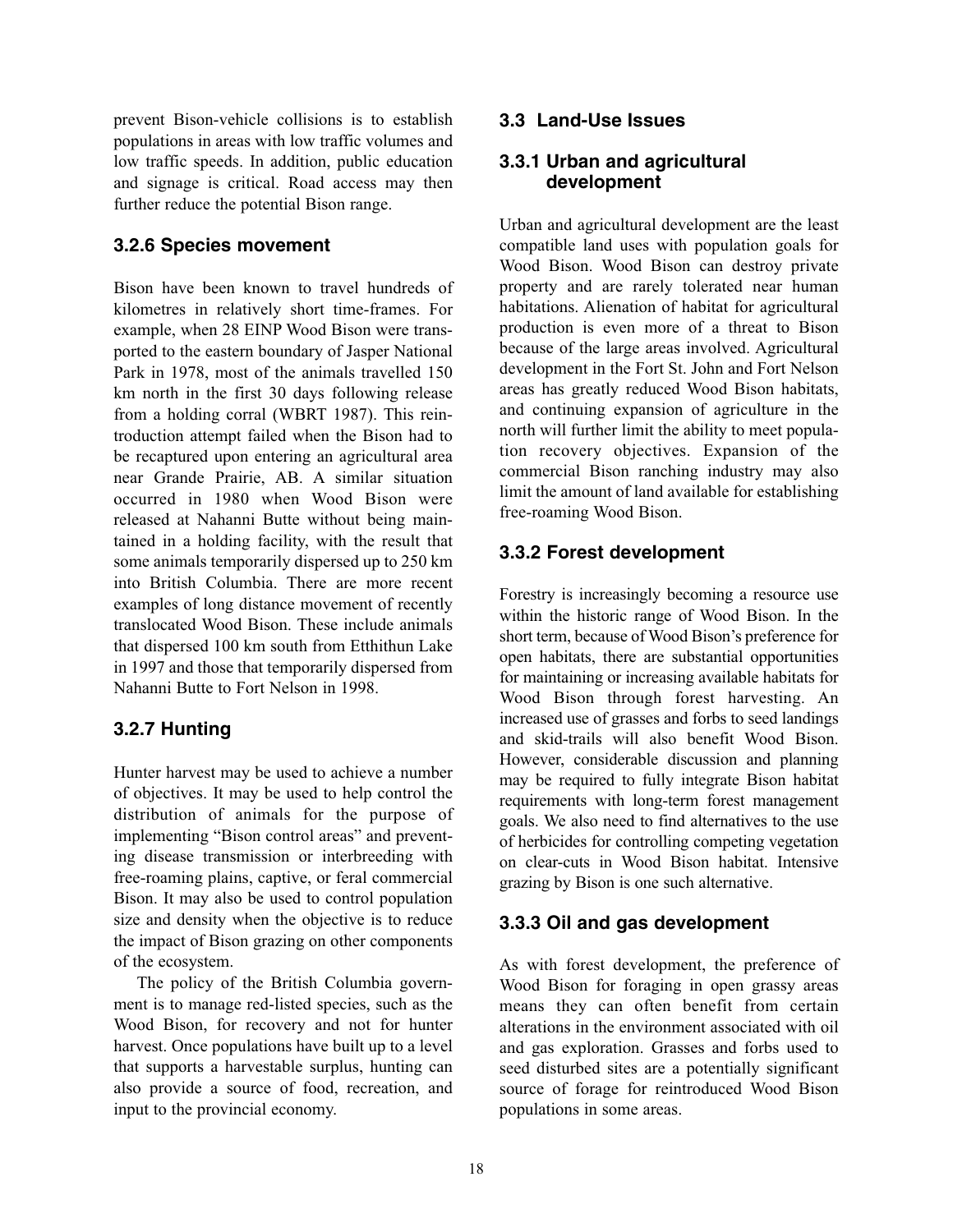#### **3.3.4 Ecosystem impacts**

Reintroduction of a large herbivore, such as the Wood Bison, is likely to have at least some effect on local plant and animal communities. Depending on the density and duration of seasonal range use, grazing by Wood Bison may alter the species composition of certain plant communities and may reduce forage available for other herbivores. The increase in prey biomass represented by reintroduced Wood Bison may affect the size and behaviour of predator populations. The affect of reintroduced Bison on ecosystem dynamics is complicated and difficult to predict and should be monitored to assess and mitigate any long-term negative impacts (e.g., Clark et al. 1993).

### **3.3.5 Intensive habitat management**

Intensive habitat management can be used to improve foraging opportunities for Wood Bison. Suppression of wildfire has altered natural fire regimes in a manner that encourages shrubs and trees at the expense of Bison meadow habitats (Gates et al. in prep.). Prescribed burning has been used to replace these natural fire regimes in the Northwest Territories, with up to 27,000 ha treated in some years (Chowns 1998). Prescribed fire has also been used in the past on Wood Bison range in the Nordquist Flats area of British Columbia and may be required again.

### **3.3.6 Provincial planning processes**

The Protected Areas Strategy (PAS) is a set of policies that guides the selection and management of protected areas in British Columbia. In 1997, the Muskwa-Kechik Special Management Area was established. It includes most of the range of the Pink Mountain Plains Bison herd and the Nordquist Wood Bison herd.

The Forest Practices Code (FPC) requires forest development and range use plans to include strategies for maintaining wildlife species at risk through the Identified Wildlife Management Strategy. Wood Bison is a candidate for listing as Identified Wildlife. Under the FPC, wildlife habitat areas can be established for Identified Wildlife species with the objective of maintaining,

enhancing, or restoring habitats and populations of threatened or endangered wildlife.

### **3.3.7 Regional and subregional planning processes**

The Land and Resource Management Plan (LRMP) for Fort Nelson has been completed (Government of British Columbia 1998) and includes, as an objective, providing for the habitat needs of all wildlife with special attention to red- and blue-listed species. As well, it is the intention of the Fort Nelson LRMP to identify critical winter habitats of ungulates for consideration as wildlife habitat areas under the FPC. Most of the potential Wood Bison recovery area is designated as either general or enhanced resource development. The presence of Wood Bison is unlikely to have any effect on calculations of the Annual Allowable Cut through regional timber supply reviews.

Habitat protection referrals are ongoing, and provisions for revegetation in forest development plans are carefully reviewed for their potential contribution to improving Wood Bison habitat.

### **3.4 Bison Management in Adjacent Jurisdictions**

### **3.4.1 Wood Buffalo National Park**

The core of historic Wood Bison range is located in and around WBNP, and includes some of the highest quality habitat for this subspecies. It also represents the last reservoirs of bovine tuberculosis and brucellosis in Canada. This large area (760,000 km2) now supports a relatively low number of diseased remnant herds, many of which are declining (Carbyn et al. 1998). In addition, about 800 animals in central WBNP (Pine Lake) were found to be less representative of Wood Bison than other WBNP subpopulations and are not classified as *B. b. athabascae* (van Zyll de Jong et al. 1995).

Eliminating the two bovine diseases from Bison herds in the vicinity of WBNP would remove the single greatest obstacle to the recovery of Wood Bison in Canada (Gates et al. in prep.). In the interim, the Northwest Territories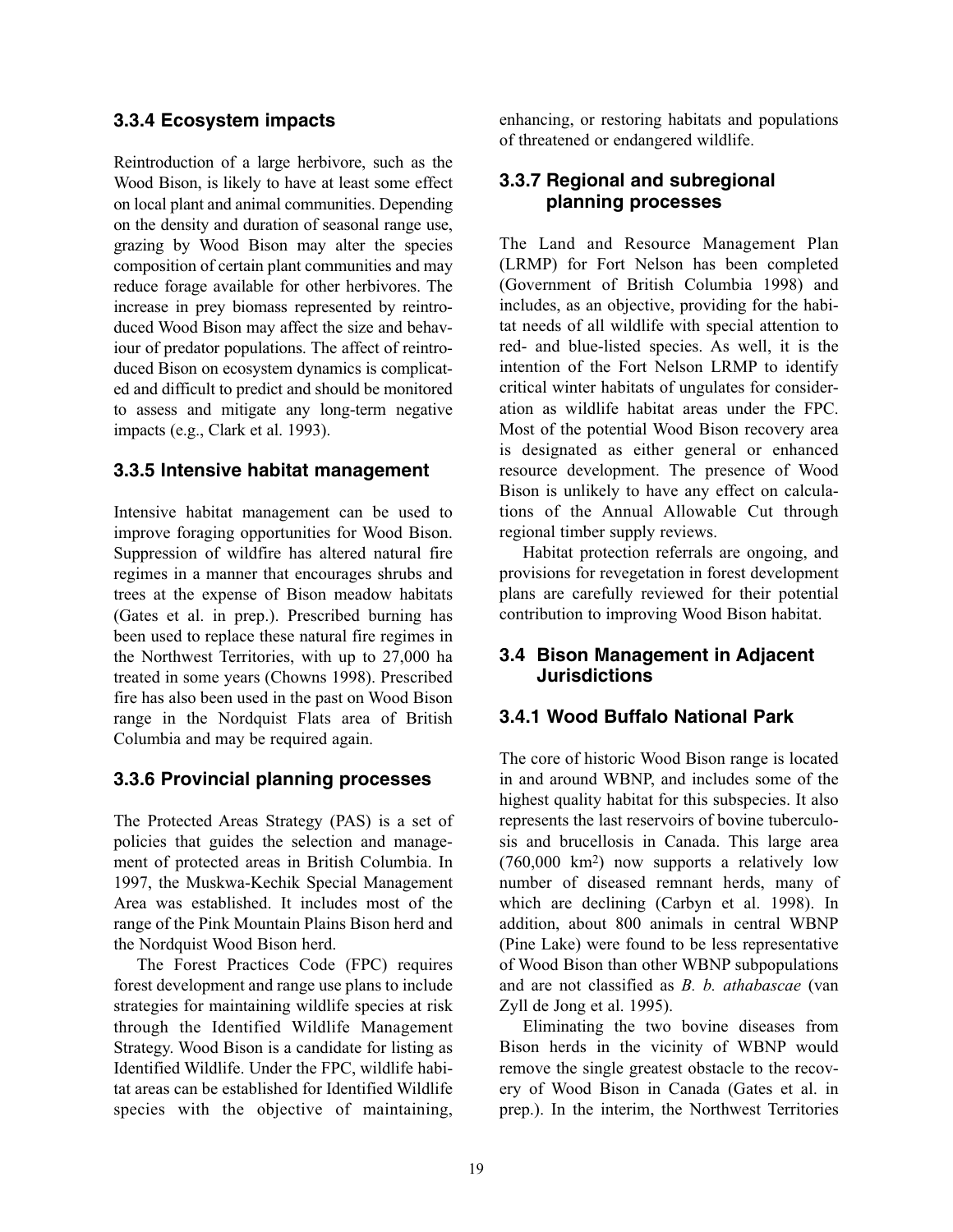government has established a "Bison control area" of 39,363 km2 to help prevent the spread of tuberculosis and brucellosis to the MBS, Hay-Zama, and Nahanni Butte herds. Free-roaming Bison observed in the "Bison control area" are killed and examined for the presence of tuberculosis and brucellosis. Parks Canada initiated a five-year Bison Research and Containment Program in 1995 to gather information for a future plan to manage Bison diseases within WBNP (Chisholm et al. 1998).

### **3.4.2 Alberta**

A reintroduced herd of approximately 100 animals is located near the northeastern British Columbia border in the vicinity of Hay and Zama Lakes. Individual Bison from this herd occasionally wander into British Columbia along the Hay River drainage. It is predicted that the Hay-Zama herd will eventually increase to the national recovery goal of 400 animals, although the current management objective is lower until the disease issue in WBNP is resolved (Gates et al. in prep.).

A Wood Bison management area has been established over 37,000 km2 in northwestern Alberta, north of the Chinchaga River and west to the British Columbia border (Reynolds et al. 1985). This area is immediately adjacent to the area proposed for Wood Bison recovery in British Columbia. Wood Bison outside of this area can be hunted at any time; this policy provides a "Bison control area" between the healthy Hay-Zama herd and diseased Bison in WBNP (Gates et al. in prep.). Bison within the management area are protected as an endangered species under the Alberta *Wildlife Act*.

British Columbia's reintroduction site near Etthithun Lake is near the Alberta Wood Bison management area and approximately 120 km from the Hay-Zama herd. If the Etthithun Lake reintroduction is successful, it will probably link up with the Hay-Zama herd to form a single population eventually.

A cooperative effort of Syncrude Canada Ltd. and the Fort McKay First Nations has also established a fenced herd of well over 100 Wood Bison near Fort McMurray. This project is designed to

determine whether Wood Bison can be successfully raised on reclaimed land as part of efforts to return oil sands leases to a natural grassland ecosystem (Cattaneo 1998).

### **3.4.3 Northwest Territories**

The herd at the Mackenzie Bison Sanctuary was reintroduced in 1963 and increased rapidly until the late 1980s to a peak of around 2000 animals covering an area of 13,000 km2. Population increases are now limited by wolf predation, anthrax, flooding, and intraspecific forage competition (Gates et al. in prep.). The herd is subject to hunter harvest and is monitored annually for the presence of tuberculosis and brucellosis.

The Northwest Territories government and the Deninu Kue First Nation are cooperating in a program to salvage a healthy herd of Wood Bison from the diseased animals near Hook Lake, northeast of WBNP. With the final capture of Bison calves in 1998, a fenced herd of 59 animals has been established, all from 1 to 10-day-old calves captured in the wild and treated with antibiotics (Gates et al. 1998; J. Nishi, pers. comm.). The genetic makeup of these animals is currently being assessed with a view to confirming that this founding herd sufficiently represents the genetic variability of the wild population (Gates et al. in prep.). Once all females have successfully passed a post-calving brucellosis test (likely in 2002), then disease-free status will be requested for this captive herd (J. Nishi, pers. comm.).

The nearest NWT herd to British Columbia is the Nahanni Butte herd, which is located along the Liard River immediately north of Maxhamish Lake. Reintroduced in 1980, this herd of over 100 animals has expanded its range along the Liard River as far south as the mouth of the Beaver River in British Columbia. By itself, it is unlikely to reach the minimum viable population (MVP) goal of 400 animals. However, it is considered possible that the Nahanni Butte population will eventually link up with British Columbia's Nordquist herd and unite to form a single population that exceeds the population objective of 400 Bison (Gates et al. in prep.). In 1998, there was a combined total of 190 Bison in the Nordquist Flats, Beaver River, and Nahanni Butte herds.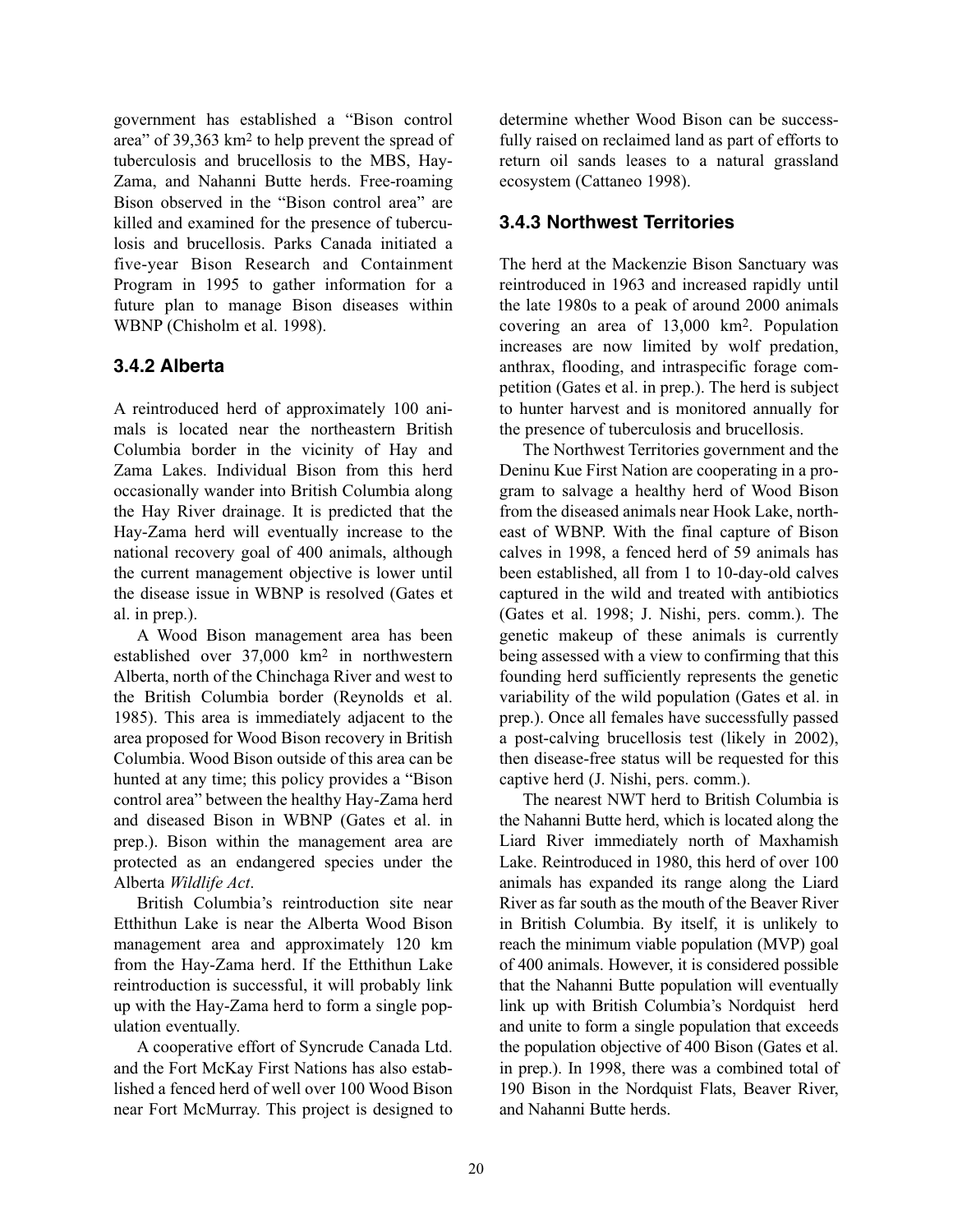The government of the Northwest Territories controls the introduction or game-farming of commercial Plains Bison by permit, and there are no Plains Bison game farms in the NWT (Gates et al. in prep.; J. Nishi, pers. comm.). Wood Bison are designated as endangered under the *Northwest Territories Act*.

### **3.4.4 Yukon Territory**

The only herd of Wood Bison in the Yukon is the Nisling River herd. Reintroduced between 1986 and 1992, the herd increased by 10 to 20% annually to the current population estimate of approximately 400 animals. They expanded their range southward from the original release site instead of westward as expected and now cover an area of approximately 4000 km2 north of the Alaska Highway in vicinity of Aishihik Lake (Government of Yukon Territory 1998). The objectives of the Yukon government's five-year plan (1998) are:

- to establish a herd of about 500 in the area currently occupied by Wood Bison.
- to maintain the genetic purity of Wood Bison and possibly enhance their genetic diversity.
- to maintain the disease-free status of the Yukon's Wood Bison.
- to develop habitat management strategies to maintain Wood Bison range.
- to optimize opportunities for hunting as well as non-consumptive human uses of Wood Bison.
- to implement mitigative measures to reduce the impact of Bison on other ecosystem components.

Like the Northwest Territories, the Yukon Territory does not permit game-farming of Bison nor their introduction to the wild (Gates et al. in prep.). The territorial government is maintaining a "Bison control area" to prevent Wood Bison from creating a traffic safety hazard along the Alaska Highway.

### **3.4.5 Alaska**

There are currently no free-roaming populations of Wood Bison in Alaska. The state Department of Fish and Game has proposed reintroducing Wood Bison to the Yukon Flats National Wildlife Refuge in central Alaska (Alaska Dep. of Fish

and Game 1994). Despite evidence to the contrary (Stephenson and Fleener 1998), the U.S. Fish and Wildlife Service is currently opposing the reintroduction on the basis that Wood Bison were not indigenous to Alaska (Fairbanks 1998).

There are currently four free-roaming herds of Plains Bison in Alaska, as well as privately owned Bison that are classified as "domestic." Unconfined Bison are classified as "feral" and become the property of the state (Gates et al. in prep.).

### **4 MANAGEMENT PLAN**

In Canada, although Wood Bison are no longer under immediate threat of extinction, further work at the national level is required to ensure their long-term survival (Gates et al. in prep.). The following management plan is designed to recover the species in British Columbia, downlist Wood Bison from the Red List, contribute towards the goals of the national recovery plan, and eventually build up populations to a level that could support sustainable human use. The management plan outlines the goals, objectives, and specific actions required to recover Wood Bison populations in British Columbia, recognizing that it is no longer feasible to restore Wood Bison to their original distribution or abundance.

#### **4.1 Principles**

This management plan is based on four basic principles:

- 1. The recovery of Wood Bison in British Columbia will be based on the establishment and maintenance of wild free-roaming populations in suitable habitats, within their historic geographic range in British Columbia.
- 2. All efforts will be made to preserve the genetic integrity and diversity of Wood Bison and maintain their genetic distinctiveness from Plains Bison.
- 3. In order to provide for continued natural evolution of Wood Bison, the normal interaction between free-roaming Wood Bison and their native environment will be maintained.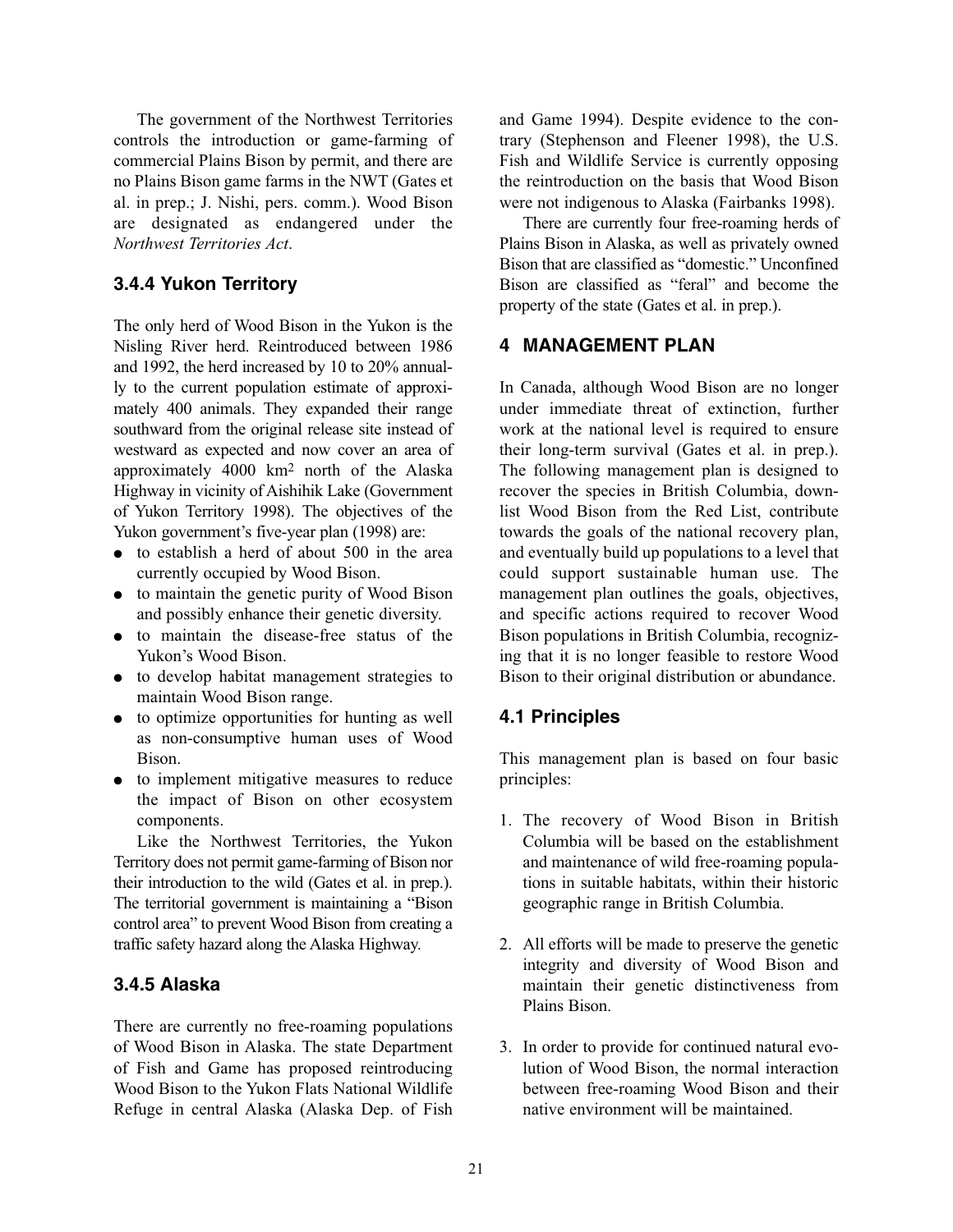4. To the greatest extent possible, this management plan will support the goals of the national recovery program and the objectives of Wood Bison management plans in adjacent jurisdictions.

The recovery of Wood Bison in British Columbia will occur primarily through translocation of animals and other intensive population management techniques for maintaining and enhancing populations. Preserving the genetic separation of Wood Bison from commercial and Plains Bison will be of primary concern in all management and conservation decisions. Information and education programs and cooperative action with interested organizations and groups will seek public support for the Wood Bison recovery program. Habitat protection, land-use planning, and habitat enhancement will maintain Wood Bison habitat in optimal condition. Ecological processes that support the normal evolution of Wood Bison will be maintained as much as possible. Scientific research, population surveys, habitat monitoring, local knowledge, and traditional aboriginal knowledge will produce background information to assist managers in decision-making.

# **4.2 Goals and Objectives**

### **4.2.1 Goals**

The management plan for Wood Bison in British Columbia has five goals.

1. Re-establish a viable metapopulation of at least 1200 disease-free, free-roaming Wood Bison within their former range in British Columbia. This goal would restore Wood Bison to their approximate historic distribution, within the ability of current habitat conditions to support viable populations. More than one or two subpopulations are required to reduce the risk of random events affecting the entire BC population. At least three populations would be better able to support the national recovery program. A stable or increasing population of 1200 Wood Bison, well distributed across northeastern British Columbia, would probably meet the

requirements for down-listing from the provincial Red List (threatened/endangered) to the Blue List (vulnerable). Ultimately, the goal is to have at least three subpopulations of over 400 animals each, genetically interconnected in one metapopulation that exceeds 1200 in total. This goal should be reevaluated once we have acquired more detailed knowledge about the availability of suitable habitat within the recovery area.

- 2. Maintain the genetic integrity of free-roaming Wood Bison in British Columbia. Hybridization with Plains Bison 70 years ago nearly eliminated Wood Bison as a distinct subspecies, and hybridization remains one of the greatest threats to provincial and national recovery programs.
- 3. Maintain the disease-free status of freeroaming Wood Bison in British Columbia. Introduced bovine diseases in the Northwest Territories and northeastern Alberta is the single greatest obstacle to the recovery of Wood Bison in Canada. These diseases can spread to other wild and domestic animals, and all efforts must be made to prevent these diseases from entering British Columbia.
- 4. Allow free-roaming, disease-free Wood Bison populations to increase to a level that would allow for long-term sustainable human use. There is significant potential for ecotourism, wildlife viewing, resident hunting, nonresident guide-outfitting, and native subsistence use. Achieving population levels that allow human use of Wood Bison is consistent with, and supports, conservation objectives.
- 5. Work with public groups, rural communities, aboriginal peoples, and adjacent jurisdictions to develop cooperative management and fund-raising programs for establishing and maintaining healthy, free-roaming Wood Bison herds in British Columbia. Conservation objectives are easier to achieve

if local communities have a direct stake in re-establishing and maintaining viable populations of Wood Bison in their area. Native peoples within the historic range of Wood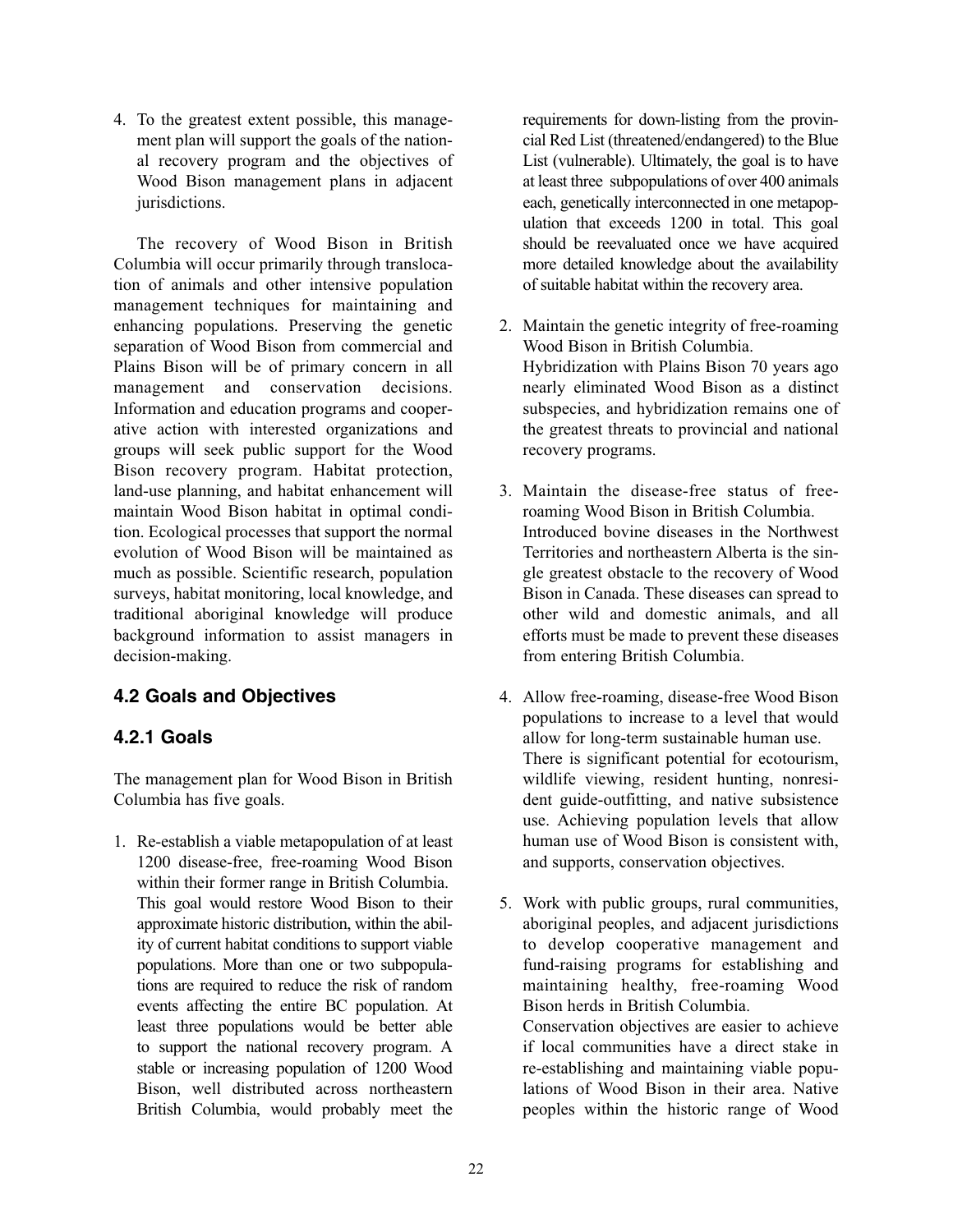Bison have a long history and cultural attachment to this species, and they have a proven ability to sponsor and develop Wood Bison conservation programs cooperatively. Translocation programs are expensive. New sources of revenue and fund raising should be developed with various public and private partners to allow implementation of this plan.

### **4.2.2 Objectives**

Each of the five goals in the management plan has a number of objectives that are designed to support its achievement.

#### **Goal 1 Objectives**

Goal #1, "Re-establish a viable metapopulation of at least 1200 disease-free, free-roaming Wood Bison within their former range British Columbia," has the following six objectives:

- a) Ensure that Wood Bison are re-established within their historic range and in areas with sufficient habitat to support viable populations.
- b) Evaluate high priority translocation sites based on an evaluation of habitat suitability and potential land-use conflicts.
- c) Establish Wood Bison in at least three geographically separated sites by translocating, as necessary, animals to areas with sufficient suitable habitat to support population goals.
- d) Augment free-roaming populations when feasible and necessary to achieve the MVP or improve genetic diversity.
- e) Manage at least three subpopulations to increase them to the estimated MVP of 400 animals, in some cases including animals from adjacent jurisdictions when appropriate.
- f) Manage habitats of established populations to achieve population recovery objectives.

A number of potential translocation sites exist in northeastern and north-central British Columbia. Etthithun Lake has already been evaluated, and a reintroduction was most recently performed in March 1999 (Appendix 2). Other areas worthy of consideration may include the lower Petitot River, the upper Petitot River (July Lake), Kotcho Lake, Hay River, and the upper Fontas River (Ekwan Lake).

Populations from adjacent jurisdictions that are geographically linked with a BC population may be included within the overall population objective. Once a subpopulation of 400 animals is stable or increasing, it can contribute towards the national recovery goal of down-listing Wood Bison from "Threatened" and the provincial management goal of down-listing Wood Bison from the Red List.

#### **Goal 2 Objectives**

Goal #2, "Maintain the genetic integrity of freeroaming Wood Bison in British Columbia," has the following three objectives:

- a) Prevent interbreeding between free-roaming Plains Bison at Pink Mountain and populations of reintroduced Wood Bison.
- b) Prevent interbreeding between game-farmed commercial Bison and populations of reintroduced Wood Bison.
- c) Evaluate the potential for improving the genetic diversity of existing free-roaming populations.

The national WBRT is concerned about the potential for expanding the range of the Pink Mountain Plains Bison herd. Directed native sustenance harvest has been effective to date in preventing eastern movements of Plains Bison across the Alaska Highway. These efforts must remain diligent in order to maintain the physical separation that between reintroduced Wood Bison and the Pink Mountain herd prevents hybridization and contamination of the Wood Bison genome.

A policy restricting captive Plains Bison to south of latitude 57°N was first instituted in 1987 (WBRT 1987), when the Wildlife Branch issued permits to hold Bison in captivity. This was also the policy of the Ministry of Agriculture, Fisheries and Food until the early 1990s (D. Ireland, pers. comm.). As of 1998, a number of Plains Bison farms have been licensed within historic Wood Bison range north of 57°N,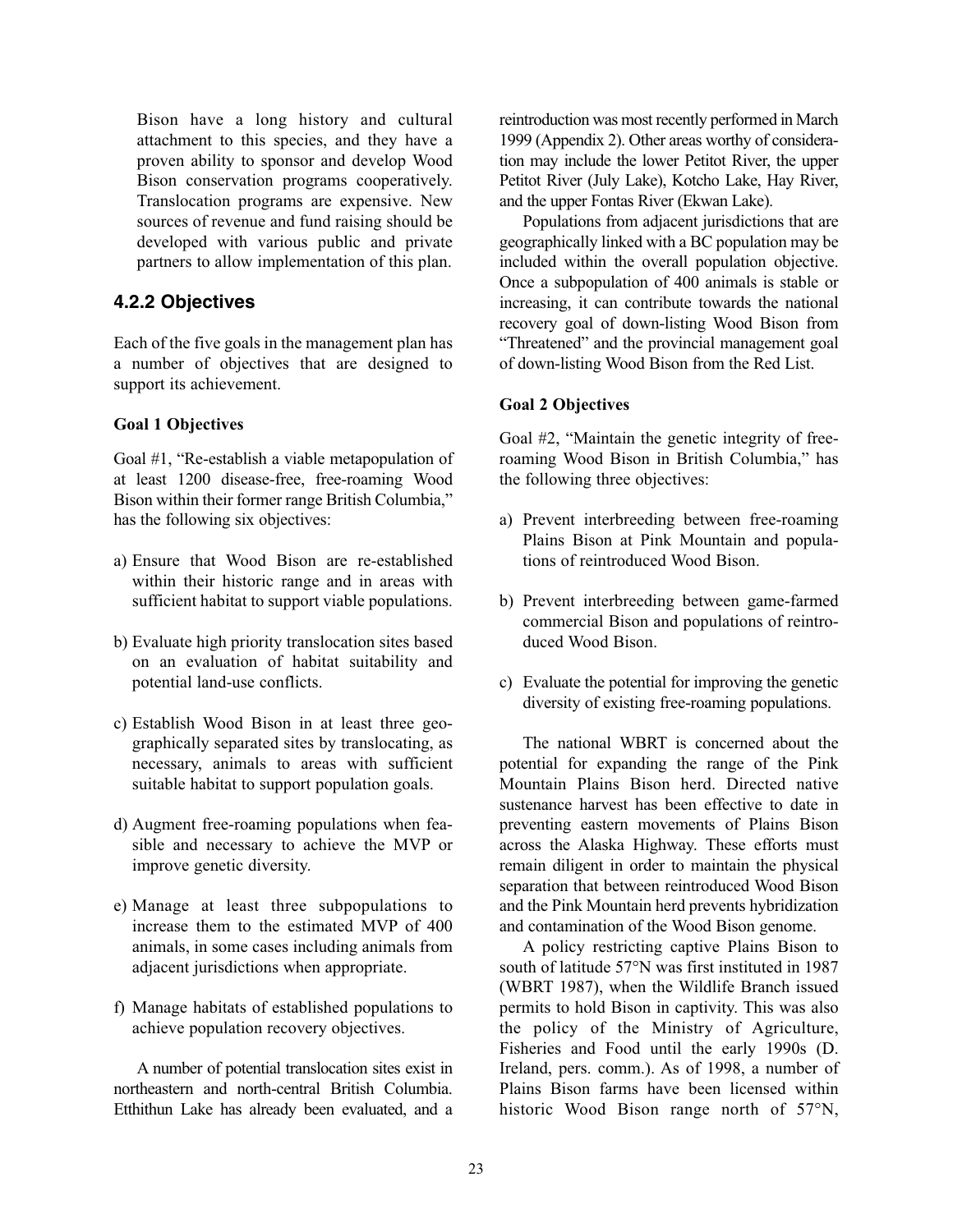increasing the probability of inadvertent genetic mixing between escaped commercial Bison and free-roaming Wood Bison. Contact between free-roaming Bison and commercial herds also jeopardizes the disease-free status of commercial operations, potentially putting them in a quarantine situation. Existing policies, regulations, and enforcement are inadequate to prevent mixing of commercial Bison and free-roaming Wood Bison.

Existing Wood Bison populations in British Columbia are all descendants of the 21 animals that established EINP in 1965. In the future, surplus animals may be available from the MBS or other herds, and these could be used to augment existing free-roaming populations in British Columbia. The government of Northwest Territories (1987) has indicated that if an agency requested it, Wood Bison from the MBS could be made available for translocation.

#### **Goal 3 Objectives**

Goal #3, "Maintain the disease-free status of free-roaming Wood Bison in British Columbia," has the following two objectives:

- a) Ensure that all free-roaming and commercial Bison that enter British Columbia are free of serious diseases such as tuberculosis, and brucellosis.
- b) Monitor the disease status of free-roaming and commercial Bison.

The most effective method of achieving this goal is to determine that all Bison that enter British Columbia are disease-free. A spatial analysis tool should be available within the next year to assist in assessing the risk of contact between disease-free Bison and infected Bison in northern Canada (Axys Environmental Consulting Ltd. 1998). Periodic testing of commercial and free-roaming populations is also required in order to detect the presence of serious diseases and react accordingly.

#### **Goal 4 Objectives**

Goal #4, "Allow free-roaming, disease-free Wood Bison populations to increase to a level that

would allow for long term sustainable human use," has the following four objectives:

- a) Monitor changes in population distribution, size, and demographics.
- b) Manage both habitat and populations to achieve population goals, prevent severe overgrazing, and maintain natural ecosystem function.
- c) Optimize opportunities for residents and visitors to view free-roaming Wood Bison.
- d) Eventually provide conservative hunting opportunities for native sustenance hunters and resident and nonresident hunters, consistent with the British Columbia Wildlife Harvest Strategy (Wildlife Branch 1995).

Periodic monitoring of the distribution and abundance is required both to determine if conservation objectives have been met, as well as to evaluate the potential for non-consumptive and consumptive human use. Various habitat enhancement techniques, including prescribed fire and mechanical clearing, are available to maintain or improve Bison meadows and help achieve population goals. Integrating Bison habitat objectives with forest management plans and industrial site developments (e.g., seismic lines) can also help achieve population goals.

The restoration of healthy Wood Bison herds to a level that can support long-term sustainable use will contribute to the aesthetic, cultural, economic, and social well being of rural northern communities (Gates et al. in prep.). Reestablished Wood Bison populations have the potential to contribute to the economy through ecotourism and through expenditures by resident and nonresident hunters.

#### **Goal 5 Objectives**

Goal #5, "Work with public groups, rural communities, aboriginal peoples, and adjacent jurisdictions to develop cooperative management and fund-raising programs for establishing and maintaining healthy, free-roaming Wood Bison herds in British Columbia," has the following four objectives: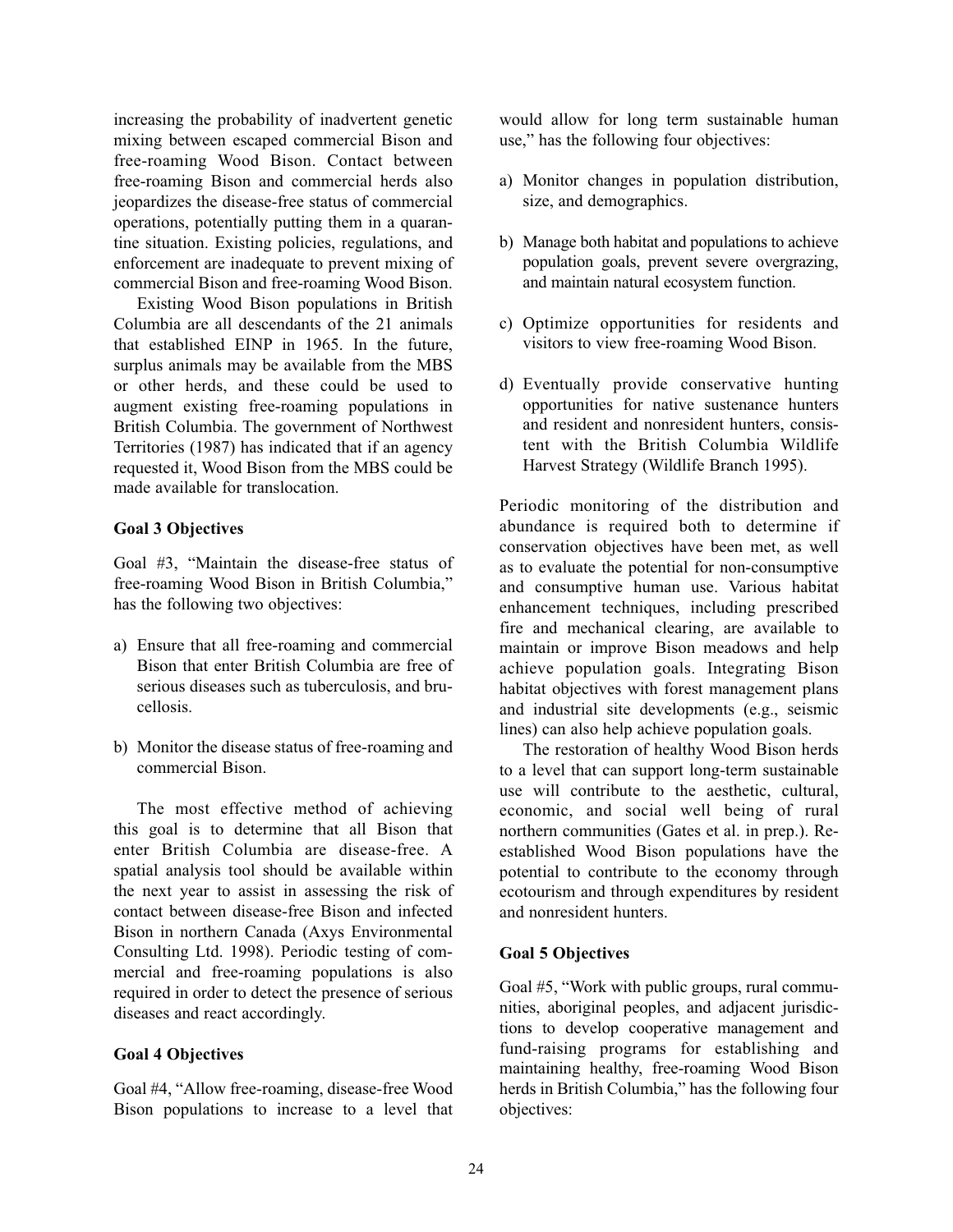- a) Involve government agencies, stakeholders, public groups, rural communities, and native groups in developing reintroduction plans.
- b) Consult neighbouring jurisdictions during the development of reintroduction plans and Wood Bison policy changes.
- c) Continue efforts to increase public awareness through fact sheets, posters, brochures, radio, TV, and print media.
- d) Develop new fund-raising capabilities and partnerships involving governments, business, and the public.

Local communities and First Nations should be involved in shaping the management of Wood Bison populations in local areas, and government agencies, public groups, and neighbouring jurisdictions should be involved in shaping management at the provincial level. General consultation and public information on Bison management should be as broad as possible and should include all interested organizations and groups.

#### **4.3 Specific Tasks and Management Actions**

To many, the history of Bison in North America symbolizes both failure and success. Over the years, Wood Bison have been subject to excessive hunting, commercial exploitation, habitat destruction, conflicting land use, introduction of disease, genetic mismanagement, and the intentional destruction of populations (Gates et al. in prep.). Wood Bison have also been the focus of a 35-year program of careful captive-breeding and reintroduction to the wild that have brought them back from the brink of extinction.

Continued recovery of Wood Bison populations in British Columbia will require the cooperation of government agencies, aboriginal groups, local communities, and nongovernment organizations. The following section outlines the specific tasks and management actions that are required to achieve recovery goals and objectives.

### **4.3.1 Goal 1 Actions**

Re-establish a viable population of at least 1200 disease-free, free-roaming Wood Bison within their former range in British Columbia.

- a) Ensure that Wood Bison are re-established within their historic range and in areas with sufficient habitat to support viable populations.
	- i) Identify all potential translocation sites on standard large-scale electronic and paper maps.
	- ii) Compare potential translocation sites to the delineated historic and prehistoric range of Wood Bison.
	- iii) Determine the general habitat attributes at potential translocation sites using the most recent terrestrial ecosystem mapping, forest cover mapping, satellite imagery, and aerial photography.
	- iv) Priorize potential translocation sites based on this general information.
- b) Evaluate high priority translocation sites based on a detailed evaluation of habitat suitability and potential land-use conflicts.
	- i) Classify and inventory habitat types at potential translocation sites using standard techniques for terrestrial ecosystem classification.
	- ii) Measure and estimate the standing biomass of Bison forage available for winter and summer use.
	- iii) Measure and predict the maximum expected snow depths on potential winter ranges during severe winters.
	- iv) Calculate the theoretical carrying capacity of Bison range using forage biomass estimates, terrestrial ecosystem mapping, and predicted snow depth information to ensure that over 400 Wood Bison can be maintained.
	- v) Evaluate the potential for genetic interchange with other Bison herds.
	- vi) Evaluate the risk of disease transmission from other free-range Bison and livestock.
	- vii) Evaluate the potential for predators to hamper herd establishment.
	- viii) Evaluate potential conflicts between a Wood Bison population and other land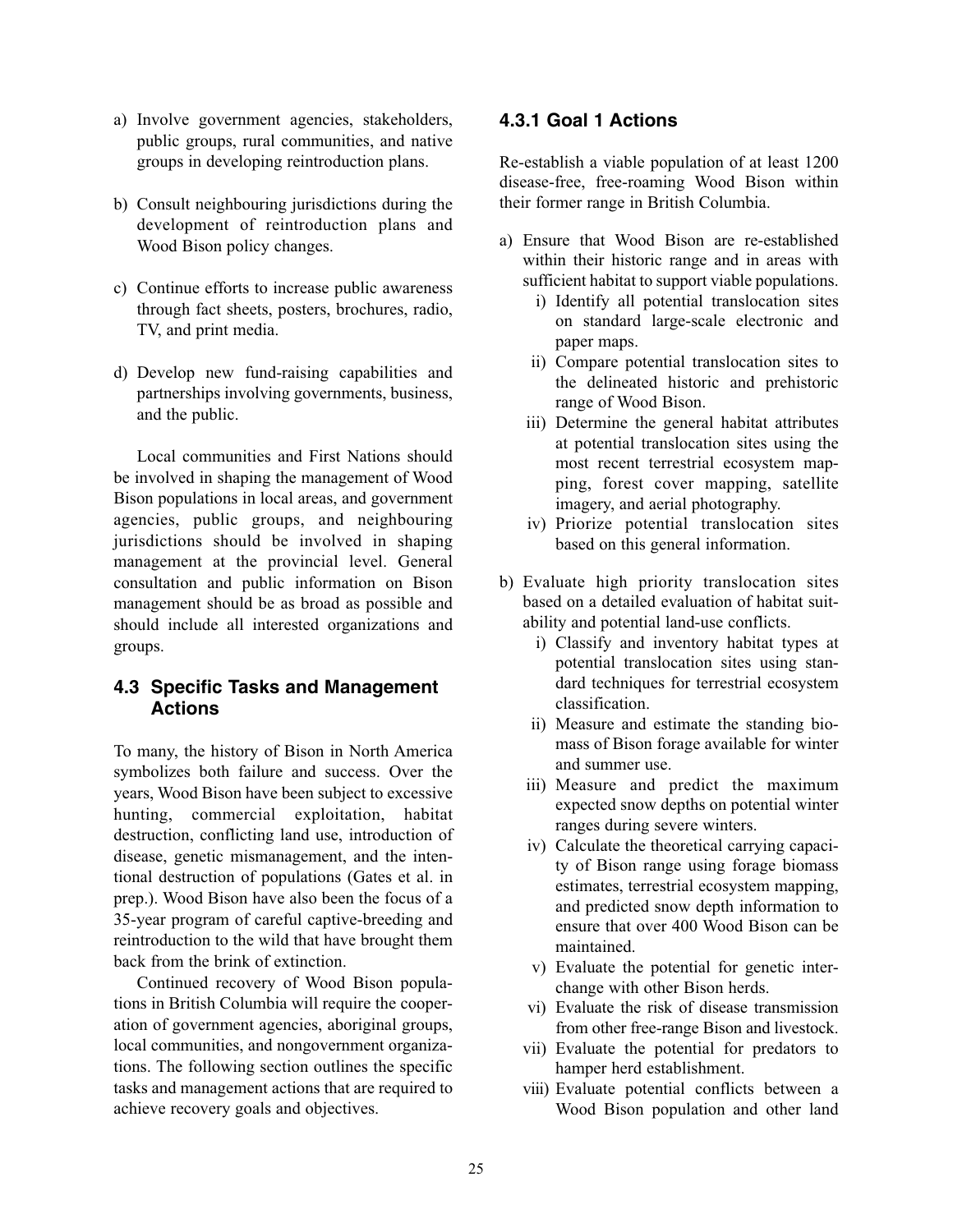uses and other wildlife species at both the translocation site and in adjacent areas.

- ix) Evaluate the logistical practicality of transporting Bison and erecting fencing at the translocation site.
- x) Finalize potential Wood Bison translocation sites using the detailed information gathered above.
- xi) Initiate a program of formal agency and public consultation to obtain feedback on the highest priority Wood Bison reintroduction sites.
- c) Establish Wood Bison in at least three geographically separated sites by translocating, as necessary, animals to areas with sufficient suitable habitat to support population goals.
	- i) For each translocation site, determine the size and location of a Bison enclosure sufficient to support the herd for at least one year without supplemental feeding (i.e., less than 4 adults per  $km^2$  – Appendix 3).
	- ii) Arrange for future delivery of a minimum 20 adult females and five adult males at the release site. All animals must be confirmed Wood Bison stock and certified disease-free. Surplus animals from EINP are available for conservation initiatives, upon formal agency request.
	- iii) Construct a Bison enclosure of adequate size and quality for Bison.
	- iv) Arrange necessary supplies, transportation, and staff support and finalize logistics and timing of animal transport.
	- v) Transport animals to the translocation site and release them into the Bison enclosure.
	- vi) Monitor general health and status of captive Wood Bison at the release site and check fencing to detect breaks and weak points.
	- vii) Repair all breaks and weak points in enclosure fencing and return any escaped animals to the enclosure.
	- viii) "Soft release" Bison a minimum of 12 to 24 months after initial acquisition, as suitable for site conditions to import animals into the release site.
- d) Augment free-roaming populations when feasible and necessary to achieve the MVP or improve genetic diversity.
	- i) As necessary, obtain an appropriate number of disease-free Wood Bison juveniles for release with an existing population using the same procedures as in Goal 1.c. above.
	- ii) If the objective is to improve genetic diversity (see Goal 2.c. page 28), obtain young animals of different genetic stock (i.e., MBS), and augment existing populations when they are relatively small to maximize genetic effects.
	- iii) Release animals in areas where existing animals are concentrated to help habituate animals to the release site.
- e) Manage at least three subpopulations to increase them to the estimated MVP of 400 animals, in some cases including animals from adjacent jurisdictions when appropriate.
	- i) Develop estimates of the optimum density of Wood Bison that habitats can sustainably support in balance with other components of the ecosystem.
	- ii) Periodically throughout the year determine the size, distribution, and demographics of the reintroduced herd using RIC standards for ungulate inventory (Resource Inventory Branch 1997).
	- iii) Input Wood Bison population goals into various land-use and land-management planning initiatives (e.g., LRMP, PAS, and FPC).
	- iv) Initiate intensive population management programs such as predator or disease control as appropriate and necessary to increase subpopulations to optimal levels at or above 400 animals.
- f) Manage habitats of established populations to achieve population recovery objectives.
	- i) Periodically monitor and evaluate seasonal habitats and natural ecosystems for changes associated with Bison use.
	- ii) Use vegetation sampling techniques employed on Wood Bison range elsewhere in Canada, along with standard methods for ecosystem mapping (Ecosystems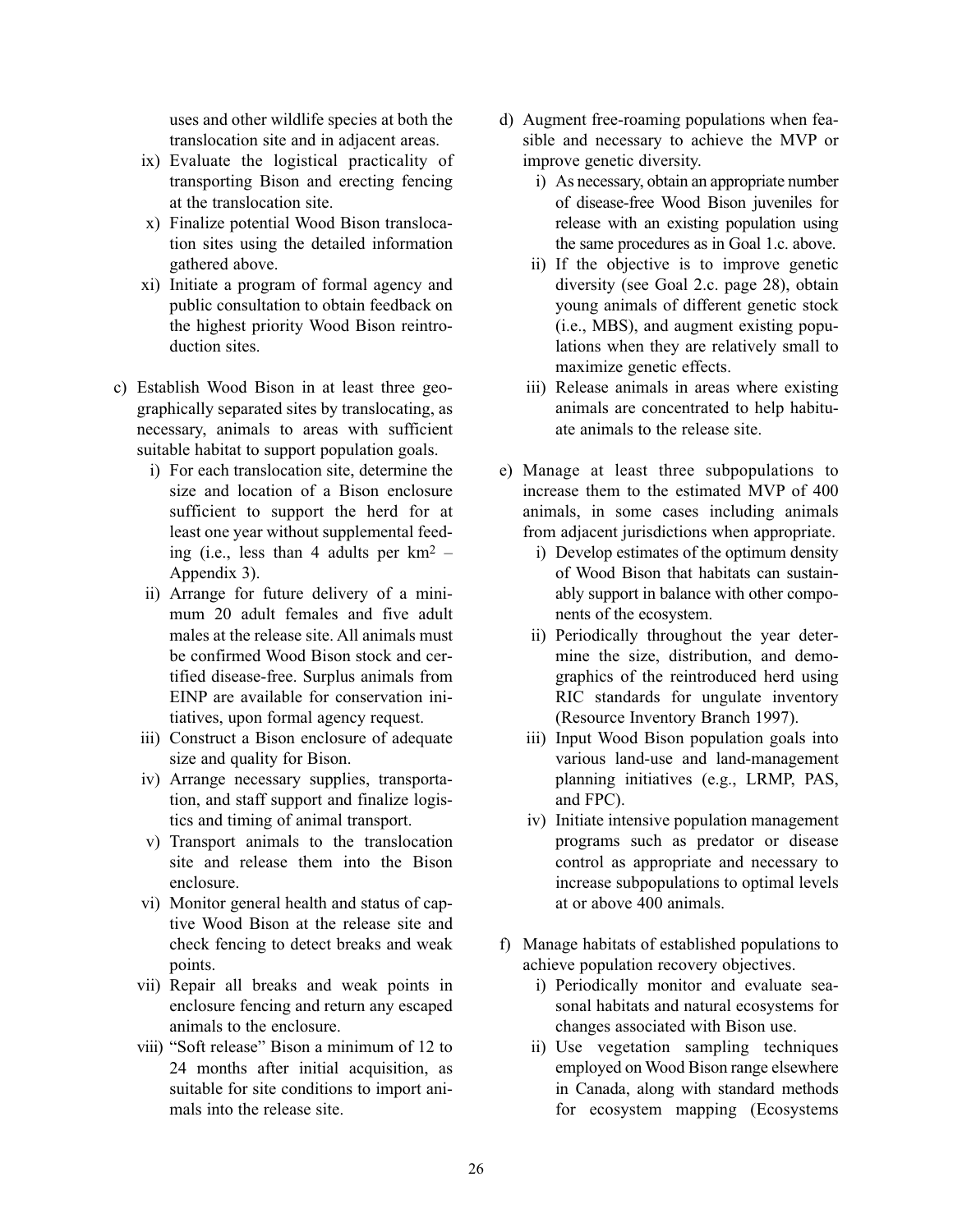Working Group 1995) and habitat monitoring (Habitat Monitoring Committee 1990) used in British Columbia.

- iii) Initiate habitat enhancement programs such as prescribed fire and mechanical clearing as appropriate and necessary.
- iv) Monitor response of plant communities and Bison populations to habitat enhancement activities using RIC standards habitat monitoring (Habitat Monitoring Committee 1990).
- v) Integrate Wood Bison habitat requirements with forest management plans, oil and gas development, reclamation of industrial sites, and other land uses.
- vi) Input habitat objectives for Wood Bison into various land-use and land-management planning initiatives (e.g., LRMP, PAS, etc.).

### **4.3.2 Goal 2 Actions**

Maintain the genetic integrity of free-roaming Wood Bison in British Columbia.

- a) Prevent interbreeding between free-roaming Plains Bison at Pink Mountain and populations of reintroduced Wood Bison.
	- i) Designate the Wood Bison Management Area (Figure 5) through ministry regulations and policy as the area for conservation and recovery of free-roaming Wood Bison.
	- ii) Ensure that the BC Wood Bison Management Area is contiguous with the Wood Bison management area in Alberta.
	- iii) Continue to direct native sustenance harvest to any free-roaming Plains Bison that enter the "Bison control area" separating the WWood Bison Management Area from the Plains Bison Management Area (Figure 5).
	- iv) Communicate the location and purpose of these management areas to other agencies and the general public through standard communication channels (see Goal 5.c. page 32).
	- v) Periodically determine the size, distribution, and demographics of the Pink Mountain herd inside the Plains Bison Management Area, using RIC standards for

ungulate inventory (Resource Inventory Branch 1997).

- vi) Develop a contingency plan to deal with population movements toward the "Bison control area," including providing trained ministry staff to move animals and procedures for disposing of animals that enter the "Bison control area."
- vii) Prior to achieving Wood Bison population goals, deal with any Wood Bison movements into the "Bison control area" using ministry staff.
- viii) Over the long term, control the numbers and distribution of free-roaming Wood Bison at a level that reduces the risk of individuals straying beyond their designated zone.
- ix) Control the numbers of free-roaming Plains Bison through regulated hunting, directed native harvest, and other means, at less than 1800 adults.
- x) Control the distribution of free-roaming Plains Bison through regulated hunting, directed native harvest, and other means (e.g., salt blocks), to reduce the risk of individuals straying beyond the Plains Bison Management Area (Figure 5).
- xi) Regularly monitor the "Bison control area" to ensure that this area remains free of free-roaming Bison.
- b) Prevent interbreeding between game-farmed commercial Bison and populations of reintroduced Wood Bison.
	- i) Develop a cooperative agreement with the Ministry of Agriculture and Food (MAF), the Canadian Bison Association (CBA), and the Peace Country Bison Association (PCBA) to address the respective roles and responsibilities of government agencies and Bison farmers in preventing the inadvertent mixing of free-roaming Wood Bison and commercial Bison.
	- ii) Work cooperatively with MAF, CBA, PCBA, and Bison farmers to develop regulations under the British Columbia *Game Farm Act* (Section 8) specifying that no commercial Bison game farm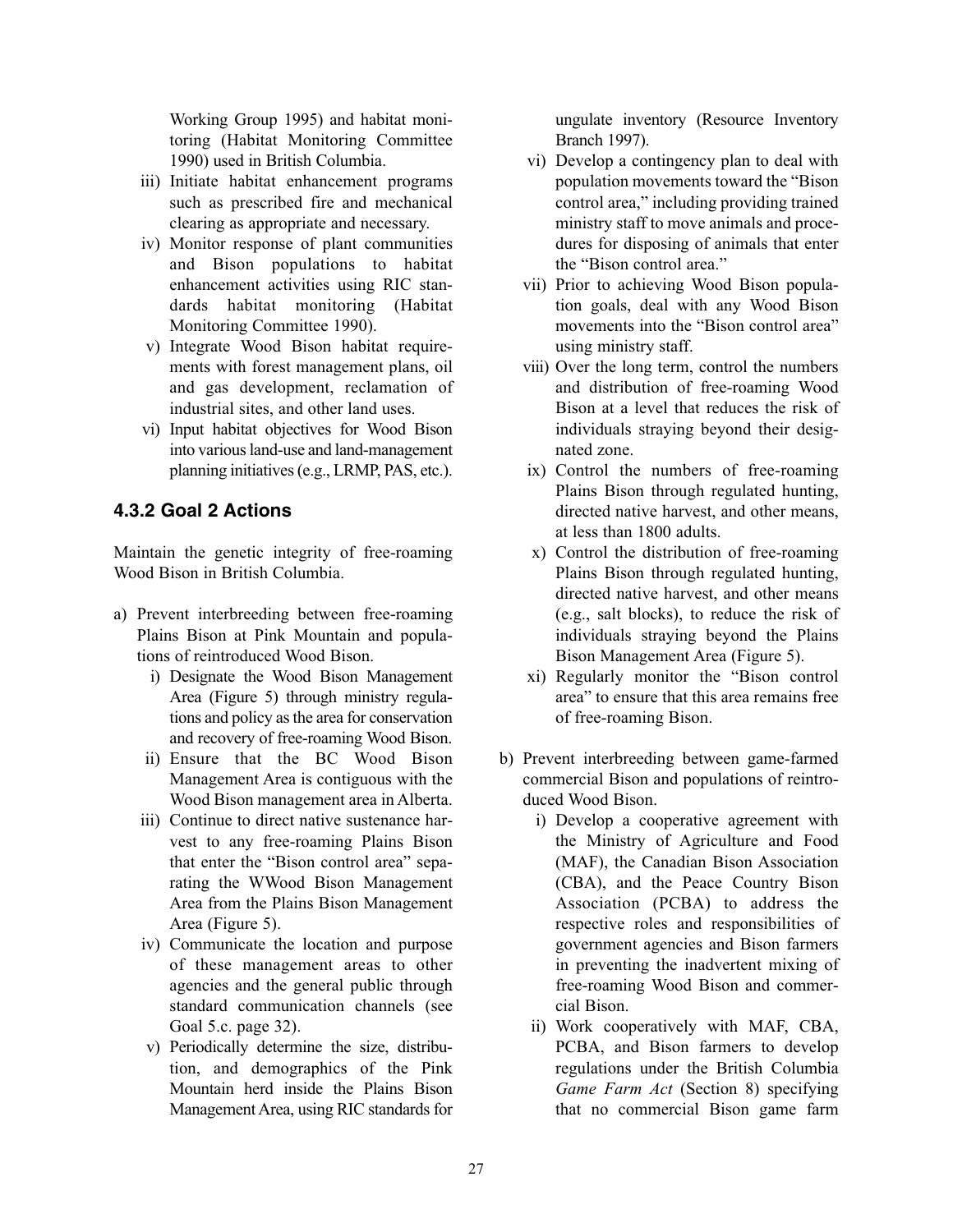licences be issued within the Wood Bison Management Area (Figures 5 and 6).

- iii) Develop standard operating procedures for removing escaped commercial Bison from the wild.
- iv) Work cooperatively with MAF, CBA, PCBA, and Bison farmers to develop standards for fencing and gating to prevent the escape of commercial Bison from game farms.
- v) Work cooperatively with MAF, CBA, PCBA, and Bison farmers to develop regulations under the British Columbia *Game Farm Act* to make enhanced standards developed under Goal 2.b.iv. mandatory for commercial Bison game farms within a 100-km wide buffer zone adjacent to the Wood Bison Management Area (Figure 6).
- vi) Develop a contingency plan as part of the MAF, CBA, and PCBA cooperative agreement that establishes procedures for enforcing regulations for the capture or disposal of abandoned commercial Bison.
- vii) Ensure that Wood Bison stock used for commercial game-farming are officially certified as Wood Bison stock by the Canadian Bison Association or the National Wood Bison Recovery Team.
- c) Evaluate the potential for improving the genetic diversity of existing free-roaming populations.
	- i) Determine the feasibility of augmenting herds with disease-free animals from the MBS or other sources as available. This should be done as soon as possible while Wood Bison populations in British Columbia are still relatively small.

### **4.3.3 Goal 3 Actions**

Maintain the disease-free status of free-roaming Wood Bison in British Columbia.

a) Ensure that all free-roaming and commercial Bison that enter British Columbia are free of serious diseases such as tuberculosis and **brucellosis** 

- i) Use only certified disease-free stock for release to the wild.
- ii) Work with Bison farmers to confirm that all commercial Bison that enter British Columbia are certified disease-free stock.
- iii) Work with adjacent jurisdictions to confirm that all free-roaming and commercial Bison populations near British Columbia are disease-free.
- b) Monitor the disease status of free-roaming and commercial Bison.
	- i) Monitor the disease status of free-roaming populations of both Wood Bison and Plains Bison as appropriate and feasible.
	- ii) Work with the MAF to ensure that commercial Bison are regularly monitored for diseases.
	- iii) Work with the Canadian Food Inspection Agency to develop a contingency plan to deal with emergency responses to an outbreak of serious diseases such as anthrax, tuberculosis, or brucellosis in wild or commercial Bison populations.

### **4.3.4 Goal 4 Actions**

Allow free-roaming, disease-free Wood Bison populations to increase to a level that would allow for long-term sustainable human use.

- a) Monitor changes in population distribution, size, and demographics.
	- i) Develop estimates of the optimum density of Wood Bison that habitats can sustainably support in balance with other components of the ecosystem.
	- ii) Periodically determine the size, seasonal distribution, and demographics of populations, using RIC standards for ungulate inventory (Resource Inventory Branch 1997).
- b) Manage both habitat and populations to achieve population goals, prevent severe overgrazing, and maintain natural ecosystem function.
	- i) Periodically monitor and evaluate seasonal habitats and natural ecosystems for changes associated with Bison use.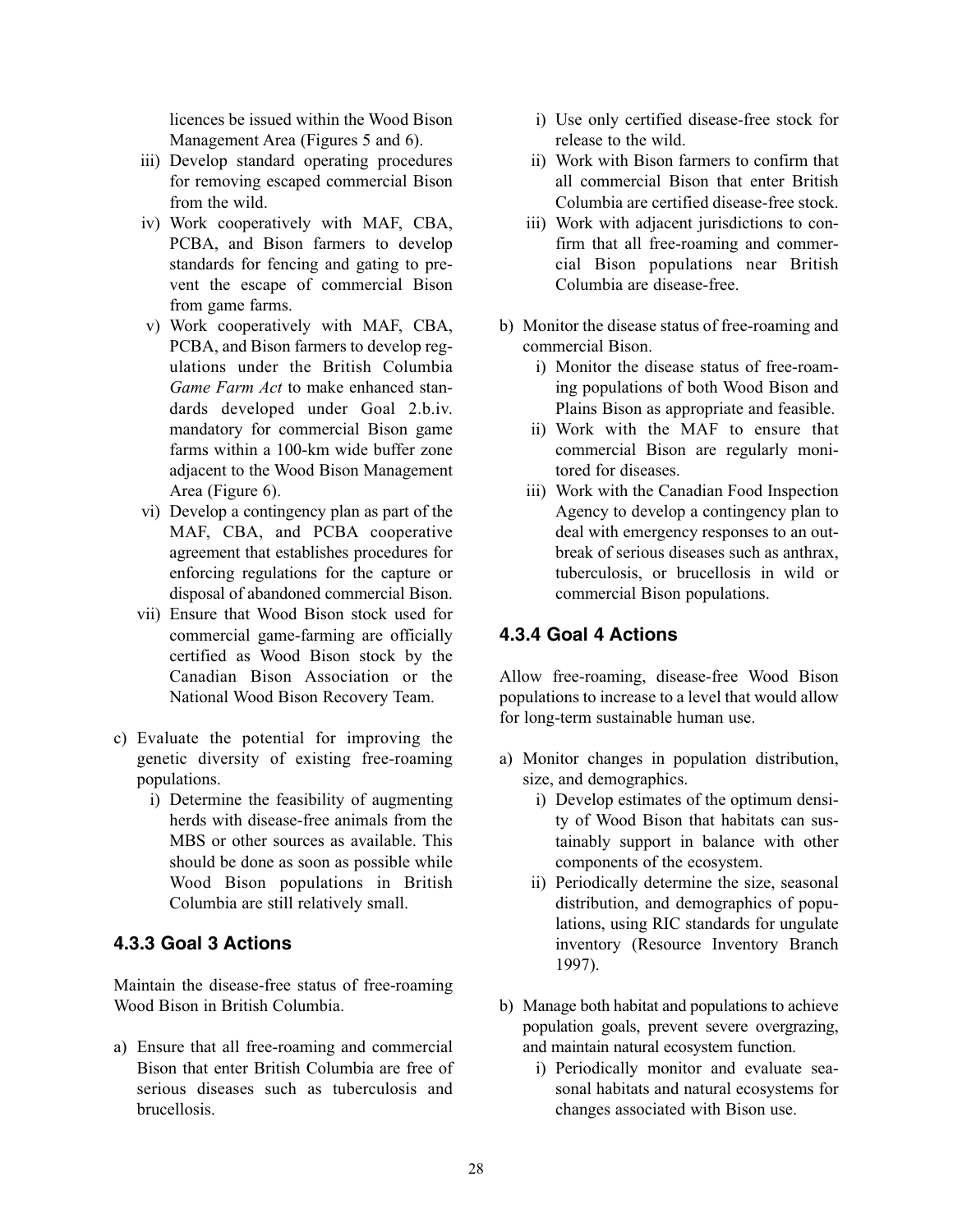

**Figure 5. Management areas for free-roaming Bison in British Columbia.**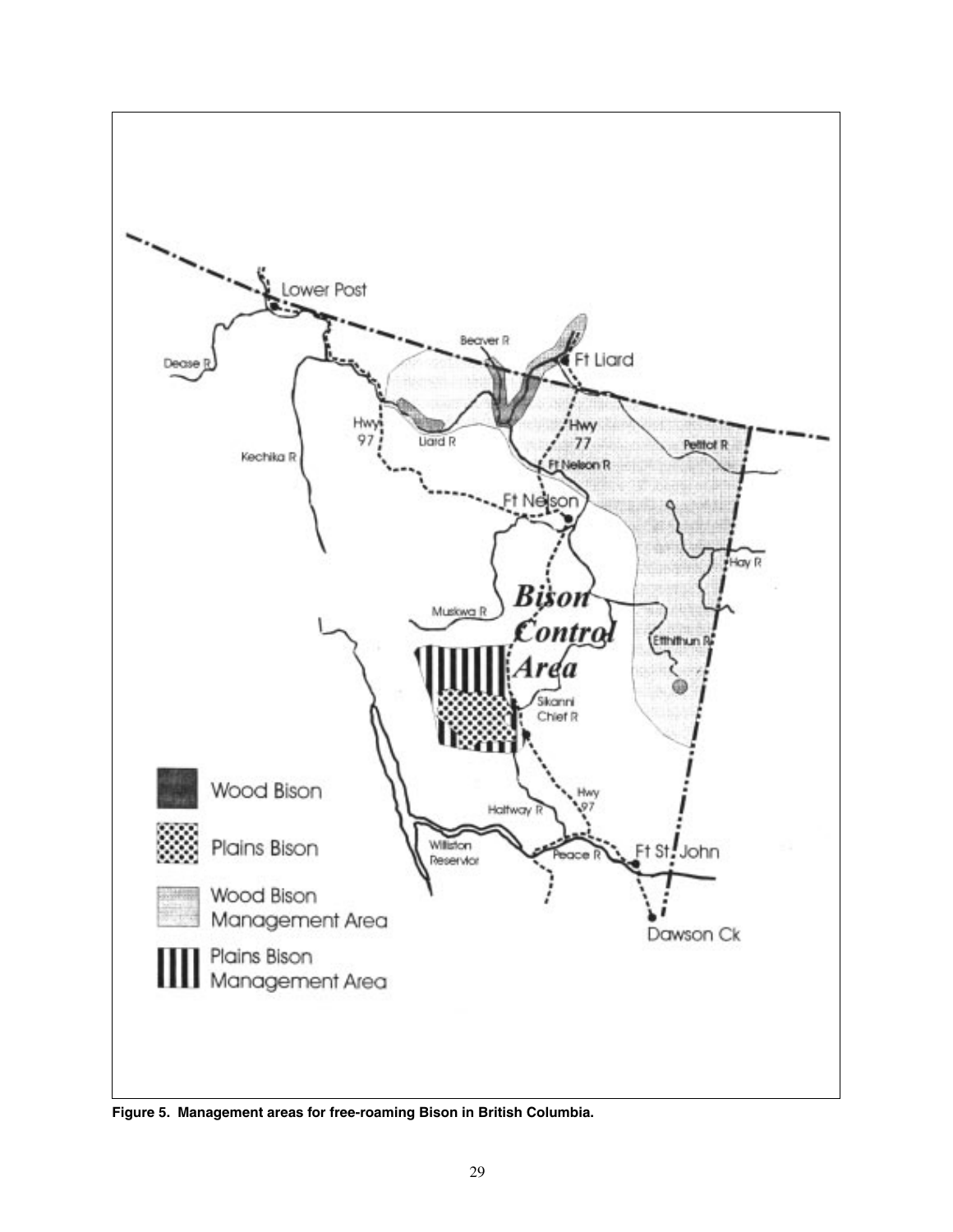

**Figure 6. Proposed management zones for commercial Bison in British Columbia.**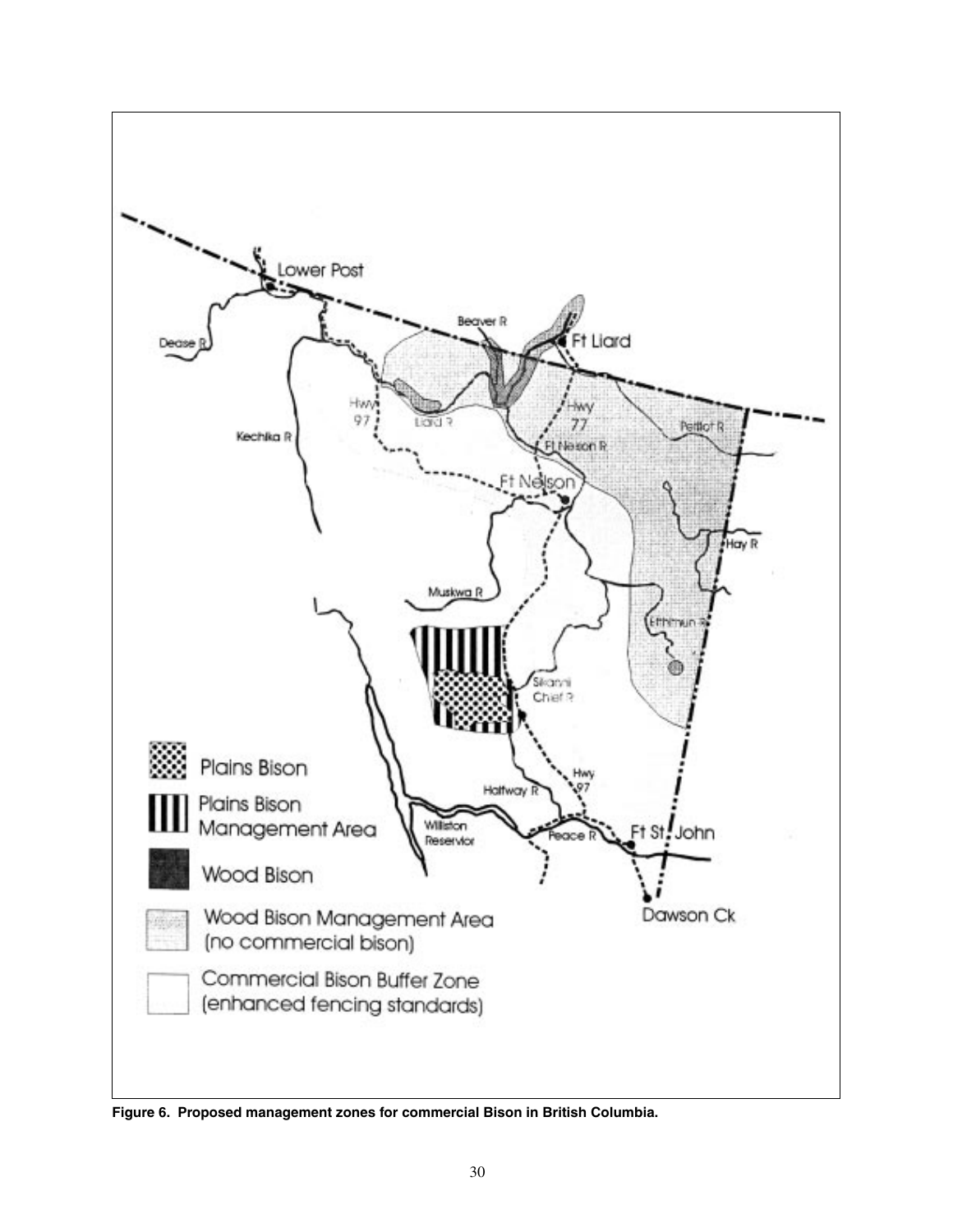- ii) Integrate Wood Bison habitat requirements with forest management plans, oil and gas development, reclamation of industrial sites, and other land uses.
- iii) Input population and habitat objectives for Wood Bison into various land-use and land-management planning initiatives (e.g., LRMP, PAS, and FPC).
- iv) Initiate habitat enhancement programs such as prescribed fire and mechanical clearing as appropriate and necessary.
- v) Initiate intensive population management programs to maintain or increase populations to optimal levels at or above 400 animals.
- vi) Encourage research on re-established Wood Bison herds.
- c) Optimize opportunities for residents and visitors to view free-roaming Wood Bison.
	- i) Monitor the distribution and abundance of re-established herds of Wood Bison.
	- ii) Evaluate a number of potential viewing sites or corridors where viewers could be relatively safe from direct encounters with Bison.
	- iii) Evaluate access to the site or corridor, particularly the potential for access development to interfere with established range-use patterns and allow Bison to move out of designated management zones.
	- iv) Develop a number of safe, accessible viewing sites or corridors that will not disrupt normal Wood Bison range-use patterns.
	- v) Encourage private entrepreneurs, including guide outfitters, to provide aerial and ground viewing opportunities to the public on a fee-for-service basis.
	- vi) Increase public awareness and promote wildlife viewing opportunities through standard communication vehicles (see Goal 5.c. page 32).
- d) Eventually provide conservative hunting opportunities for native sustenance and resident and nonresident hunters, consistent with the British Columbia Wildlife Harvest Strategy (Wildlife Branch 1995).
- i) Evaluate herd-specific data on population size, trend, and distribution.
- ii) Down-list Wood Bison to British Columbia's Blue List once population goals are achieved.
- iii) Confirm that all herds are well established and that there is a harvestable surplus of animals.
- iv) Determine the appropriate level of harvest required to maintain Wood Bison numbers at estimated optimum levels.
- v) Allocate the harvest among residents, natives, and nonresidents according to policy.
- vi) Manage the native harvest through cooperative agreements with local First Nations.
- vii) Manage resident hunting by Limited Entry Hunting with permit authorizations issued on a draw basis.
- viii) Manage the nonresident harvest through quotas to guide-outfitters licensed in the areas used by Wood Bison.
- ix) Closely monitor the harvest, using hunter surveys, compulsory inspection (Wildlife Branch 1995), and tooth aging (Moffitt 1998).

### **4.3.5 Goal 5 Actions**

Work with public groups, rural communities, aboriginal peoples, and adjacent jurisdictions to develop cooperative management and fund-raising programs for establishing and maintaining healthy, freeroaming Wood Bison herds in British Columbia.

- a) Involve government agencies, stakeholders, public groups, rural communities, and native groups in development of reintroduction plans.
	- i) Ensure that local communities, First Nations, and local industry have input to the management of local Wood Bison populations.
	- ii) Recognize the special interest of First Nations in the recovery of Wood Bison in the boreal forest region.
	- iii) Ensure that consultation is broad and includes all public interest groups and affected government agencies.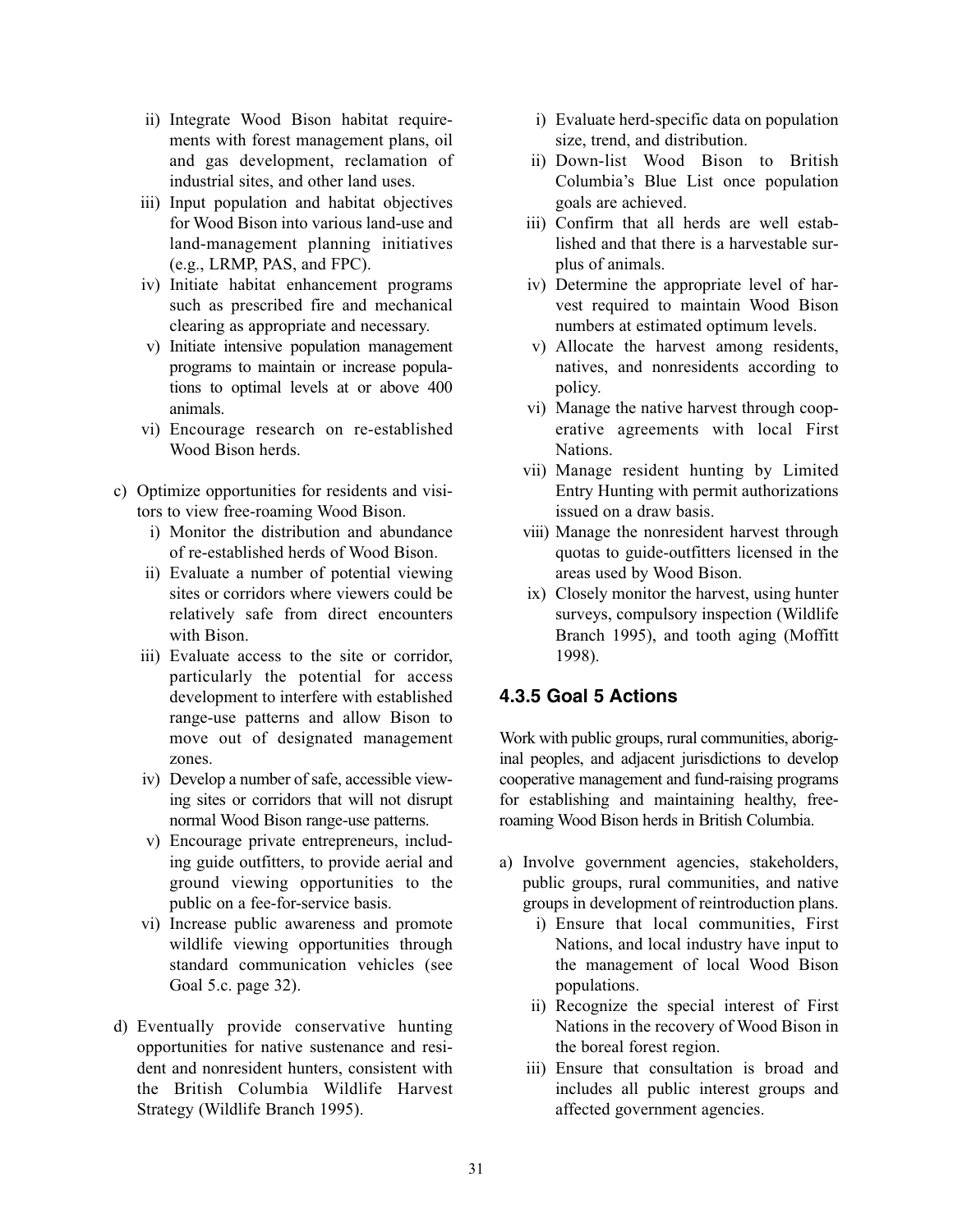- iv) Consider the development of long-term cooperative management agreements with rural communities and native groups for re-establishing healthy, free-roaming Wood Bison herds.
- b) Consult neighbouring jurisdictions during the development of reintroduction plans and Wood Bison policy changes.
	- i) Seek comment on and approval of reintroduction plans by the national WBRT and adjacent jurisdictions.
	- ii) Seek comment on proposed Wood Bison policy changes (e.g., "Bison control areas") from the national WBRT and neighbouring jurisdictions.
- c) Continue efforts to increase public awareness through fact sheets, posters, brochures, radio, TV, and print media.
	- i) Periodically review and update fact sheets on Wood Bison recovery efforts for distribution to the public and the media.
	- ii) Emphasize the location and purpose of the Wood Bison Management Area, the Plains Bison Management Area, and the "Bison control area" that separates them (see Goal 2.a. above).
	- iii) Prepare a brochure on Wood Bison in British Columbia as part of the "Wildlife at Risk" series.
	- iv) Continue to supply accurate information promoting Wood Bison and Wood Bison recovery efforts to various media outlets.
	- v) Raise public profile by renaming the 90,450-ha Liard River Corridor Protected Area as Wood Bison Provincial Park.
- d) Develop new fund-raising capabilities and partnerships involving governments, business, and the public.
	- i) Arrange for a minimum of \$200,000 to be available to implement each translocation.
	- ii) Explore opportunities for financial partnerships with public groups, businesses, and aboriginal peoples.
	- iii) Encourage the public to contribute towards and participate in recovery efforts as much possible.

## **5 LITERATURE CITED**

- Alaska Department of Fish and Game. 1994. Reintroducing Wood Bison to the Upper Yukon valley, Alaska: A feasibility assessment. Div. Wildl. Conserv., Fairbanks, AK. 94pp.
- Axys Environmental Consulting Ltd. 1998. Spatial characteristics of bovine tuberculosis and brucellosis risk: A proposal to produce a decision support tool for assessing the relative risk of contact between noninfected cattle, captive and free-roaming Bison with infected Bison in northern Canada. Axys Environ. Consulting Ltd., Calgary, AB. 9pp.
- Baillie, J., and B. Groombridge. 1996. The 1996 IUCN Red List of Threatened Animals. IUCN (World Conservation Union) and Conservation International. Available through Island Press. 448pp.
- Banfield, A.W.F., and N.S. Novakowski. 1960. The survival of the Wood Bison (*Bison bison athabascae* Rhoads) in the Northwest Territories. Nat. Hist. Pap. No. 8, Nat. Mus. Can., Ottawa, ON. 6pp.
- Biodiversity Working Group. 1994. Canadian Biodiversity Strategy: Canada's response to the Convention on Biological Diversity. Copy available at http://www.cciw.ca/eman-temp/ reports/publications/rt\_biostrat/intro.html Environ. Can., Ottawa, ON. 52pp.
- Blood, D.C., O.M. Radostits, J.A. Henderson, J.H. Arundel, and C.C. Gay. 1983. Veterinary Medicine – A textbook of disease in cattle, sheep, goats and horses. Sixth ed. Baillere, Tindall. London, ON. 1310pp.
- Cannings, S.G., L.R. Ramsay, D.F. Fraser, and M.A. Fraker. 1999. Rare Amphibians, Reptiles and Mammals of British Columbia. B.C. Minist. Environ., Lands and Parks, Wildl. Branch, Victoria, BC. 220pp.
- Carbyn, L., N.J. Lunn, and K. Timoney. 1998. Trends in the distribution and abundance of Bison in Wood Buffalo National Park. Wildl. Soc. Bull. 26:463–470.
- Carbyn, L.N., S.M. Oosenberg, and D.W. Anions. 1993. Wolves, Bison, and the dynamics related to the Peace-Athabasca delta in Canada's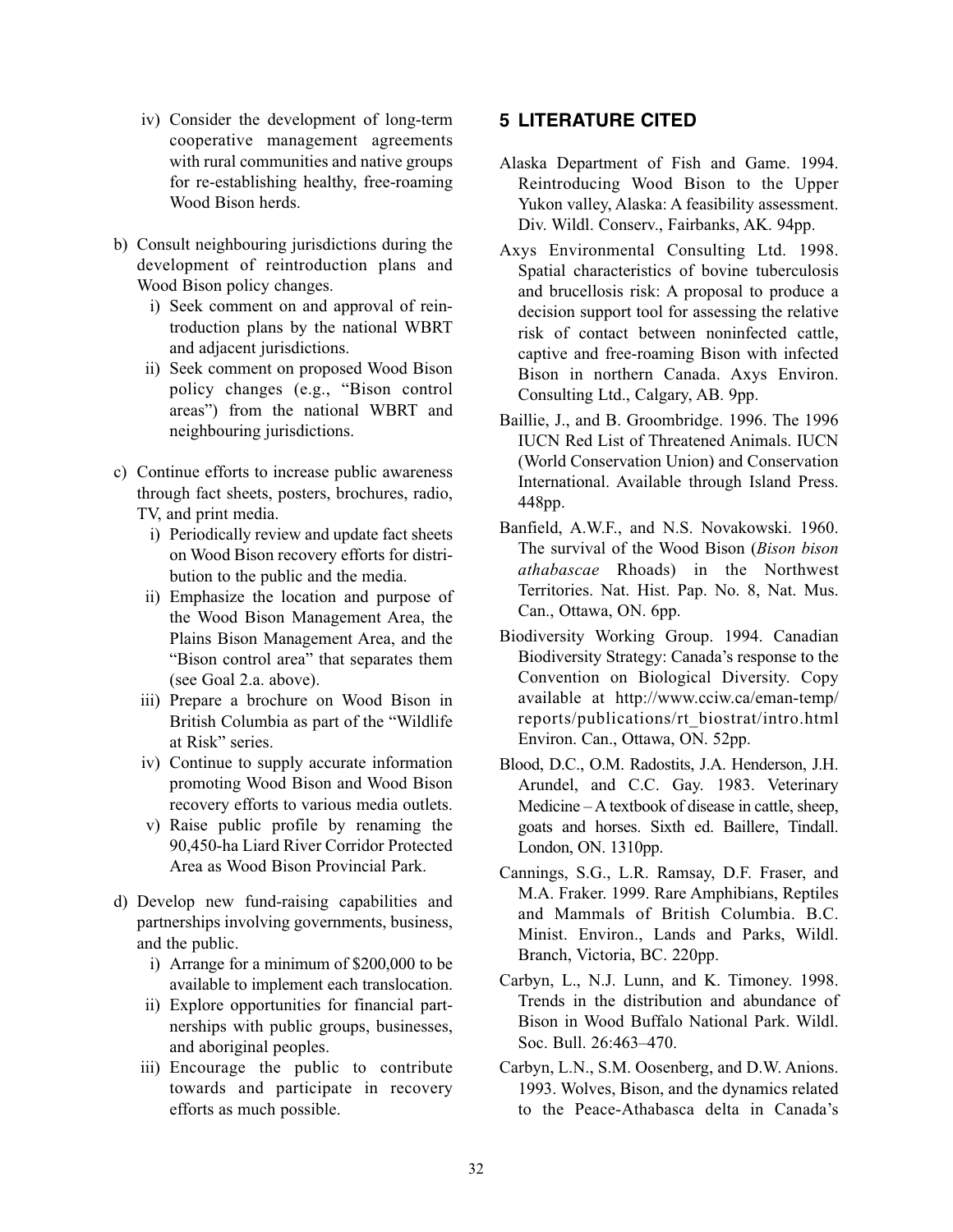Wood Buffalo National Park. Circumpolar Research Series No. 4. Can. Circumpolar Inst., Univ. Alberta, Edmonton, AB. 270pp.

- Cattaneo, C. 1998. When Syncrude's jumbo-sized trucks are done scraping and digging, perhaps in 50 years, the Athabasca could become a free range for offspring of its Wood Bison herd. Fin. Post, Apr. 29, 1998, Toronto, ON. p. 8.
- Chisholm, J., L. Comin, and T. Unka. 1998. Consensus-based research to assist with Bison management in Wood Buffalo National Park. Pages 199–204 *in* L. Irby, and J. Knight, eds. International Symposium on Bison Ecology and Management in North America. Montana State Univ., Bozeman, MT.
- Choquette, L.P.E. 1961. Diseases and parasites of Bison. Pages 42–43 *in* Can. Wildl. Serv. res. progress rep., Dep. Northern Affairs and Nat. Resour., Ottawa, ON.
- Chowns, T. 1998. Large scale free burning to improve Wood Bison habitat in northern Canada. Pages 205–210 *in* L. Irby, and J. Knight, eds. International Symposium on Bison Ecology and Management in North America. Montana State Univ., Bozeman, MT.
- Christopherson, R.J., and R.J. Hudson. 1978. Effects of temperature and wind on cattle and Bison. 57th Annu. Feeder's Day Rep. 57:40–41.
- Churchill, B., and C. Maundrell. 1998. Evaluation of Wood Bison habitat potential in the Fontas area of NE British Columbia. Chillborne Environmental Ltd. and Adlard Environmental Ltd. for Canadian Hunter Explorations Ltd., Fort St. John, BC. Unpubl. rep. 28pp.
- Clark, D. B., Maxwell, B. Harper, A. Stewart, and J. Duncan. 1993. Northeast burn evaluation – Bison habitat monitoring (1992/93). Habitat Inv. Sec., Wildl. Branch, B.C. Minist. Environ., Lands and Parks, Victoria, BC. Unpubl. rep.
- Clarke, C.H.D. 1944. Biological reconnaissance of the Alaska Military Highway with particular reference to the Yukon Territory and the proposed national park therein. Unpubl. rep., file 12–20. Dep. Mines and Resour., Ottawa, ON.
- Davis, D.S., J.W. Templeton, T.A. Ficht, J.D. Williams, J.D. Kopec, and L.G. Adams. 1990. *Brucella abortus* in captive Bison. I. Serology, bacteriology, pathogenesis and transmission to cattle. J. Wildl. Dis. 26(3):360–371.
- Davis, D.S., J.W. Templeton, T.A. Ficht, J.D. Huber, R.D. Angus, and L.G. Adams. 1991. *Brucella abortus* in Bison. II. Evaluation of strain 19 vaccination of pregnant cows. J. Wildl. Dis. 27(2):258–264.
- De Liberto, T.J., and P.J. Urness. 1994. Comparative digestive physiology of American Bison and Hereford cattle. *In* Proc. 1st Int. Bison Conf., LaCrosse, WI. July 1993.
- Demarchi, D.A., and B.N. Krueger. 1999. Bison Capability Map (at BEC Ecosystem level). B.C. Minist. Environ., Lands and Parks, Resour. Inv. Branch, Victoria, BC. Map base from B.C. Minist. For. 1995. Scale 1:250, 000.
- Dorn, C.G. 1995. Application of reproductive technologies in North American Bison (*Bison bison*). Theriogenology. 43:13–20.
- Dragon, D., and B. Rennie. 1995. The ecology of anthrax spores: tough but not invincible. Can. Vet. J. 36:295–301.
- EAP (Environmental Assessment Panel) 1990. Northern Diseased Bison. Report 35 of the Environmental Assessment Panel, August 1990. Fed. Environ. Assess. Rev. Office, Ottawa, ON. 47pp.
- Ecosystems Working Group. 1995. Standards for terrestrial ecosystem mapping in British Columbia: review draft. Resour. Inv. Comm., Victoria, BC. 222pp.
- Eisenberg, J.F. 1981. The mammalian radiations: an analysis of trends in evolution, adaptation, and behaviour. Univ. Chicago Press, Chicago, IL. 610pp.
- Elliott, J.P. 1989. A proposal for the reintroduction of Wood Bison to British Columbia. *In* Bison management plan for British Columbia. 1991. Unpubl. rep. B.C. Minist. Environ., Lands and Parks, Wildl. Branch, Victoria, BC. 15pp.
- Fairbanks, S.K. 1998. Refuge blocks Bison's return to Yukon Flats. Anchorage Daily News, Sept. 25, 1998, Anchorage, AK. pp.D4.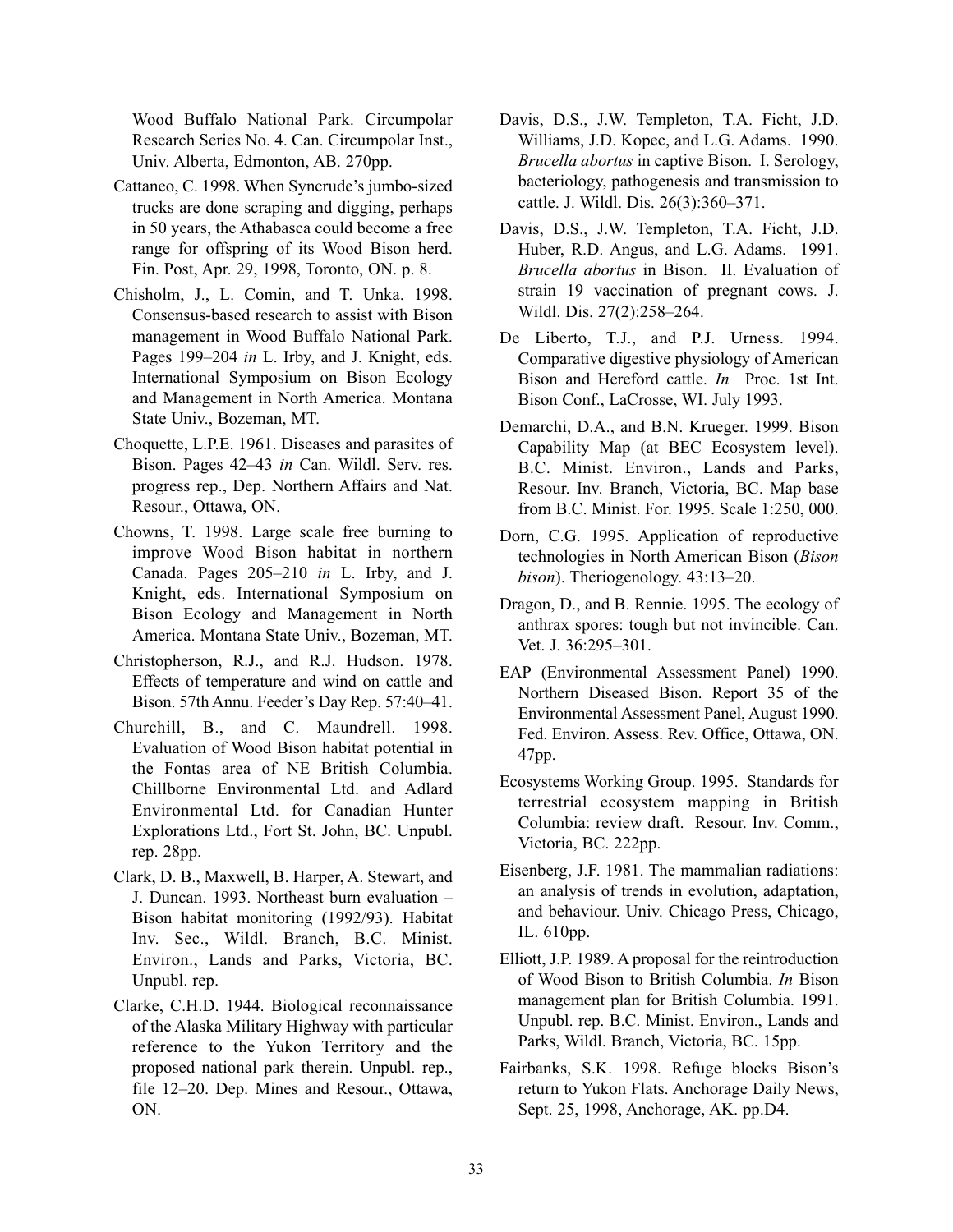- Fuller, W.A. 1966. The biology and management of the Bison of Wood Buffalo National Park. Can. Wildl. Serv., Wildl. Manage. Bull. Ser. 1, No. 16. Minist. Supply and Serv., Ottawa, ON.
- Gates, C.C., T. Chowns, and H. Reynolds. 1992. Wood Buffalo at the crossroads. Pages 139–165 *in* J. Foster, D. Harrison, and I.S. MacLaren, eds. Alberta: Studies in the Arts and Sciences, Vol. 3(1). Special Issue on the Buffalo. Univ. Alberta Press, Edmonton, AB.
- Gates, C.C., B.T. Elkin, and D.C. Beaulieu. 1998. Initial results of an attempt to eradicate bovine tuberculosis and brucellosis from a Wood Bison herd in northern Canada. Pages 221–226 *in* L. Irby, and J. Knight, eds. International Symposium on Bison Ecology and Management in North America. Montana State Univ., Bozeman, MT.
- Gates, C.C., B.T. Elkin, and D.C. Dragon. 1995. Investigation, control and epizootiology of anthrax in a geographically isolated, freeroaming Bison population in northern Canada. Can. J. Vet. Res. 59:256–264.
- Gates, C.C., and N.C. Larter. 1990. Growth and dispersal of an erupting large herbivore population in northern Canada: the Mackenzie Wood Bison (*Bison bison athabascae*). Arctic 43:231–328.
- Gates, C.C., H. Reynolds, M. Hoefs, C.G. van Zyll de Jong, N. Cool, H. Schwantje, S. Brechtel, R. Larche, and R.O. Stephenson. In prep. National recovery plan for the Wood Bison. Recovery of Nationally Endangered Wildlife Committee (RENEW). Available from the Can. Wildl. Serv., Ottawa, ON.
- Geist, V. 1990. Agriculture versus Bison in Canada's Wood Buffalo National Park. Conserv. Biol. 4:345–346.
- ———. 1991. Phantom subspecies: the Wood Bison (*Bison bison athabascae* Rhoads 1898) is not a valid taxon, but an ecotype. Arctic 44:283–300.
- Government of British Columbia. 1998. Fort Nelson Land and Resource Management Plan. Copy available at http://www.luco.gov.bc.ca/ slupinbc/frtnelsn/toc.html Land Use Coord. Office (LUCO), Victoria, BC.
- Government of Canada. 1997. Proposal to transfer the Wood Bison (*Bison bison athabascae*) from Appendix I to Appendix II in accordance with annex 4, paragraph B.2.b of conference resolution 9.24. Unpubl. rep. 10th Conf. of the Parties to the Convention on Int. Trade of Endangered Species of Fauna and Flora (CITES). Can. Wildl. Serv., Ottawa, ON. 19pp.
- Government of Northwest Territories. 1987. Mackenzie Wood Bison management plan. Dep. Renewable Resour., Yellowknife, NWT. 20pp.
- Government of Yukon Territory. 1998. Yukon Bison management plan: 1998 to 2003. Yukon Minist. Renewable Resour. Whitehorse, YT. 20pp.
- Habitat Monitoring Committee. 1990. Procedures for environmental monitoring in range and wildlife habitat management. B.C. Minist. Environ., Lands and Parks, and Minist. For. Victoria, BC.
- Harper, F. 1925. Letter to the editor of the Canadian Field Naturalist. Can. Field-Nat 39:45.
- Hawley, A.W.L. 1987. Bison and cattle use of forages. Pages 49–52 *in* H.W. Reynolds and A.W.L. Hawley, eds. Bison ecology in relation to agricultural development in Slave River lowlands, NWT. Occas. Pap.No. 63, Can. Wildl. Serv., Ottawa, ON.
- Howell, A.B. 1925. Letter to the editor of the Canadian Field-Naturalist from the Corresponding Secretary of the American Society of Mammalogists, 13 April 1925. Can. Field-Nat 39:118.
- Hudson, R.J. 1998. From prairie to paddock: Shifting paradigms in Bison management. Pages 223–237 *in* L. Irby, and J. Knight, eds. International Symposium on Bison Ecology and Management in North America. Montana State Univ., Bozeman, MT.
- Hughes, W.E., A.R. Saremi, and J.F. Paniati. 1996. Vehicle-animal crashes: an increasing safety problem. Inst. Transp.Eng. J. 66:24–28
- Joly, D.O., F.A. Leighton, and F. Messier. 1998. Tuberculosis and brucellosis infection of Bison *in* L. Irby, and J. Knight, eds. Wood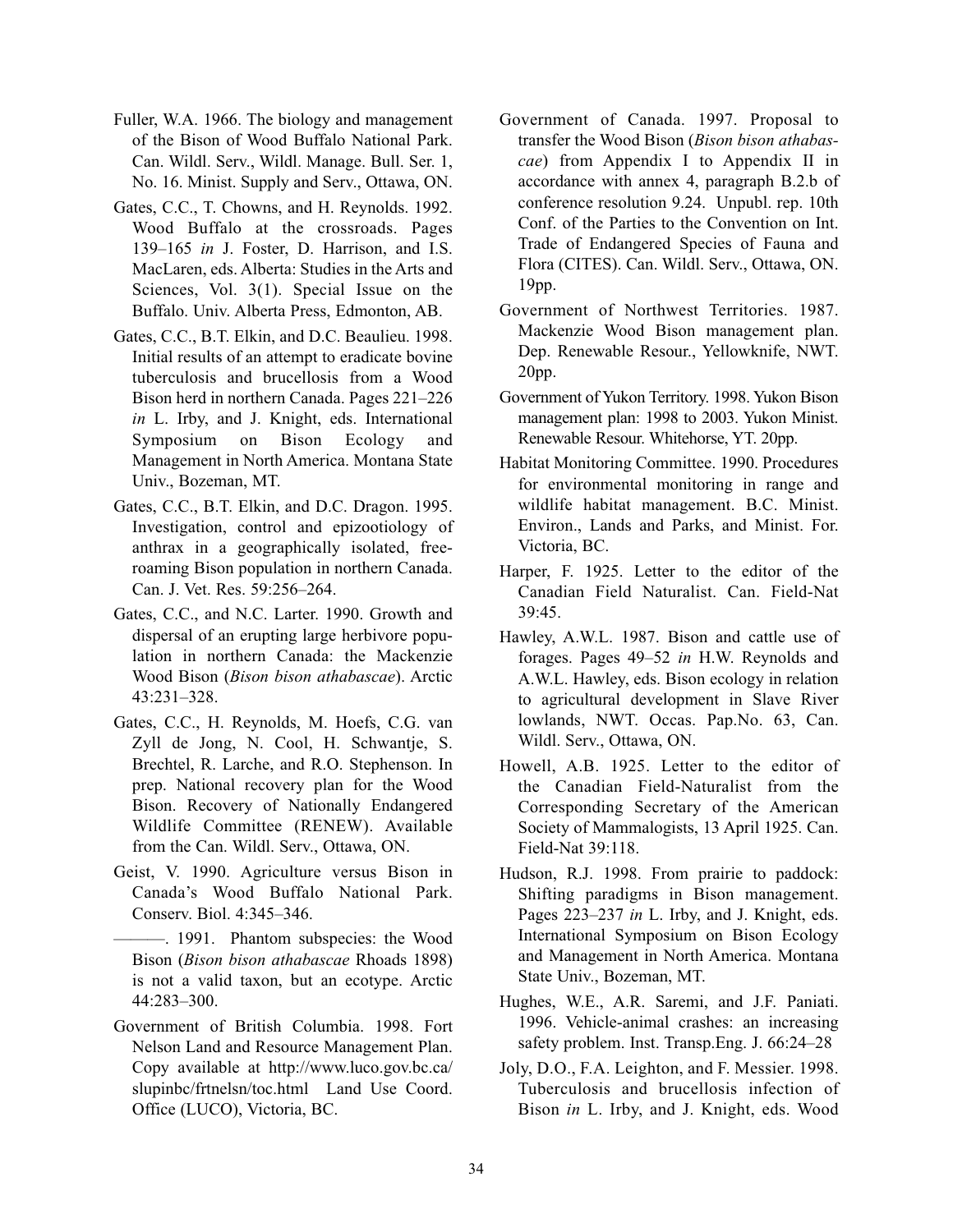Buffalo National Park, Canada: Preliminary results. Pages 23–31 *in* International Symposium on Bison Ecology and Management in North America. Montana State Univ., Bozeman, MT.

- Komers, P.E., F. Messier, and C.C. Gates. 1994a. Plasticity of reproductive behaviour in Wood Bison bulls: when subadults are given a chance. Ethology, Ecology and Evolution. 6:313–330. Accessed online through ProQuest Direct, UMI Corp., Ann Arbor, MI.
- ———. 1994b. Plasticity of reproductive behaviour in Wood Bison bulls: On risks and opportunities. Ethology, Ecology and Evolution. 6:481–495. Accessed online through ProQuest Direct, UMI Corp., Ann Arbor, MI.
- Larter, N.C. 1994. Plant-herbivore dynamics associated with an erupting ungulate population: A test of hypotheses (*Bison bison*). Ph.D. Thesis, Univ. B.C. Vancouver, BC. Accessed online through ProQuest Direct, UMI Corp., Ann Arbor, MI.
- Larter, N.C., and C.C. Gates. 1991. Diet and habitat selection of Wood Bison in relation to seasonal change in forage quantity and quality. Can. J. Zool. 69:2677–2685.

———. 1994. Home-range size of Wood Bison: Effects of age, sex, and forage availability. J. Mammal. 75:142–149.

- Larter, N.C., A.R.E. Sinclair, and C.C. Gates. 1994. The response of predators to an erupting *Bison, bison bison athabascae*, population. Can. Field-Nat 108:318–327.
- Lotenberg, G. 1996. History of Wood Bison in the Yukon: a reevaluation based on traditional knowledge and written records. Unpubl. rep.submitted to Habitat Section of Yukon's Renewable Resour. Dep. Boreal Res. Assoc., Site 20, Comp. 357, RR#1, Whitehorse, YT.
- MacGregor, J.G. 1952. The land of twelve foot Davis: a history of the Peace River Country. Inst. Appl. Art Ltd., Edmonton, AB. 394pp.
- Marchello, M.J. 1998. Nutrient composition of fed Bison – a summary of ongoing research. Pages 158–161 *in* L. Irby, and J. Knight, eds. International Symposium on Bison Ecology and Management in North America. Montana State Univ., Bozeman, MT.
- Messier, F. 1990. Effects of Bison population changes on wolf-prey dynamics in and around Wood Buffalo National Park. Pages 229–262 *in* Northern Diseased Bison Assessment Panel, Compendium of government submissions and technical specialists reports in response to the Panel information requirements document. Fed. Environ. Assess. Rev. Office, Ottawa, ON.
- Modi, W.S., D.S. Gallagher, and J.E. Womack. 1996. Evolutionary histories of highly repeated DNA families among the Artiodactyla (Mammalia). J. Molecular Evolution 42: 337–349.
- Moffitt, S.A. 1998. Aging Bison by the incremental cementum growth layers in teeth. J. Wildl. Manage. 62: 1276–1280.
- Motomura, D.M.M. 1994. Progestin excretion and estrous synchronization in Wood Bison (*Bison bison athabascae*). M.Sc. Thesis. Accessed online through ProQuest Direct, UMI Corp., Ann Arbor, MI.
- Nagorsen, D. 1990. The mammals of British Columbia: a taxonomic catalogue. Royal B.C. Mus. Memoir No. 4., Royal B.C. Mus. and B.C. Wildl. Branch, Victoria, BC. 140pp.
- O'Reilly, L.M., and C.J. Daborn. 1995. The epidemiology of *Mycobacterium bovis* infections in animals and man: a review. Tubercle and Lung Disease 76, Supplement 1:1–46.
- Raup, H.M. 1933. Range conditions in the Wood Buffalo Park of western Canada with notes on the history of the Wood Bison. Spec. Publ. Am. Comm. for Int. Wildl. Prot. 1(2):52pp.
- Resource Inventory Branch. 1997. Standardized Inventory Methodologies for Components of British Columbia's Biodiversity: Aerial-based Inventory of Ungulates (Version 1.1) Prepared for the Resour. Inv. Comm. Copy available at http://www.for.gov.bc.ca/ric/ B.C. Minist. Environ., Lands and Parks, Victoria, BC.
- Reynolds, H.W., R.M. Hansen, and D.G. Peden. 1978. Diets of the Slave River Lowland Bison herd, Northwest Territories, Canada. J. Wildl. Manage. 42:581–590.
- Reynolds, H.W., R. McFetridge, and F. Didzena. 1985. A management plan for Wood Bison in Alberta. Alberta Div. Fish and Wildl., Edmonton, AB. 26pp.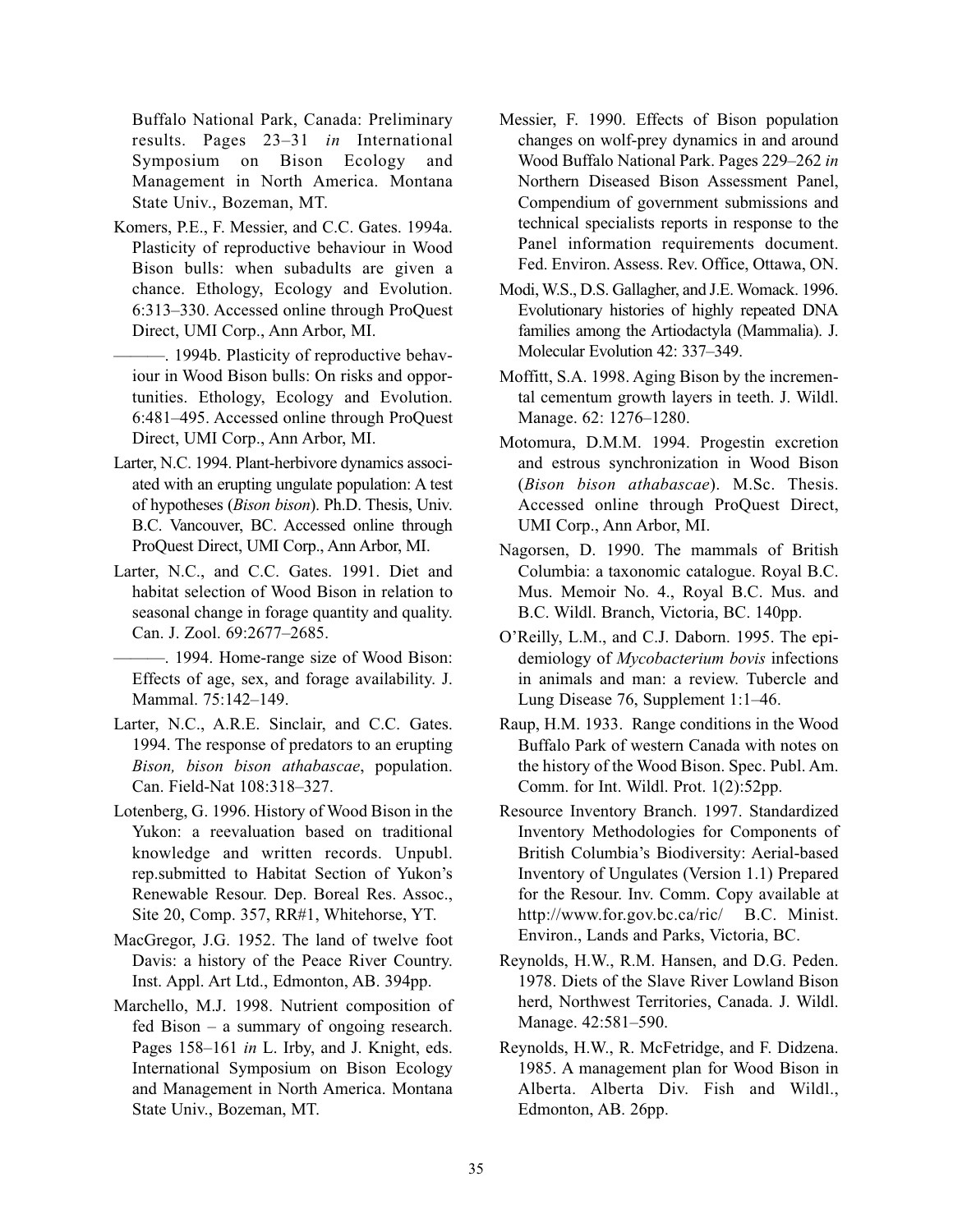- Rhoads, S.N. 1898. Notes on living and extinct species of North American Bovidae. Proc. Acad. Nat. Sci. Philadelphia, PA. 49:585–602.
- Saunders, W.E. 1925. Letter to the editor of the Can. Field-Nat. Can. Field-Nat 39:118.
- Shaw, J.H., and T.S. Carter. 1989. Calving patterns among American Bison. J. Wildl. Manage. 53:896–898.
- Siebert, V.F. 1925. Some notes on Canada's so-called wood buffalo. Can. Field-Nat. 39:204–206.
- Smith, H.C. 1977. A fossil Bison skull from western British Columbia. Syesis 10:167–168.
- Soper, J.D. 1941. History, range and home life of the northern Bison. Ecol. Monogr. 11:347–412.
- Stephenson, R.O., and C.L. Fleener. 1998. Biopolitical perspectives on a proposed Wood Bison reintroduction to Alaska. Pages 251–257 *in* L. Irby, and J. Knight, eds. International Symposium on Bison Ecology and Management in North America. Montana State Univ., Bozeman, MT.
- Tessaro, S.V. 1989. Review of the diseased, parasites and miscellaneous pathological conditions of North American Bison. Can. Vet. J. 30(5):416–422.
- UNEP (United Nations Environment Program). 1992. Convention on Biological Diversity. Copy available at http://www.cbin.ec.gc.ca/ Biodiversity/EN/Default.cfm. U.N. Environ. Program, Nairobi, Kenya. 24pp.
- United States Federal Register. 1998. The Lists of Endangered and Threatened Wildlife and Plants. 50CFR 17.11 and 17.12. Copy available at http://www.fws.gov/r9endspp/listdata.html U.S. Government Printing Office, Washington, DC.
- Waggoner, V., and M. Hinkes. 1986. Summer and fall browse utilization by an Alaskan Bison herd. J. Wildl. Manage. 50:322–324.
- WBRT (Wood Bison Recovery Team). 1987. Status report on Wood Bison (*Bison bison athabascae*) in Canada. Committee on the Status of Endangered Wildlife in Canada (COSEWIC). Can. Wildl. Serv., Ottawa, ON. 87pp.
- Weaver, J.L., and G.T. Haas. 1998. Bison in the diet of wolves denning amidst high diversity of

ungulates. Pages 141–144 *in* L. Irby, and J. Knight, eds. International Symposium on Bison Ecology and Management in North America. Montana State Univ., Bozeman, MT. 395pp.

- Wildlife Branch. 1991. Bison management plan for British Columbia. Unpubl. rep. B.C. Minist. Environ., Lands and Parks, Victoria, BC. 15pp.
- ———. 1994. Maintaining British Columbia's Wildlife Heritage: Provincial Wildlife Strategy to 2001. B.C Minist. Environ., Lands and Parks, Victoria, BC. 20pp.
- 1995. Wildlife harvest strategy: Improving British Columbia's wildlife harvest regulations. Discussion Paper, B.C. Minist. Environ., Lands and Parks, Victoria, BC. 68pp.
- Wildlife Ministers' Council of Canada. 1990. A Wildlife Policy for Canada. Cat. No. CW66–59/1990E, Can. Wildl. Serv., Ottawa, ON. 29pp.
- Wilson, G.A., and C. Strobeck. 1998. Microsatellite analysis of genetic variation in Wood and Plains bison. Pages 180–191 *in* L. Irby, and J. Knight, eds. International Symposium on Bison Ecology and Management in North America. Montana State Univ., Bozeman, MT.
- van Zyll de Jong, C.G. 1986. A systematic study of recent Bison, with particular consideration of the Wood Bison (*Bison bison athabascae* Rhoads 1898). Natl. Mus. Can., Publ. in Nat. Sci. 6:1–69.
- van Zyll de Jong, C.G., C. Gates, H. Reynolds, and W. Olson. 1995. Phenotypic variation in remnant populations of North American Bison. J. Mammal. 76:391–405.
- Zimov, S.A., V.I. Chuprynin, A.P. Oreshko, F.S. Chapin III, J.F. Reynolds, and M.C. Chapin. 1995. Steppe-tundra transition: A herbivoredriven biome shift at the end of the Pleistocene. Am. Nat. 146:765–794.

#### **Personal Communications Cited**

Gates, C.C. 1998. Pers. comm. Wood Bison Recovery Team Chair and Associate Professor. Faculty of Environmental Design, Univ. Calgary, Calgary, AB.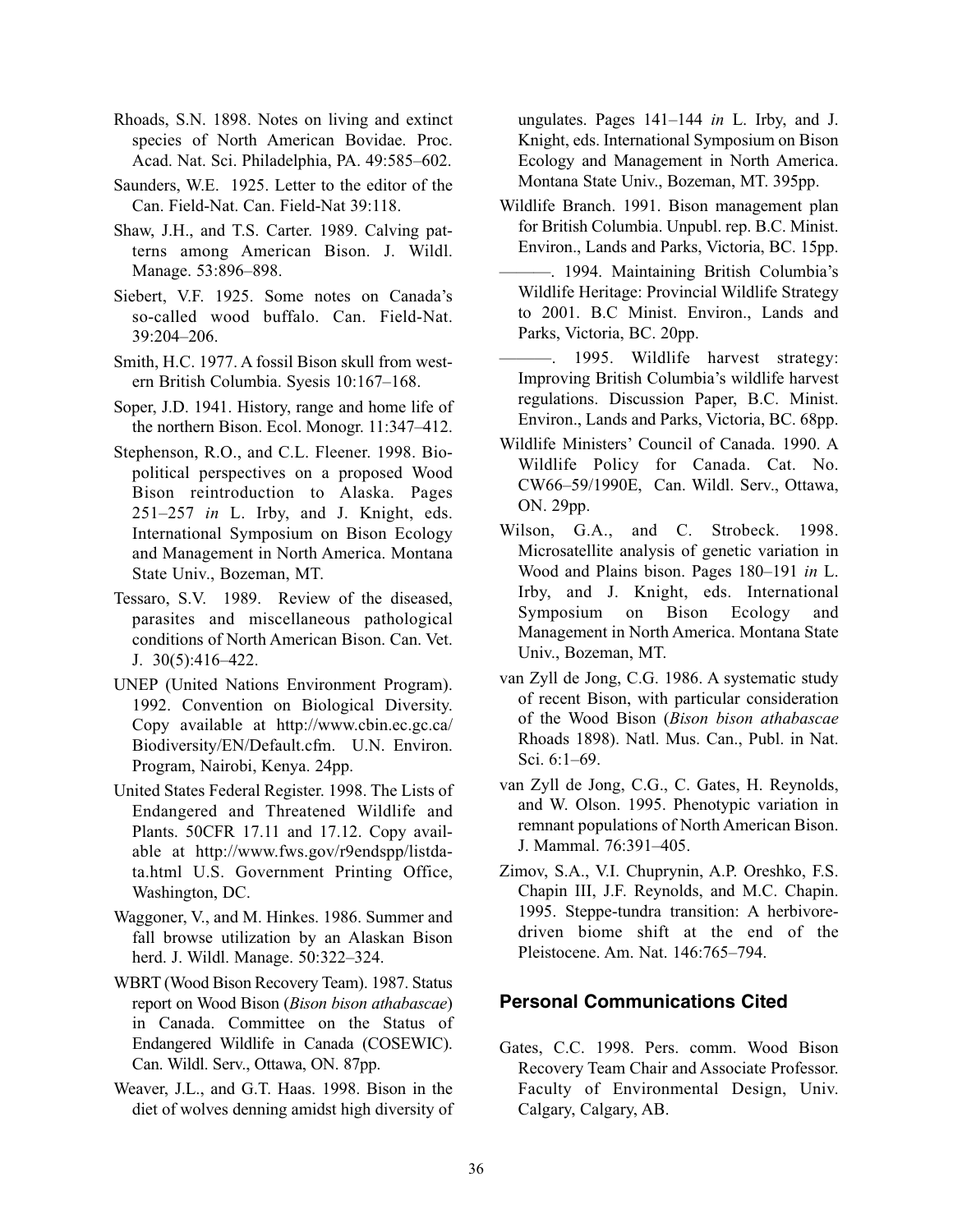- Ireland, D. 1998. Pers. comm. Coordinator, Game Farming and Livestock Protection Programs. B.C. Minist. Agric. and Food, Victoria, BC.
- Hoefs, M. 1998. Pers. comm. Chief, Habitat and Endangered Species. Yukon Minist. Renewable Resour., Whitehorse, YT.
- Morton, E.P.A. 1999. Pers. comm. Wildlife Biologist, Alberta Environ. Prot., High Level, AB.
- Nishi, J. 1999. Pers. Comm. Bison Ecologist. Dep. of Res., Wildl., and Econ. Dev., Fort Smith, NWT.
- Pittman, T.J. 1998. Pers. Comm. District Agriculturist. B.C. Minist. Agric. and Food, Fort St. John, BC.
- Thornton, J. 1999. Pers. comm. Biometrician. Wildl. Branch, B.C. Minist. Environ., Lands and Parks, Victoria, BC.
- Woods, R. 1998. Pers. comm. Wildlife Technician. Wildl. Branch, B.C. Minist. Environ., Lands and Parks, Fort St. John, BC.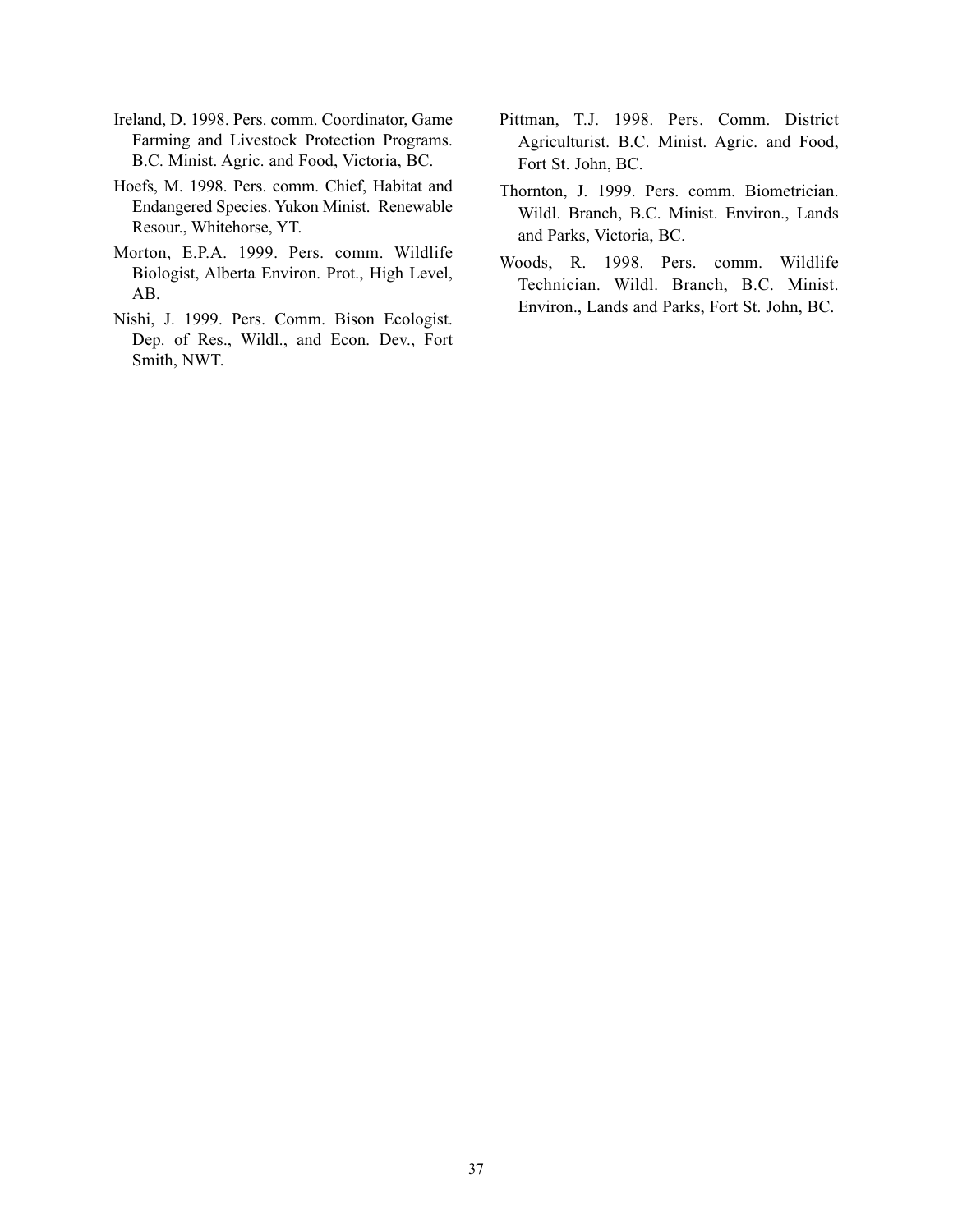## **6 APPENDICES**

| Appendix 1. Status, trend, and potential of free-roaming Wood Bison populations, free of |  |
|------------------------------------------------------------------------------------------|--|
| tuberculosis and brucellosis, in Canada (after Gates et al. in prep.)                    |  |
|                                                                                          |  |

| Population  | Year<br>Established | Current | Potential<br><b>Size</b> | Pop.<br><b>Size</b> | Est. year<br>Trend | Initial<br>reach MVP | Size Source |
|-------------|---------------------|---------|--------------------------|---------------------|--------------------|----------------------|-------------|
| Mackenzie   | 1963                | 1900    | 1500                     | Stable              | Achieved           | 18                   | NR          |
| Nahanni     | 1980                | 100     | 100                      | Stable              | N/A                | $28 + 12$            | <b>EINP</b> |
| Liard       | 1995                | 50      | >400                     | Incr.               | 2015               | 49                   | <b>EINP</b> |
| Yukon       | 1988                | 400     | >400                     | Incr.               | Achieved           | 142                  | <b>EINP</b> |
| Chitek Lake | 1991                | 60      | >400                     | Incr.               |                    | $13 + 9$             | <b>EINP</b> |
| Hay-Zama    | 1993                | >100    | >400                     | Incr.               | 2010               | 49                   | <b>EINP</b> |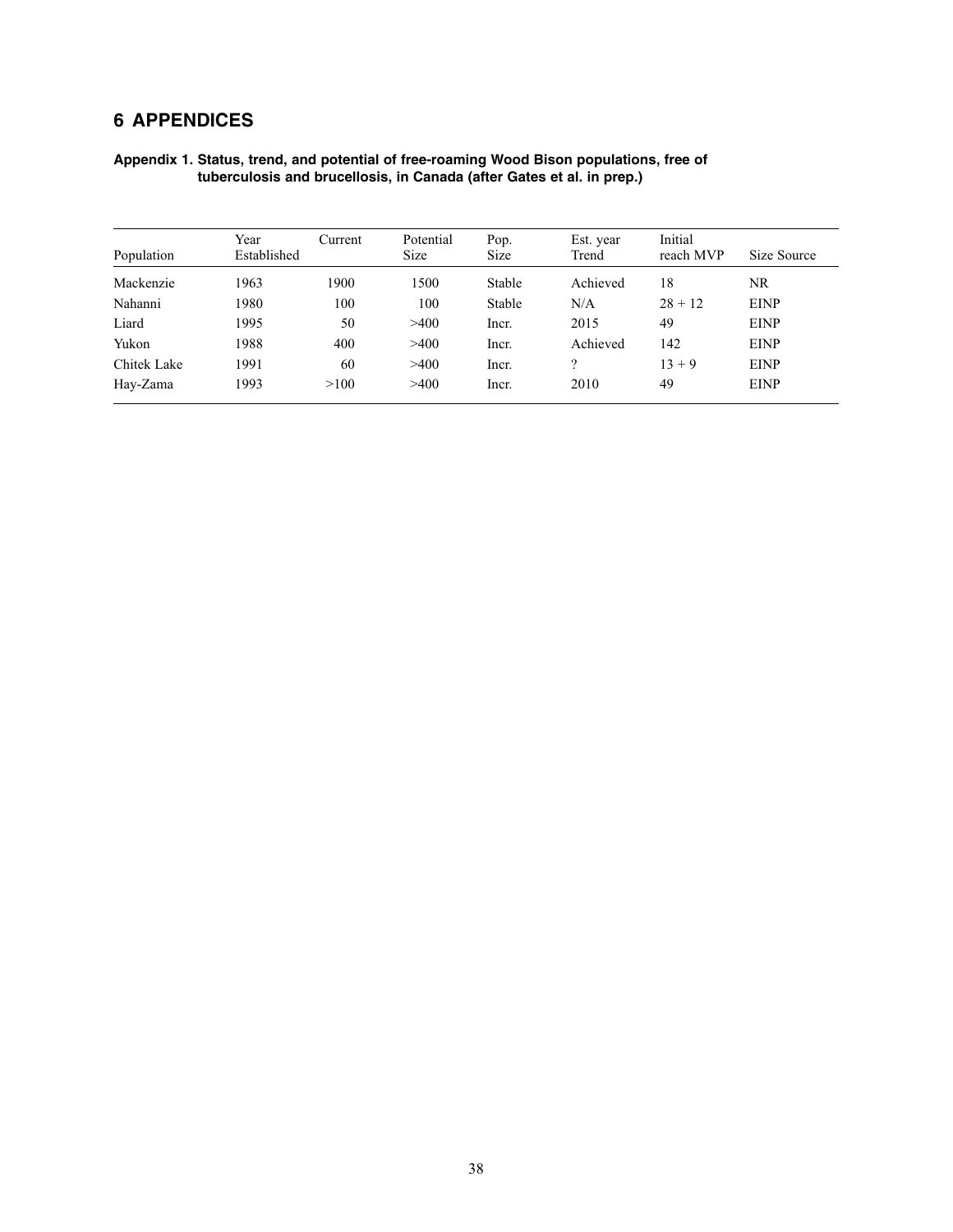#### **Appendix 2. The Etthithun Bison Area Plan**

by John Elliott Ministry of Environment, Lands and Parks Fort St. John, BC March 1998

British Columbia has been part of the national effort to re-establish Wood Bison (*Bison bison athabascae*) across their historic range in northwestern Canada (Wood Bison Recovery Team, 1987). That range included the boreal forest regions of northern Alberta, southwestern Northwest Territories, northeastern British Columbia, and northwestern Saskatchewan. Wood Bison declined across that range from an estimated 168,000 in 1800, to about 250 by 1900, probably largely in response to the severe winters of the late nineteenth century exacerbated by commercial hunting with modern firearms. These had rebuilt to about 2000 by 1925, but then were largely lost as a distinct race as a result of hybridization with transplanted Plains Bison (*Bison bison bison*). About 40 animals that remained as pure Wood Bison were isolated in the mid-sixties. Careful management of these animals and reintroductions have resulted in a present population of at least 2600 animals found in the Northwest territories, Alberta, Manitoba, and the Yukon. Lack of re-establishment within their historic range in British Columbia's northeast remains as the main deficiency in their overall re-establishment.

At present Wood Bison are found at Nordquist Flats (Aline Lake bowl), the Liard River downstream from confluence with the Beaver River, and the Hay River area adjacent to Zama. The next step in re-establishment is to see the Bison returned to their range within the portion undergoing forestry and petroleum extraction south of latitude 59°N. This step is important for several reasons:

- to move towards wider geographic distribution of Bison across northeastern BC (and adjacent NWT and Alberta);
- to allow for greater overall numbers;
- to show that forestry and petroleum extraction need not always result in less ungulate biomass; and

• to allow for greater societal benefits from the Bison; that is, there is limited viewing and consumptive benefit to be had from herds in areas that can only be reached by aircraft. This may be especially important for aboriginal people. Etthithun Lake at the southern extent of the

chosen range for the subspecies in British Columbia, has many advantages.

- Proximity to the Fort St. John office (cheaper)
- Good mix of forestry and petroleum development
- Revegetation of both petroleum and forestry disturbances with domestic cultivars (with higher forage value to Bison)
- Positive interest from Canfor
- High Bison tradition for the local Doig band
- Highlights the southern range of the Wood Bison in modern BC
- Most of the remaining identified range south of latitude 59 is located in a general management LRMP zone (where wildlife objectives may modify resource development) as opposed to an enhanced resource development LRMP zone (where a high priority is designated for extractive resource development).

Etthithun Lake is located in British Columbia's northeast. The nearest town is Fort St. John, situated approximately 200 km to the south.

The area lies at about 700 m above sea level and is predominantly Boreal White and Black Spruce biogeoclimatic type. There are approximately 1050–1250 degree days above 5 degrees Celsius annually (Environment Canada AES station summary). Mean maximum snow depths for the general area/elevation are 40 to 50 cm, with a 22-year maximum of 91 cm (BC Water Management Year).

The Etthithun Bison Area (EBA) of some 375 km2 is located in the Clear Hills ecosection of the Alberta Plateau of the Boreal Plains. This is an area of smoothly rolling upland that gradually rises in elevation towards the north and east. The upland is interspersed with wetlands.

A good mosaic of cover types exists, with extensive areas of trembling aspen forest indicative of the fire history of the area. These upland burned sites would have been the mainstay of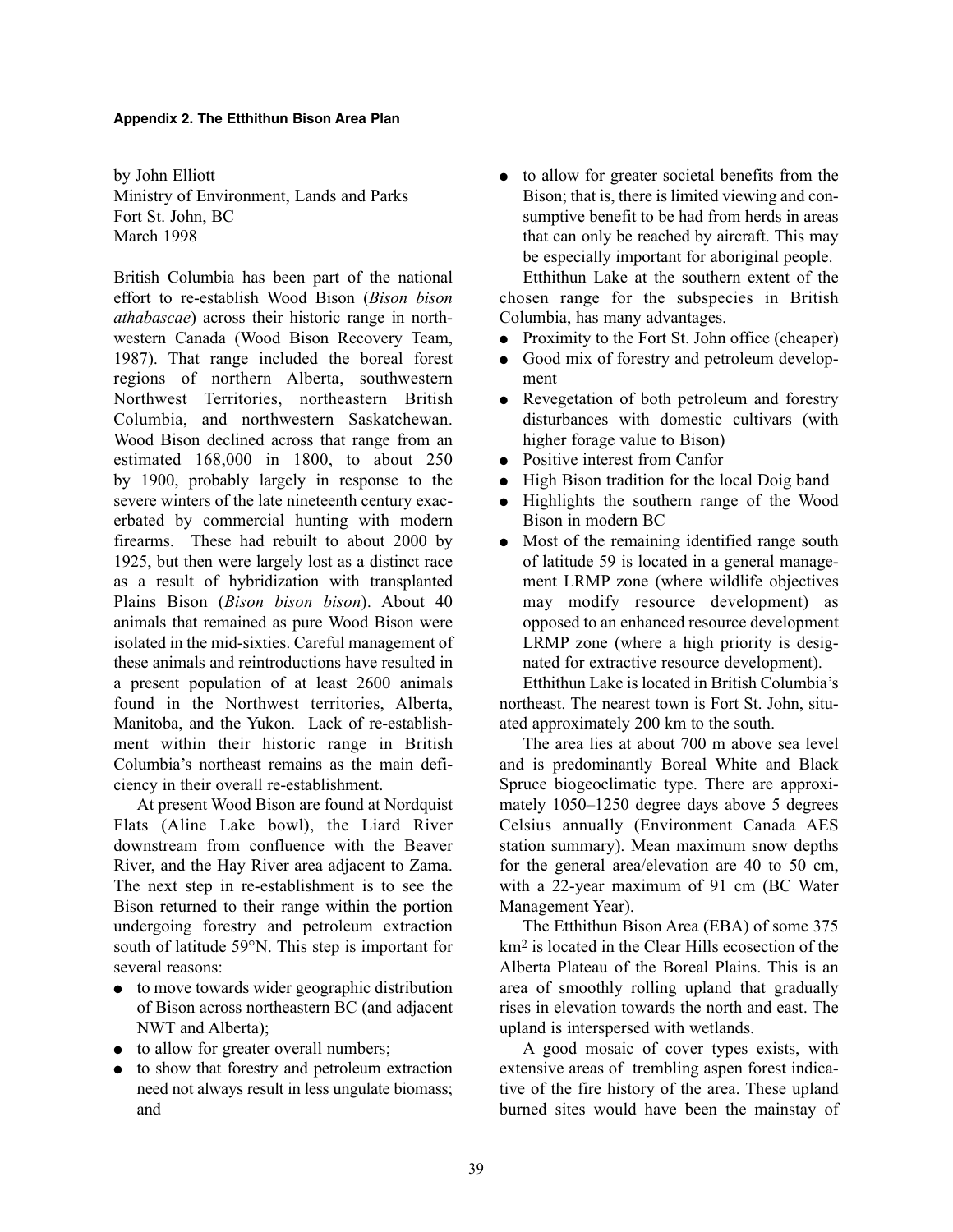historical Bison populations in the area. The present policy of fire suppression can be expected to reduce the incidence of these naturally created pasturages, though there is some small potential to conduct controlled burns to rejuvenate sites. However, in its present state the 7300 hectares of aspen woodland in the area would be expected to support only 182 adult Bison for the six months of summer (DDMI=16.4 kg, 50% utilization) at standard BCFS fair quality site productivity rates for that vegetation type (largest biomass of graze would be hairy wild rye, *Elymus hirsutus*).

The present attractiveness of the site, though, is in the contribution to forage production from the disturbed sites. In 1997 there were approximately 3300 hectares of clear cut. The predominant grass response on these sites is bluejoint, which is a low quality grass forage species used, however, as a winter mainstay of the Beaver herd of Wood Bison. This would in theory support 990 AUMs (83 animals annually) at standard BCFS rates for only fair quality sites. Additionally, other grass communities are the result of logging activity, including approximately 300 hectares of domestic seeded grassland on access roads, skid trails, and landings. At standard BCFS fair quality site rates, these 300 hectares of domestic grassland would be expected to support 36 adult Bison year round. The area also contains some 385 ha of domestic cultivar seeded pipelines and petroleum leases, which at standard BCFS fair quality site rates would support another 46 Bison year round.

Additionally, this area contains over 1200 km of seismic line, most of it seeded to domestic cultivars, for over 960 ha, which if assumed on average to have only half the annual AUM capacity of pipeline hectares (that is, conservatively assuming that only 50% has good grass coverage), would support another 58 Bison year round. There are also 540 ha of high volume forage production sedge wetland (and lots more beyond the EBA boundaries), which theoretically may support 118 Bison year round. Further there are some 200 km of petroleum development roads which (at 30 m width and 4 m road surface) provide another 600 hectares of reseeded domestic grassland capable of supporting another 77 Bison year round. There remain over 25,000

additional ha of land, which would supply additional forage and other needs.

In summary, the EBA domestic grassland disturbed sites alone would very conservatively support some 217 adult Bison per year while additional animals could be supported at least seasonally by aspen woodland (1092 AUMs), sedge wetland (1416 AUMs), clearcuts (990 AUMs), and other woodland. The immediately adjacent area to the south (so called South Fontas) is rather similar in disturbance and would provide probably at least 50% of the AUMs of the EBA in somewhat similar proportions. To the north and west, there is lots of sedge wetland and some enhanced disturbed sites. Modest expansion of the EBA boundary or even refinement of the present very conservative carrying capacities should allow for a population of 400 Bison if that is deemed appropriate. Alternatively, establishment of other subpopulations to the north could allow a cumulative achievement of a 400 objective.

### **DISCUSSION**

The EBA is an area that would historically have attracted Bison due to high-volume forage grasslands following wildfires. In the absence of wildfires, the present and future ability of the area to attract and hold Bison is based on high volume forage grasslands following industrial disturbance.

The forage base in the EBA area alone appears, as of 1997, to be adequately dense over many hectares sufficiently widespread and of suitable quality to sustain a substantial Bison herd. However, additional forage evaluation can provide valuable insight into this aspect.

In the interim there is merit in containing Bison on site in a large enclosure for several years. This would:

- 1. meet the WBRT objective of establishing a geographically distinct fledgling herd as a species buffer to catastrophic events elsewhere.
- 2. meet the WBRT and B.C. MELP objective of local community involvement in Wood Bison re-establishment.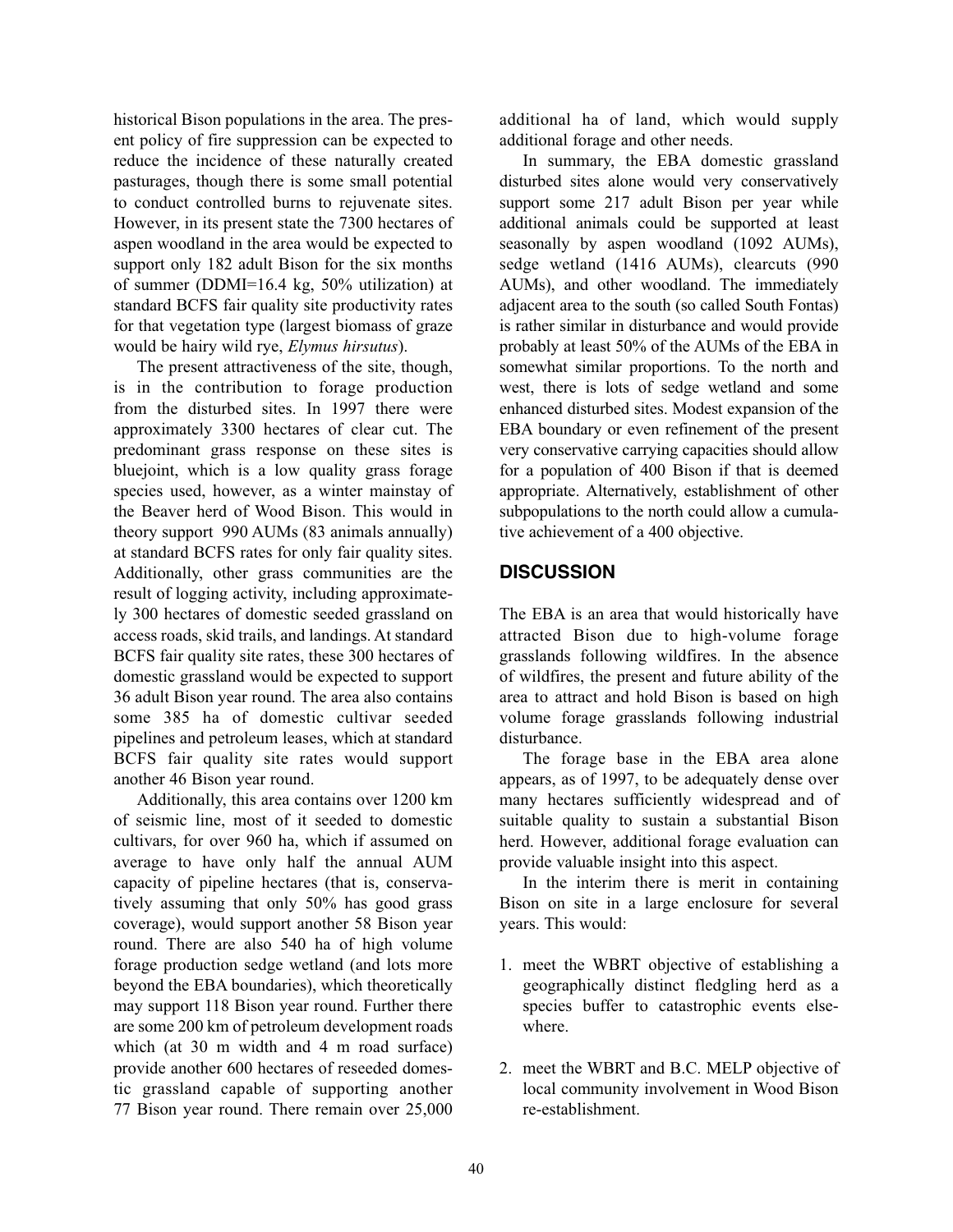- 3. provide an incentive for resolving the feral domestic Bison issue.
- 4. provide an opportunity for detailed vegetation analyses.
- 5. provide an opportunity for refinement/updating of the BC Bison plan.
- 6. provide source animals for a future BC release back to the wild.
- 7. allow the opportunity for local industry to display their environmental consciousness in a very positive way through participation.
- 8. condition some Wood Bison very strongly to the Etthithun area.

Only items 4, 5, and 6 could be met without this project.

Careful location and design of the enclosure site to include some industrially disturbed sites would provide a microcosm of the larger EBA. Considerable planning and cooperator input will

be required to choose a specific enclosure plan boundary.

It is proposed to proceed in June–July 1998 with construction of a large approximately 2500 ha game wire fenced enclosure to contain an initial reintroduction in February 1999 of 25 calves consisting of 20 heifers and 5 bulls. The 25 animals should be trucked to the EBA in a straight liner style unit. To facilitate settling and combat travel stress, there will be modest supplemental feeding of grain for the remainder of the 98–99 winter.

It is expected that with appropriate site selection, it will not be necessary to provide any artificial food for the Bison beyond the winter of release in their large enclosure over a five-year containment period. Should highly unusual winter weather conditions arise, it should be possible to provide supplemental grain at minimal cost and with minimal disturbance to natural feeding regimes.

While it is likely that the EBA would remain the priority release site, the option exists to evaluate any or all other possible sites over the five-year enclosure period and define new priorities.

| Activity                                           | Timing         | Cost<br>(\$,000) |
|----------------------------------------------------|----------------|------------------|
|                                                    |                |                  |
| Trucking of 25 calves to EBA                       | Feb 99         | 5.0              |
| Grain                                              | Feb-Mar 99     | 2.0              |
| Salt                                               | Mar 98– Mar 99 | 0.2              |
| Enclosure boundary resolution                      | Apr 98         | 2.0              |
| Enclosure fence construction (one year option) $1$ | Jun-Jul 98     | 150.0            |

#### **BUDGET/ACTIVITIES (to March 99)**

<sup>1</sup>The fence construction cost is based on one company's preliminary quote only.

Subsequent year costs for enclosure fence repair and general monitoring would be on the order of \$5000 per annum, barring major problems.

Various funding sources will be explored. These would include regional funds (staff time, proceeds from Bison disposal, possible other), HCTF, FRBC through Canfor, Rod and Gun Club, Doig First Nation, and possible industry contributions.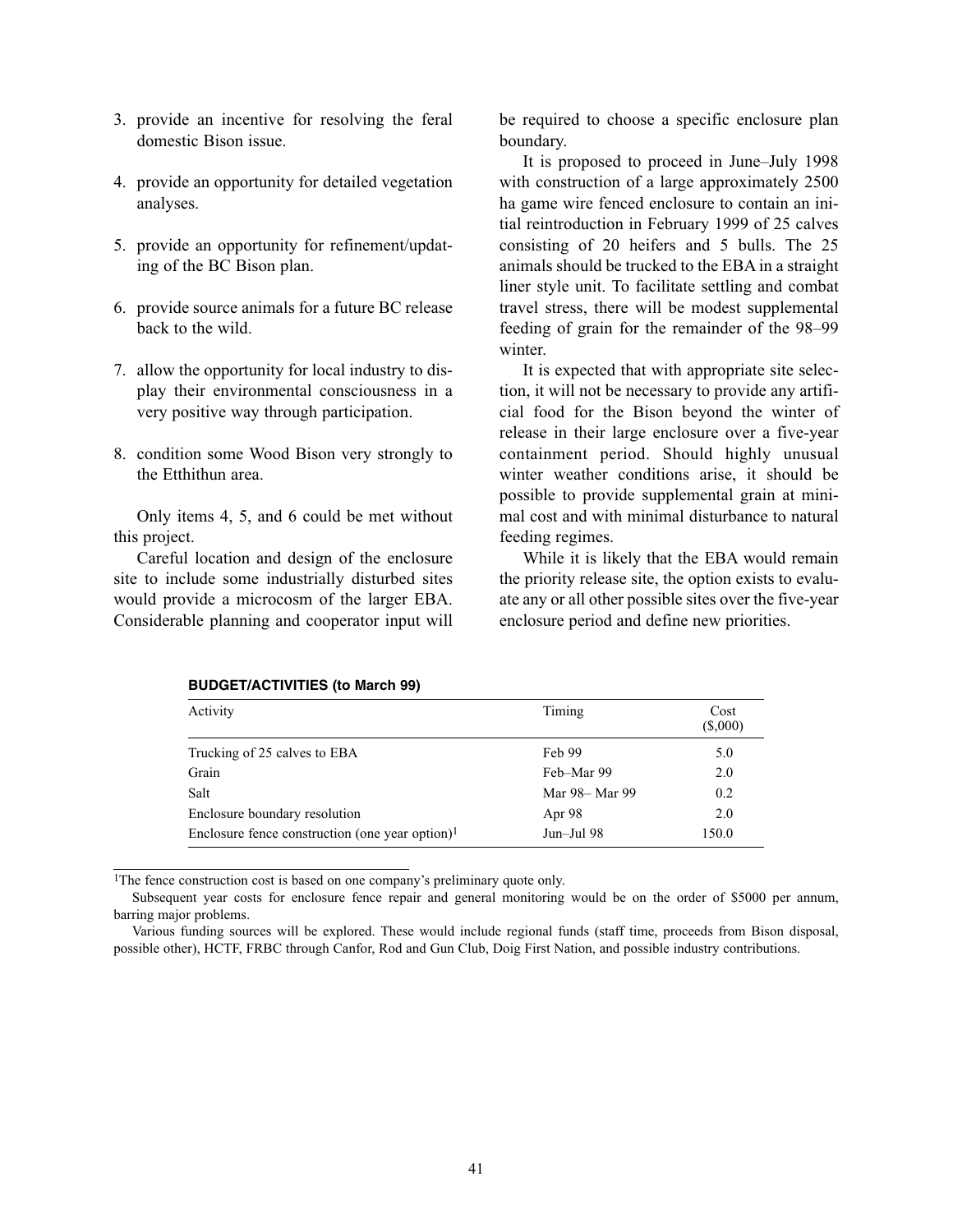| Location          | Size of<br>Enclosure $(km2)$ | Number of<br>Adults | Max. Density<br>to 1987 (No. $km^2$ ) | Comments                                                               |
|-------------------|------------------------------|---------------------|---------------------------------------|------------------------------------------------------------------------|
| Waterhen, MB      | 23                           | 34 to 102           | 4.4                                   | Low calf production                                                    |
| Hay-Zama, AB      |                              | 29 to 34            | 11.3                                  | Supplemental feeding required<br>(high mortality, low calf production) |
| Nisling River, YT |                              | 34 to 44            | 7.3                                   | Low calf production                                                    |
| EINP, AB          | 59                           | 21 to 222           | 3.8                                   | Calf production somewhat reduced                                       |

| Appendix 3. Characteristics of enclosures used in "soft release" of Wood Bison in the 1980s |  |  |  |
|---------------------------------------------------------------------------------------------|--|--|--|
| (after WBRT 1987).                                                                          |  |  |  |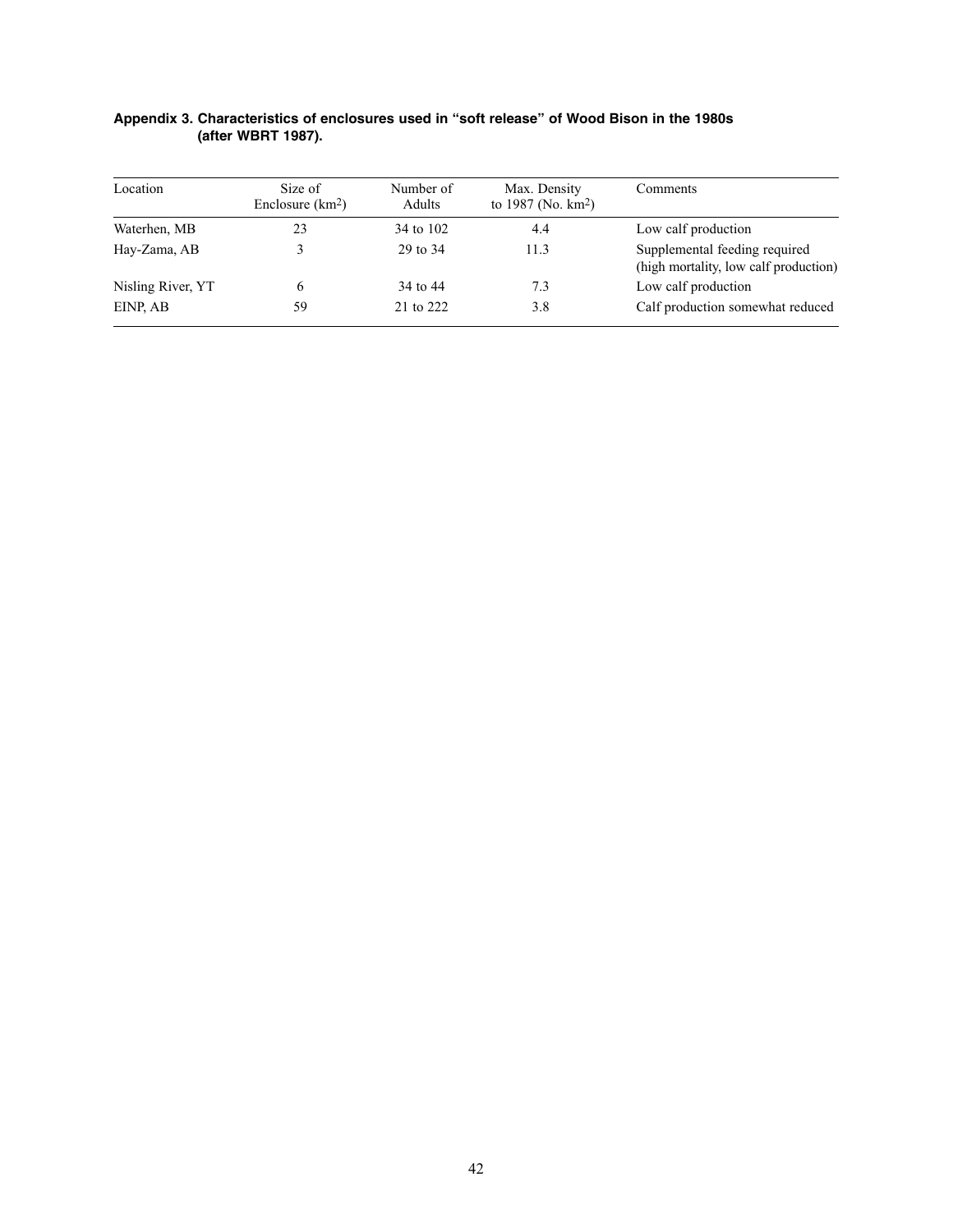### **Appendix 4. List of acronyms used in the management plan.**

## **Organizations and Committees**

| <b>BCFS</b>    | British Columbia Forest Service                                                |
|----------------|--------------------------------------------------------------------------------|
| <b>COSEWIC</b> | Committee on the Status of Endangered Wildlife in Canada                       |
| <b>CITES</b>   | Convention on the International Trade of Endangered Species of Fauna and Flora |
| FPC            | Forest Practices Code of British Columbia Act                                  |
| <b>LRMP</b>    | Land and Resource Management Plan, Government of British Columbia              |
| MAF            | British Columbia Ministry of Agriculture and Food                              |
| <b>MELP</b>    | British Columbia Ministry of Environment, Lands and Parks                      |
| PAS.           | Protected Areas Strategy, Government of British Columbia                       |
| RIC            | Resource Inventory Committee, Government of British Columbia                   |
| <b>RENEW</b>   | Recovery of Nationally Endangered Wildlife Committee                           |
| <b>UNEP</b>    | United Nations Environment Program                                             |
| WBRT           | Wood Bison Recovery Team                                                       |

#### **Wood Bison Herds**

| EBA.        | Etthithun Bison Area        |
|-------------|-----------------------------|
| <b>EINP</b> | Elk Island National Park    |
| <b>MBS</b>  | Mackenzie Bison Sanctuary   |
| NR.         | <b>Nyarling River</b>       |
| SLR.        | <b>Slave River Lowlands</b> |
| <b>WBNP</b> | Wood Buffalo National Park  |

### **Provinces and Territories**

| AB         | Alberta                |
|------------|------------------------|
| <b>BC</b>  | British Columbia       |
| <b>NWT</b> | Northwest Territories  |
| YT.        | <b>Yukon Territory</b> |

#### **Measurements**

| AUM         | <b>Animal Unit Month</b>       |
|-------------|--------------------------------|
| <b>DDMI</b> | Digestible Dry Matter Ingested |
| <b>MVP</b>  | Minimum Viable Population      |
| <b>YBP</b>  | <b>Years Before Present</b>    |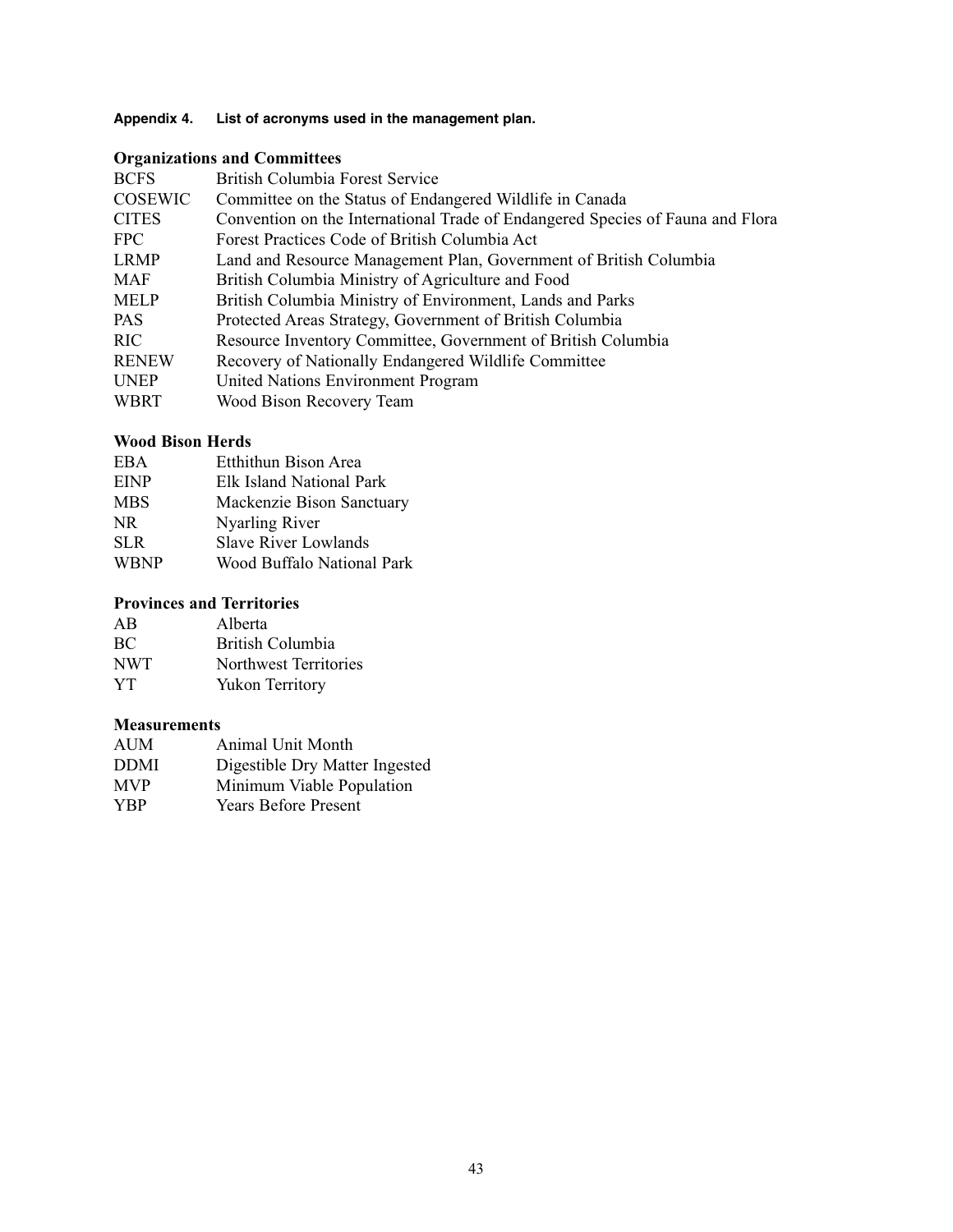- Copies of Wildlife Bulletins can be obtained, depending on supply, from the Wildlife Branch, B.C. Ministry of Environment, Lands & Parks, P.O. Box 9374 Stn Prov Gov, Victoria, BC V8W 9M4. Titles of Bulletins 1 to 49 are also available.
- No. B-50 Functional relationships between salal understory and forest overstory. D.J. Vales. October 1986. 122pp. (Also printed as IWIFR-32).
- No. B-51 Vancouver Island Roosevelt elk/intensive forestry interaction phase I (1981-1986). Job completion Report. K. Brunt, D. Becker and J. Youds. March 1989. 176pp. (Also printed as IWIFR-33).
- No. B-52 Wolf management in British Columbia: the public controversy. R. Hoffos. May 1987. 83pp.
- No. B-53 Habitat selection by black-tailed deer on Vancouver Island: Job Completion Report. R.S. McNay and D.D. Doyle. July 1987. 96pp. (Also printed as IWIFR-34).
- No. B-54 Shrub burial by snow deposition in immature coastal forests. F.W. Hovey. April 1987. 24pp. (Also printed as IWIFR-35).
- No. B-55 Deer use of old-growth and immature forests following snowfalls on southern Vancouver Island. J. B. Nyberg, L.Peterson, L.A. Stordeur and R.S. McNay. 1987. 87pp. (Also printed as IWIFR-36, 1985).
- No. B-56 Understory responses to thinning and fertilization. J.B. Nyberg, L. Peterson, and L.A. Stordeur. 1987. 87pp. (Also printed as IWIFR-37).
- No. B-57 Movements and habitats of caribou in the mountains of southern British Columbia. K. Simpson and G.P Woods. May 1987. 41pp.
- No. B-58 Evaluation of health status of Rocky Mountain sheep ( Ovis canadensis canadensis) in southeastern British Columbia. H.M. Schwantje. April 1988. 64pp.
- No. B-59 Dispersal and colonization of arboreal forage lichens in young forests. S.K. Stevenson. March 1988. 71pp. (Also printed as IWIFR-38)
- No. B-60 A wolverine management strategy for British Columbia. D.F. Hatler. May 1989. 134pp.
- No. B-61 A lynx management strategy for British Columbia. D.F. Hatler. July 1988. 122pp. (Also printed as WR-34).
- No. B-62 Vegetation response to slash burning: a 3-year progress report. L. Peterson. June 1989. 44pp. (Also printed as IWIFR-39).
- No. B-63 A fisher management strategy. V. Banci. November 1989. 127pp.
- No. B-64 Development of a habitat assessment and planning tool. A problem reference and project working plan. M.A. Eng and R.S. McNay. May 1989. 47pp. (Also printed as IWIFR-40).
- No. B-65 Effect of wolf control on black-tailed deer in the Nimpkish Valley on Vancouver Island. K.T. Atkinson and D.W. Janz. January 1991. 37pp.
- No. B-66 Biophysical analysis of the Sheep Mountain Wildlife Area. E.C. Lea, D.A. Demarchi and L.E.H. Lacelle. November 1990. 68pp.
- No. B-67 A methodology for grizzly bear habitat assessment in British Columbia. B.L. Fuhr and D.A. Demarchi. June 1990. 36pp.
- No. B-68 Ecology of woodland caribou in Wells Gray Provincial Park. D.R. Seip. March 1990. 60pp.
- No. B-69 Integrating lichen enhancement with programs for winter range creation. Part 1: Stand lichen model. S.K. Stevenson and K.A. Enns. March 1991. 40pp. (Also printed as IWIFR-41).
- No. B-70 Qualifying arboreal lichens for habitat management: A review of methods. S.K. Stevenson and K.A. Enns. 1991. 92pp. (Also printed as IWIFR-42)
- No. B-71 Habitat uses and population status of woodland caribou in the Quesnel Highlands, British Columbia. D.R. Seip. April 1992. 58pp.
- No. B-72 Deer and Elk Habitat Workshop: Job Completion Report. Robin Hoffos. February 1993. 23pp. (also printed as IWIFR-43).